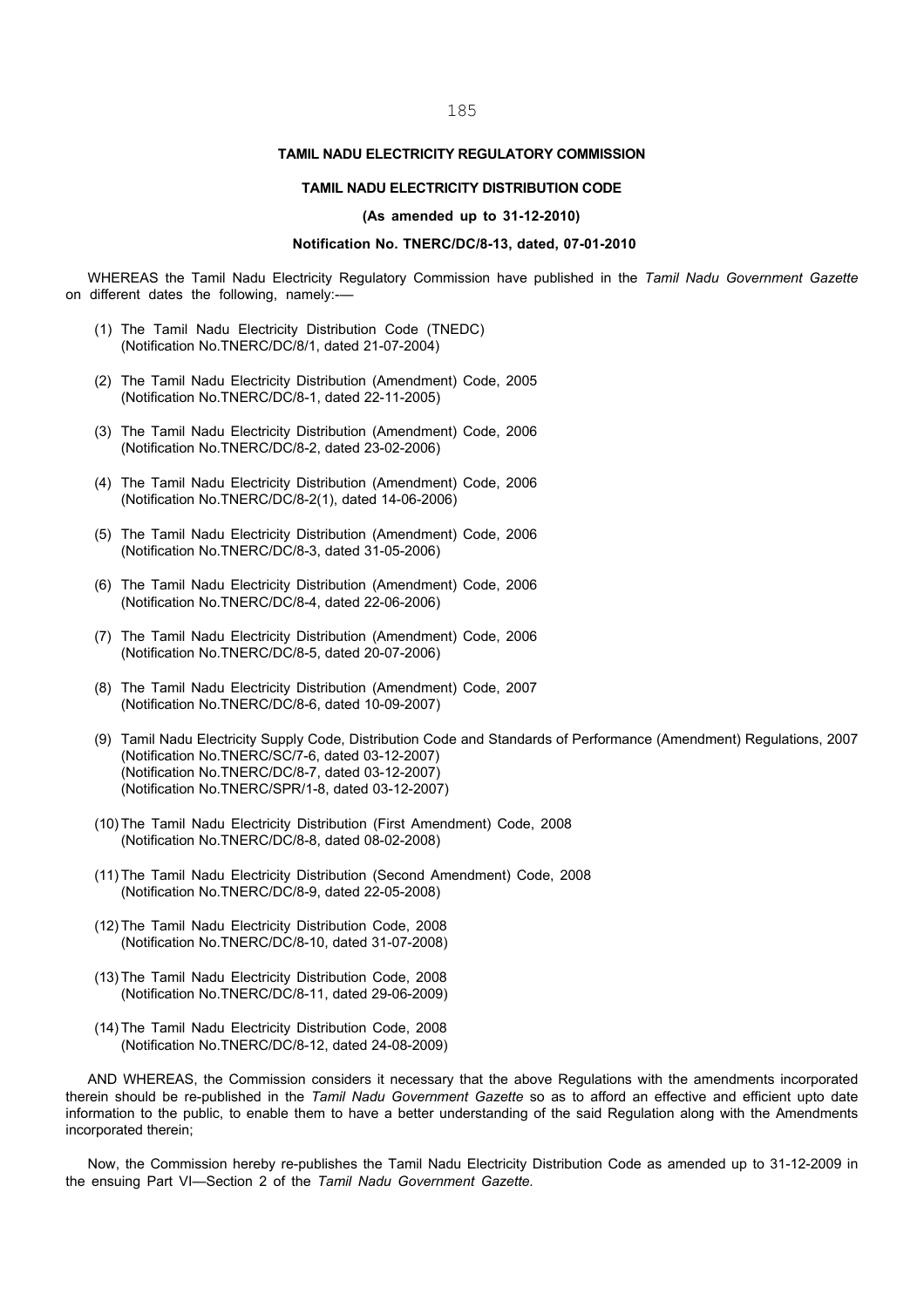#### Tamil Nadu Electricity Regulatory Commission

#### TAMIL NADU ELECTRICITY DISTRIBUTION CODE

### Notification No. TNERC / DC / 8 / 1, Dated 21-07-2004

WHEREAS under section 86 of the Electricity Act, 2003 (Central Act 36 of 2003), the State Electricity Regulatory Commission shall, among others, specify or enforce standards with respect to quality, continuity and reliability of service by licensees;

AND WHEREAS section 46 of the said Act, the State Electricity Regulatory Commission may, by regulations, authorize a distribution licensee to charge from a person requiring a supply of electricity any expenses reasonably incurred in providing any electric line or electrical plant used for the purpose of giving that supply;

NOW, THEREFORE under the powers conferred by the said sections and all other powers enabling in that behalf and after previous publication, the Tamil Nadu Electricity Regulatory Commission hereby specifies the following Code.

#### Chapter 1: Preliminary

#### 1. (1) Short title and commencement

#### I. This Code may be called "Tamil Nadu Electricity Distribution Code"

II. The provisions of this Code shall come into effect on the date of its publication in the Tamil Nadu Government Gazette

### 2. Definitions

(1) In this Code, unless the context otherwise requires:

(a) "Act" means The Electricity Act, 2003 (Central Act 36 of 2003);

(b) "Agreement" means with its grammatical variations and cognate expressions an agreement entered into by the Licensee and the consumer;

(c) "Apparatus" means electrical apparatus and includes all machines, fittings, accessories and appliances in which conductors are used;

(d) "Area of supply" means the area within which a Licensee is for the time being authorized by his/her licence to supply electrical energy;

- (e) "Code" means the Tamil Nadu Electricity Distribution Code;
- (f) "Commission" means the Tamil Nadu Electricity Regulatory Commission;

(a) "Conductor" means any wire, cable, bar, tube, rail or plate used for conducting energy and so arranged as to be electrically connected to a system;

(h) "Connected Load" means the aggregate of the manufacturer's rating of all equipments connected to the consumer's installation and of all portable equipments and also the capacity of the power source required to test manufactured products and repaired equipment in the installation;

Explanation: Where the rating is in terms of KVA, it shall be converted to KW by multiplying it by a power factor of 0.9 and where the rating is in terms of HP, it shall be converted to KW by multiplying it by a factor of 0.746.

 $(i)$  "Connection Point" means the point at which the Consumer's plant or apparatus is connected to the Licensee's supply system.

(i) "Contracted Load" means the load specified in the agreement between the consumer and the Licensee engaged in the business of supplying electricity to him.

 $(k)$  "Consumer's installation" means any composite electrical unit including the electric wires, fittings, motors and equipments erected and wired by or on behalf of the consumer in one and the same premises.

(l) "Consumer's premises" means the area served by a service connection;

- $(m)$  "Control Person" means a person identified as having responsibility for cross boundary safety;
- (n) Demand
	- a. "Average Demand" for the month means the ratio of the total kilowatt-hours consumed in the month to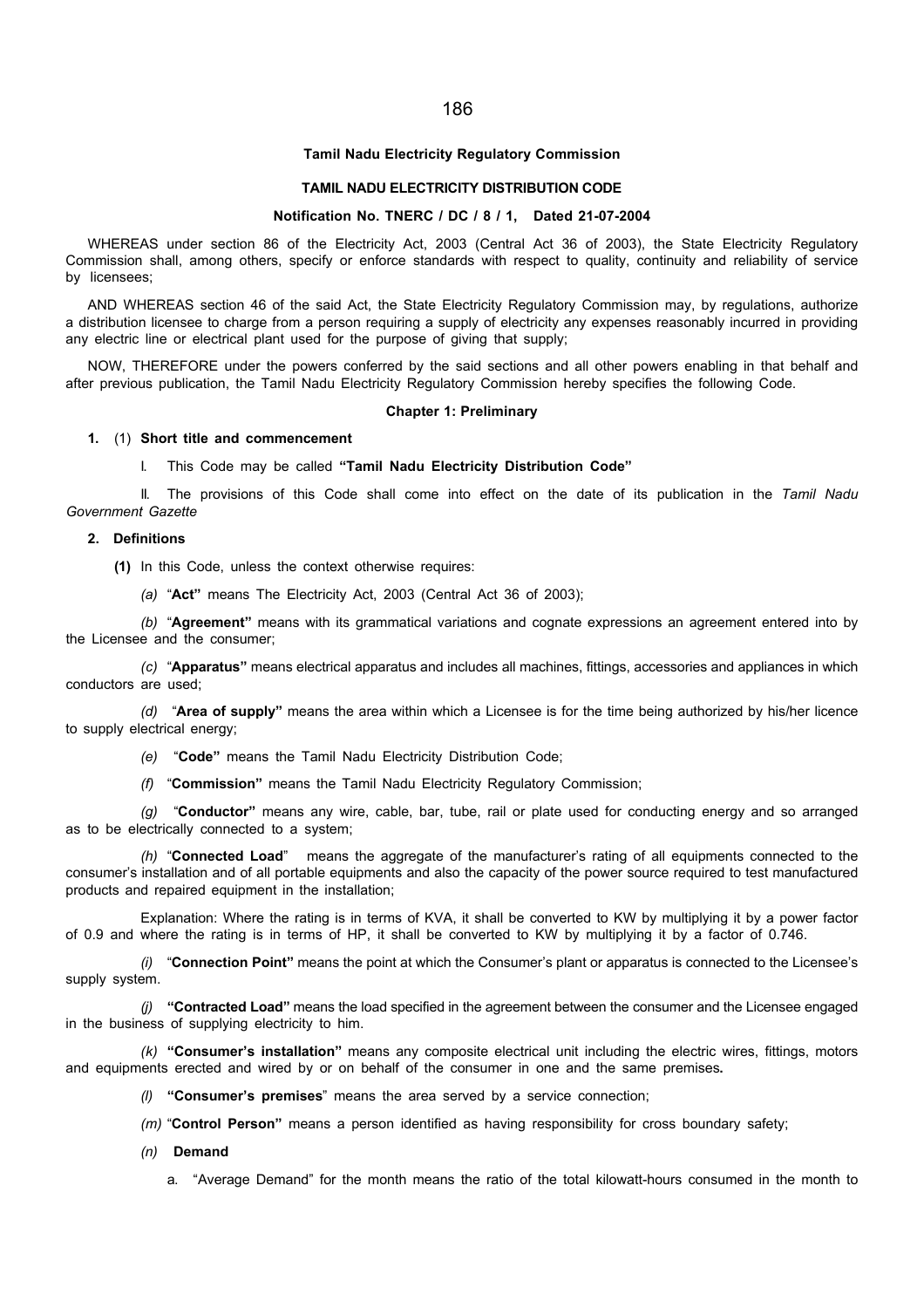the total hours in the month.

b. "Maximum Demand" in a month means the highest value of the average Kilovolt- amperes in case of HT services and KW in case of LT services, delivered at the point of supply of the consumer during any consecutive thirty / fifteen minutes in a month depending on the nature of load.

c. "Permitted Demand," means the demand permitted by the Licensee taking into account the constraints in the transmission and distribution network.

d. "Sanctioned Demand" or "Contracted Demand" means the demand sanctioned by the Licensee and specified in the agreement.

(o) "Designated Authority of the Licensee" means an authority who has been notified as such by the Licensee in the manner prescribed by the Commission to exercise powers under specific provisions of this Code;

(p) "Emergency" means a situation arising out of threat to security of State, public order or a natural calamity or such other situation arising in the public interest which is likely to disrupt supply of electricity:

 $(q)$  <sup>1</sup>["Engineer" means an engineer, by whatever name designated, employed by the distribution licensee and is in charge of the local area of supply and includes any other person duly authorized by him or his superiors, to exercise any power of an engineer under this Code.]

 $(r)$  "Extra High Tension (EHT) consumer" means a consumer who obtains supply from the Licensee at Extra High Voltage.

(s) "High Tension (HT) consumer" means a consumer who obtains supply from the Licensee at High Voltage.

(t) "Low Tension (LT) consumer" means a consumer who obtains supply from the Licensee at Low or Medium Voltage:

 $(u)$  "Load" means connected load or contracted load, as the case may be;

(v) "Load Factor" means the ratio of the Average Demand for the month in terms of Kilowatts to the Maximum Demand for the month in terms of Kilowatts. The 'Load Factor' shall be calculated to three decimal places and rounded off to two decimal places.

(w) " Month "unless the context otherwise requires, shall mean a month reckoned according to the British Calendar. With reference to billing and payment, it shall mean the period between the date of meter reading in a particular month and the corresponding date of meter reading of the immediately succeeding or preceding month, as the context requires.

(x) "Occupier" means the person in occupation (whether as owner or otherwise) of the premises where electricity is used or intended to be used.

 $(y)$  "Operational boundary" means the boundary between the equipment and apparatus operated by the Licensee and those operated by the Consumer.

(z) "Power Factor" means the ratio of the real power to the apparent power and average power factor means the ratio of the Kilowatt-hours to the Kilovolt-ampere-hours consumed during the billing month.

(aa) "SSLDC" means State's Sub Load Dispatch Center for local control at various places in Tamil Nadu.

(bb) "SLDC" means State Load Dispatch Center at Chennai

(cc) "Voltage"

 $\triangleright$  "Low Voltage" where the voltage does not exceed 250 volts under normal conditions.

 $\triangleright$  "Medium Voltage" where the voltage is higher than 250 volts and does not exceed 650 volts under normal conditions

 $\triangleright$  "High Voltage" where the voltage is more than 650 volts and does not exceed 33,000 volts under normal conditions

"Engineer" means an engineer, by whatever name designated, employed by the Licensee possessing such qualifications as are approved by the Commission and is in charge of the local area of supply and includes any other person duly authorized by him or his superiors, to exercise any power of an engineer under this Code"

<sup>&</sup>lt;sup>1</sup>Substituted as per Commission's Notification No. TNERC/DC/8-8, dated, 8-2-2008 (w.e.f. 27-2-2008) which before substitution stood as under: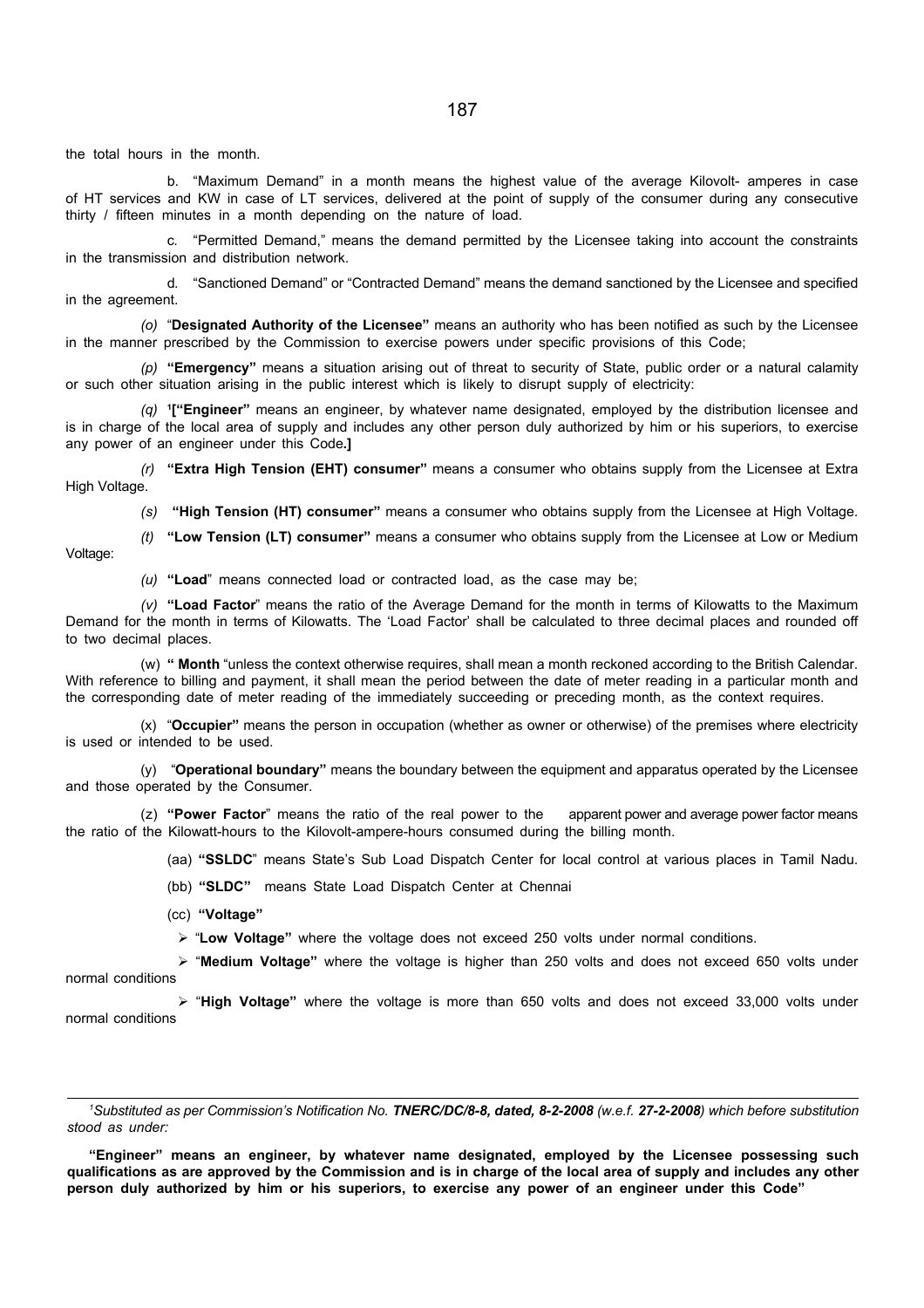$\triangleright$  " Extra High Voltage" where the voltage exceeds 33,000 volts under normal conditions

(dd) "Year" means a year commencing on the first day of April.

Words and expressions used in this Code but not defined either in this Code or the Act or the General Clauses Act 1897(Central Act 10 of 1897) shall have the same meanings as understood in engineering and commercial circles.

#### Chapter 2: Entities pertaining to Distribution

3. Entities involved in distribution and their respective roles: The following are the entities involved in the distribution of electricity and their respective roles, -

(1) State Load Dispatch Center (SLDC): It is the apex body to ensure integrated operation of the power system in the State. Its functions as assigned to it under the Act are-

a. Be responsible for optimum scheduling and despatch of electricity within the State, in accordance with the contracts entered into with the Licensees or the Generating Companies operating in the state;

- b. Monitor grid operations;
- c. Keep accounts of the quantity of electricity transmitted through the State Grid.
- d. Exercise supervision and control over the intra-State transmission system and

e. Be responsible for carrying out real time operations for grid control and despatch of electricity within the State through secure and economic operation of the State Grid in accordance with the grid standards and Tamil Nadu Electricity Grid Code (TNEGC)

It is vested with the power to levy and collect such fees and charges from the Generating Companies and Licensees engaged in intra state transmission of electricity, which may be specified by the Commission.

In addition to the above, it shall also keep accounts of the consumers / licensees / persons engaged in generation and traders involved in open access transactions.

(2) State Sub Load Dispatch Center (SSLDC): It is a body sub ordinate to SLDC to perform, under the supervision, control and direction of the State Load Despatch Center, its functions in any specified area in the State. It shall also collect necessary data relevant to the SLDC, make operational analysis and report to SLDC.

(3) State Transmission Utility (STU): Its functions are to-

(a) undertake transmission of energy through intra-State transmission system (ISTS);

(b) discharge all functions of planning and coordination of ISTS taking into account the national power plans and guide lines issued by Central Electricity Authority (CEA), in co ordination with all the concerned organizations;

(c) ensure development of an efficient coordinated economical system of intra state transmission lines for smooth flow of electricity from Generating sources to Load Centers;

(d) provide non-discriminatory open access to its Transmission systems for use by (i) any Licensee or generating company on payment of the transmission charges; or (ii) any consumer as and when such open access is introduced by the Commission under sub-section 2 of section 42 of the Act on payment of the transmission charges and a surcharge thereon as may be specified by the Commission.

(e) implement the Code with respect to the Distribution Licensees and oversee for prudent practices and grid discipline;

(f) facilitate review and recommend amendments to the Code to Commission without prejudice to the provisions in clause 51 of this code

- (g) recommend for issue of distribution licenses;
- (h) supervise, direct and control the works of construction, operation and maintenance of any ISTS and ;

(i) take measures for resolution of issues arising due to non-compliance of operational / commercial provisions of the Code by the respective entities.

### (4) Distribution Licensees:

The duties of the Distribution Licensee are-

To develop and maintain an efficient coordinated and economical distribution system in his/her area of supply and to supply electricity in accordance with the provisions contained in the Act.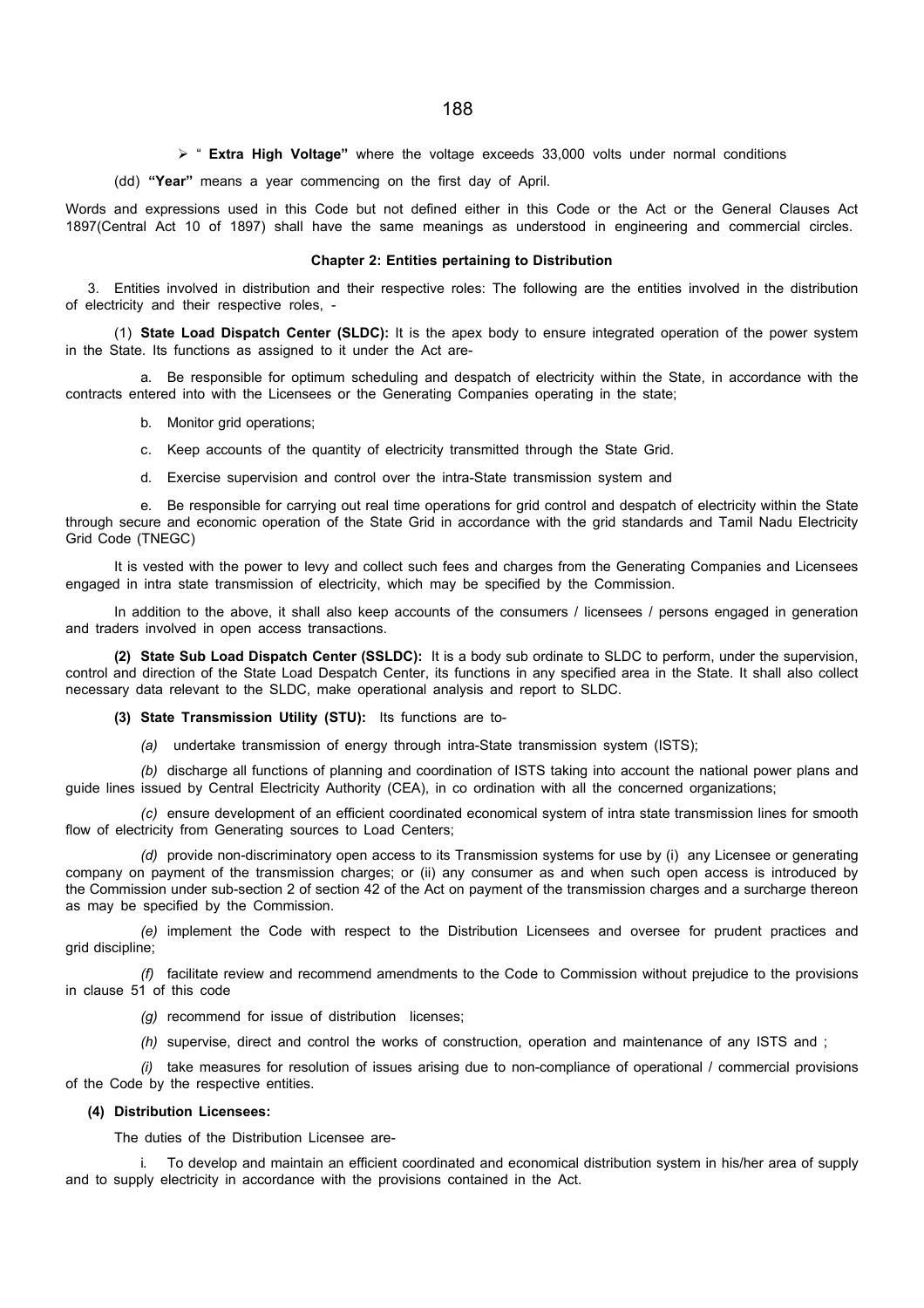ii. To implement the code with respect to the requirements from the consumers and oversee for prudent practices and code discipline.

iii. To facilitate review and recommend to the Commission amendments to the code without prejudice to the provisions in clause 51 of this code.

iv. To ensure that the consumer installations comply with the requirements of the code at the time of effecting service connection.

v. To take measures for resolution of issues arising due to non-compliance of operational / commercial / technical regulations of the code by the various sections of consumers in their jurisdiction.

vi. To allow the Distribution lines to be used as common carrier as and when the Commission introduce nondiscriminatory open access to any of the consumer in his/her area to get supply from other Licensees / Generating Companies outside his/her area.

#### (5) Tamil Nadu Electricity Regulatory Commission (TNERC):

The functions of Commission as set out in the Act and rules made there under and in particular, to,-

(i) determine the tariff for generation, supply, transmission and wheeling of electricity, wholesale, bulk, and retail as the case may be within the State;

(ii) introduce non-discriminatory open access as per the provisions contained in the Act and in phases. Where open access has been provided to a category of consumer, the Commission shall determine the wheeling charges and surcharge thereon;

(iii) <sup>1</sup> [regulate electricity purchase and procurement process of distribution licensees including the price at which the electricity shall be procured from the generating companies or licensees or from other sources through agreements for purchase of power for distribution and supply within the State;]

- (iv) facilitate intra state transmission and wheeling of electricity;
- (v) specify and enforce standards with respect to quality, continuity and reliability of service by Licensees.

#### Chapter 3 : Distribution System Planning

### 4. Distribution System Planning

(1) The main Objectives for the distribution system planning are to ,-

a. plan, design and develop the distribution system so that it may be operated in an economical, safe and reliable manner conforming to the relevant Act and rules there under,

b. specify technical conditions, which enable the licensee and consumers to meet set standards for efficient operation of the electrical interface between them

c. <sup>2</sup>[define the procedure for the exchange of data on system planning between the Licensee and consumers of the distribution system.]

d. provide sufficient information for a consumer to access opportunities for connection.

e. establish methods through which the Licensee shall coordinate with the STU, which includes furnishing of data required by the Commission/ or the Authority.

(2) These guidelines of planning cover the individual sub-stations, system planning, analysis and the techno economical

1 Substituted as per Commission's Notification No. TNERC/DC/8-8 dated 8.2.2008 (w.e.f. 27.2.2008) which before substitution stood as under:

"iii) regulate electricity purchase and procurement process of distribution licensees including the price at which the electricity shall be procured from the generating companies or licensees or from other sources through agreements for power purchase;"

<sup>2</sup>Substituted as per Commission's Notification No. TNERC/DC/8-8 dated 8.2.2008 (w.e.f. 27.2.2008) which before substitution stood as under:

c. "define the procedure for the exchange of system planning data between the Licensee and consumers of the distribution system."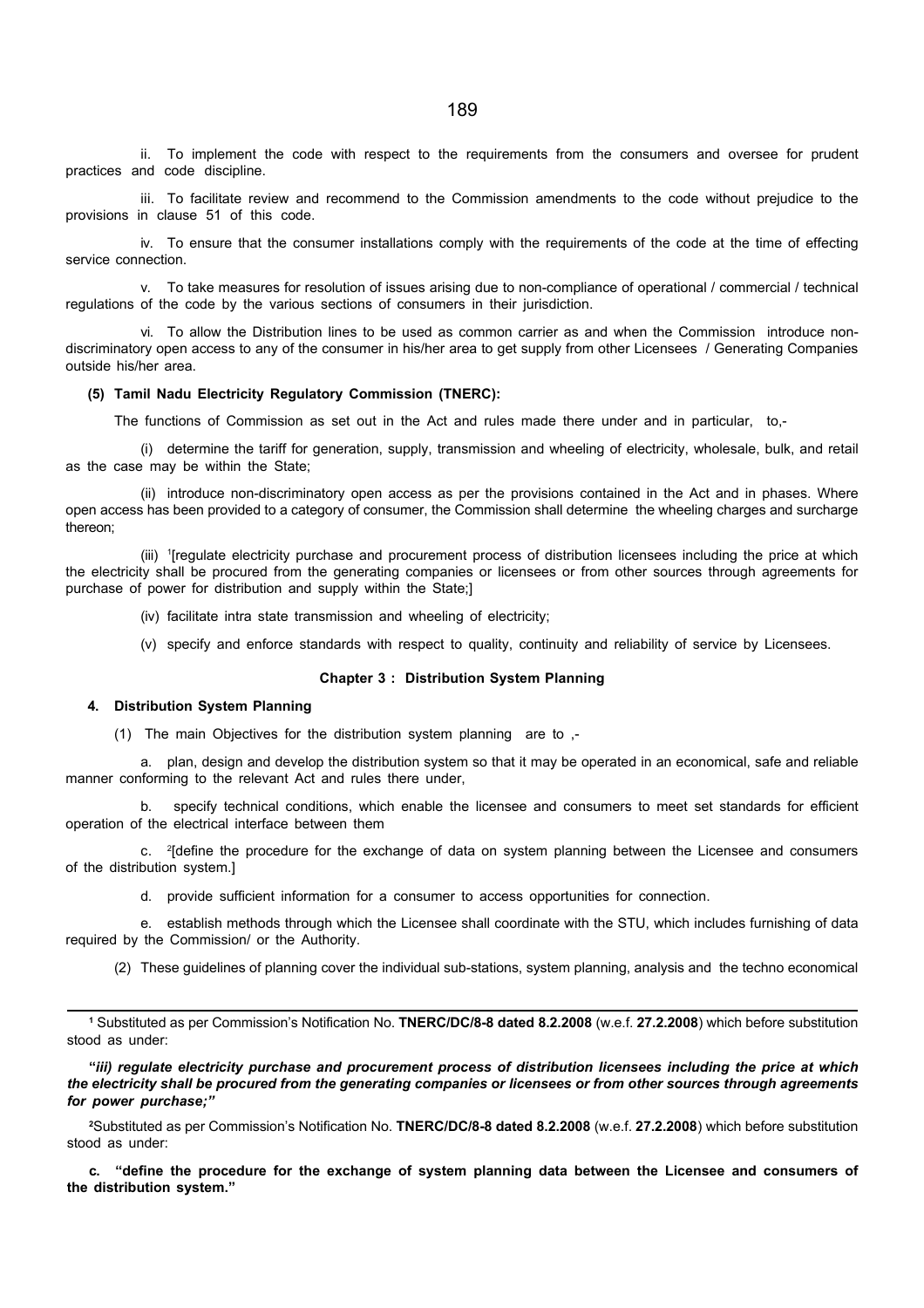aspects in the field of Distribution systems. It applies to all the consumers already connected or awaiting or seeking connection to the distribution system, Distribution Licensees and State Transmission Utillity (STU), wherever it is applicable.

#### 5. Distribution Planning Framework

(1) The main areas, which require a careful network planning, and analysis:

(a) Networking extension planning – newly built networks or extension of already existing network or configuration of the existing network to meet the changed load or feeder situation or operational existence.

(b) Network component design

(c) 1 [Providing solutions for operational problems like low voltage, inadequate short circuit withstand capability, power swings and protection selectivity errors.]

(2) Networks are generally extended over several stages. The operational conditions are then simulated for this future load forecast. This step will facilitate the fulfilling of all the operational conditions after Commissioning of the new extension stage. A careful network analysis provides the decision aids for selecting the most reliable and cost effective solution from among several configurations. To dimension the individual components like transformer, cables and switchgear and to provide an optimal solution for the total system, an extensive analysis of the network is often necessary.

The system-planning wing,

(a) examines the operational behavior of electrical systems both in normal operation and under fault condition

- (b) proposes remedial measures, if the operational conditions do not conform to the requirements for quality supply.
- (c) promotes the development of components by examining operational conditions and equipment requirements,
- (d) advises in system configuration, system structuring and component design questions and,

(e) plans the extension of already existing systems as well as the new construction of supply systems within the framework of the total system.

(3) Intensive sessions are required to be held to clarify the task situation and it may be processed in direct contact with the <sup>2</sup> [direct customer as defined in clause (e) of regulation 2 of the Tamil Nadu Electricity Regulatory Commission – Intra State Open Access Regulations 2005].

Distribution network are cost intensive and hence they require long term planning. The location and nature of the connected loads on the quality and reliability of the power requirement determine the structure of the distribution network.

(4) The system planning is also necessary in the cases that include

(a) Network modernization and upgrading.

(b) Changes in operational and protection philosophy or neutral grounding.

The tasks, problems and activities related to Network Expansion planning, component design and operational problems are brought out as follows.

<sup>1</sup>Substituted as per Commission's Notification No. TNERC/DC/8-8, dated 8-2-2008 (w.e.f. 27-2-2008) which before substitution stood as under:

(c) Providing solutions for operational problems like low voltage and short circuit withstand capability, power swings and protection selectivity errors.

<sup>2</sup>Substituted for the expression "customer also" as per Commission's Notification No. TNERC/DC/8-8, dated 8-2-2008 (w.e.f. 27-2-2008)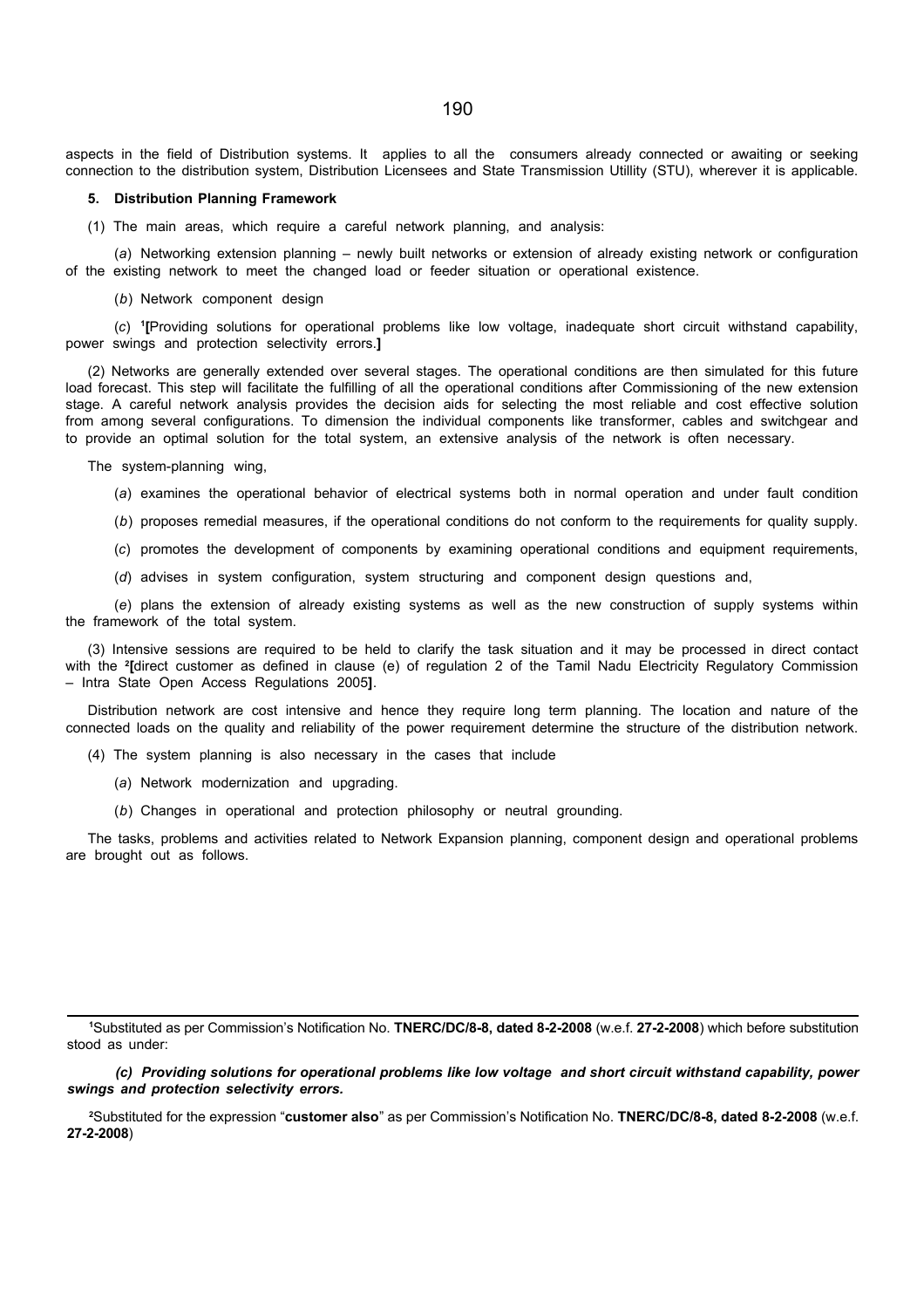| ۹ | I<br>۰. |  |
|---|---------|--|
|---|---------|--|

| S.No           | <b>Description</b>      | <b>Tasks and Problems</b>                                                                                                                                                                                                         | <b>Activities</b>                                                                                                                                                                                                              |
|----------------|-------------------------|-----------------------------------------------------------------------------------------------------------------------------------------------------------------------------------------------------------------------------------|--------------------------------------------------------------------------------------------------------------------------------------------------------------------------------------------------------------------------------|
|                | Expansion<br>planning   | Load increase New transformer, substations<br>Integratiperipheral Networks<br>Cable<br>relayingModernization of substationsNetwork<br>coupling Power station extension <sup>1</sup> [upgrading the voltage]<br>level <sub>1</sub> | Network documentation Graphic<br>SystemNetwork<br>Information<br>calculations for load flow and short-<br>circuit. Dynamic network Calculations.                                                                               |
| $\overline{2}$ | Component<br>design     | Circuit-breaker stressCable cross section Transformer<br>sizeNeutral earthing resistor                                                                                                                                            | StabilityFault<br>analysisRelay<br>coordination studies                                                                                                                                                                        |
| 3              | Operational<br>problems | Substation faultsVoltage qualityHarmonicsEarthing<br>problemsMotor startingPower swingsFrequency of<br>occurrence of faultsFault trippingOverloadsOver voltages                                                                   | Harmonics analysis Harmonics<br>filter design Earthing measurement<br>Network configuration Substation<br>designEconomic analysis Relay<br>selection <sup>2</sup> [provision of effective<br>earthing] Insulation coordination |

(5) Stages involved in network expansion planning

- (a) 3 [Defining the task]
- (b) 4 [Commencing] the planning task which consists of:
	- (i) Recording of the status of the existing distribution network and analysis of its operational situation

(ii) Load forecast and analysis – Compilation of data on the characteristic features of the loads that will be incident in the near future and that of the existing loads;

(iii) Estimation of load development

(iv) Examination of the alternative options

(v) Checking the issues involved in the above options and also the feasibility of introducing a new transformer, enhancement of existing transformer capacity etc.

(vi) Establishment of site location and new substation design.

(vii) Modification / Redesign of sub-transmission and distribution networks and its protective arrangement including protective relay setting and coordination.

(viii) Study on alternatives for least cost investment.

(ix) Assessment of operational advantages and disadvantages and anticipated supply reliability levels of various options

- (x) Investment planning
- (xi) Procurement of the required network components

<sup>1</sup>Substituted for the expression "High Voltage level" as per Commission's Notification No. TNERC/DC/8-8, dated 8-2-2008 (w.e.f. 27-2-2008)

<sup>2</sup>Substituted for the expression "Handling of Neutral point" as per Commission's Notification No. TNERC/DC/8-8, dated 8-2-2008 (w.e.f. 27-2-2008)

<sup>3</sup>Substituted for the clause "Define the task" as per Commission's Notification No. TNERC/DC/8-8, dated 8-2-2008 (w.e.f. 27-2-2008)

<sup>4</sup>Substituted for the expression "Commence" as per Commission's Notification No. TNERC /DC/8-8, dated 8-2-2008 (w.e.f. 27-2-2008)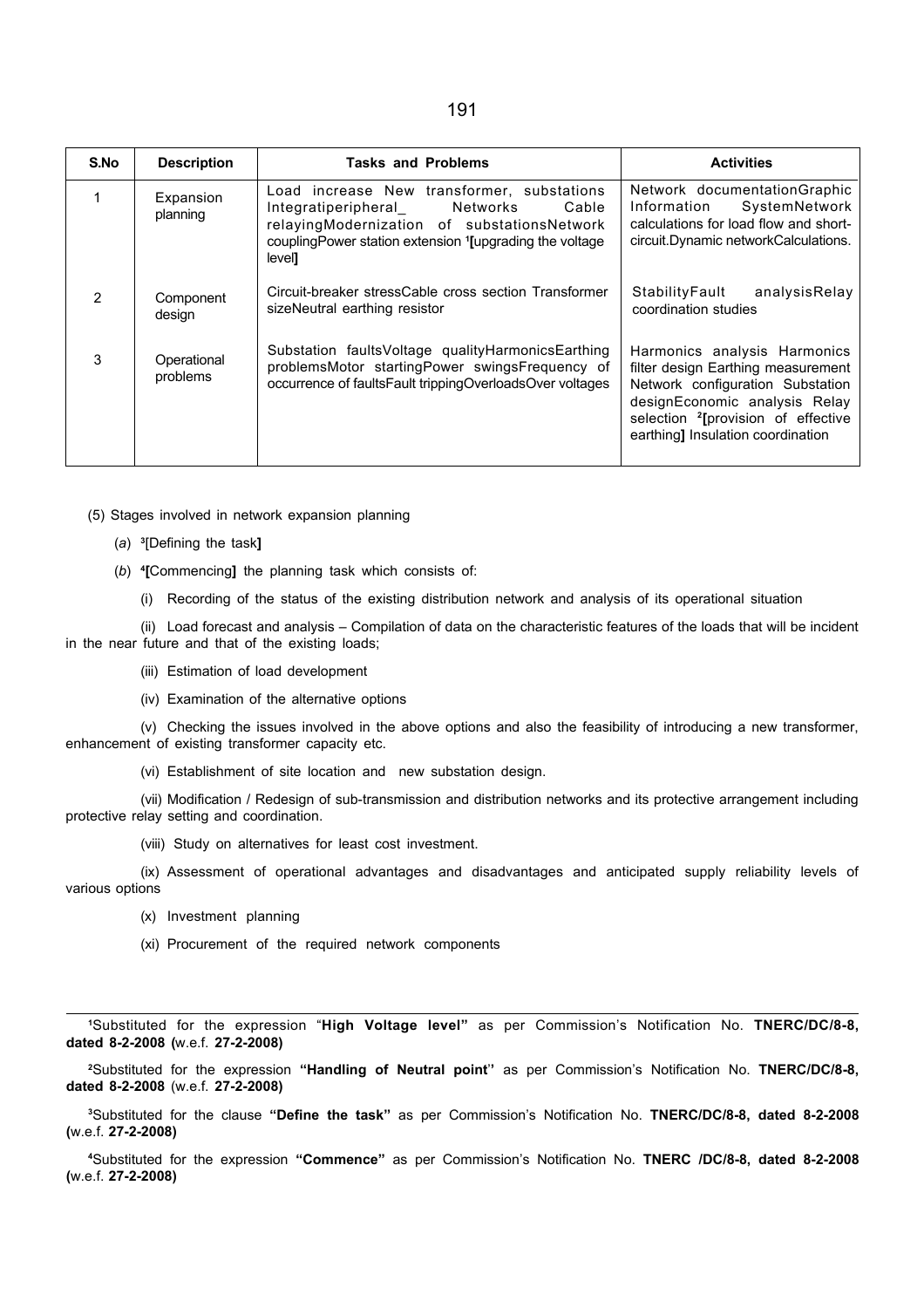#### 6. Planning process:

The system planning considerations are -,

#### (1) Load Forecast

It commences with a forecast of the anticipated load requirements (both demand and energy). The Licensee shall forecast the demand for power within the area of supply, annually or more frequently, if required by the Commission, in each of the succeeding five years. The Licensee shall prepare a demand forecast and generally follow the procedures set out herein. The licensee shall create a database of loads for each consumer category and for each distribution substation and update it annually.

(2) Load Research:

The Licensee shall develop a load research program with the objective of obtaining customer load profile data that provides the usage characteristics of specific appliances, consumers and group of consumers. This load research will also facilitate,

- (a) Demand status according to end use at the hour of system peak, daily, monthly, seasonally or annually
- (b) Hourly end use demand for the day of the system peak, monthly, seasonally or annually
- (c) Hourly end use demand for the average day of the system peak, monthly, seasonal or annually.
- (d) Category wise diverse or coincidence factors and load factors
- (e) Total energy consumption for each category of consumer by month, season or year.
- (f) Category wise non-coincident peak demands.
- (3) Load Data:

From the metering data collected at each connection point with the transmission system, the Licensee shall develop load curves for the area fed and also the system load curve for the area of supply in point by applying a suitable diversity factor. By reconciling the figure for actual energy sales with the drawal based on the metering data <sup>1</sup> [compiled], approximate losses in the system may be arrived at for any period. This data shall be furnished to the STU and the Commission annually. All the consumers with a demand of 1 MW and above seeking connection shall furnish their load data to the Licensee, as detailed in Annexure I. The Licensee shall exercise special care in monitoring the actual development of loads in respect of consumers who desire to contract for loads of 1 MW and above at any single point. On demand by the consumer seeking connection, the Licensee shall furnish relevant system data as detailed in Annexure – II. The Licensee shall update the system data at least once in every six months.

(4) Forecast Methodology:

The Licensee shall formulate the long-term demand forecast taking into account the previous financial year ending March  $31<sup>st</sup>$  as the Base Year and projecting the demand over the succeeding five years.

(a) Energy Sales per tariff class shall be projected in the forecast period over the corresponding figures relating to the Base Year by adopting a suitable methodology, such as considering the trend for the previous five years.

(b) The projections shall take into account assumed normal growth for non-specific loads, specific and identified loads of 1 MW and above and also the effects if any, of Demand side management and Loss reduction measures.

(c) The Licensee shall compare the aggregate energy requirement at each of the connection points with the transmission system after accounting for system losses. The future peak load in each of the years in the forecast period may be derived using an Annual Load Factor.

(d) The Licensee shall take into consideration any authenticated report on demand forecast or Power survey carried out by agencies like Advisory Board on Energy, Planning Commission, Central Electricity Authority, STU, Commission, CERC and Government of Tamil Nadu.

The Licensee shall forward the long term demand forecast for the area of supply on an annual basis to the STU and the Commission, along with the details as indicated below.

- (i) Data.
- (ii) Methodology
- (iii) Assumptions

The Licensee under the conditions of the licence shall co-operate with the STU in the preparation of demand forecasts for the State of Tamil Nadu. The format for the demand and energy forecasts shall be specified by the STU.

<sup>1</sup>Substituted for the expression "complied" as per Commission's Notification No. TNERC/DC/8-8, dated, 8-2-2008 (w.e.f. 27-2-2008)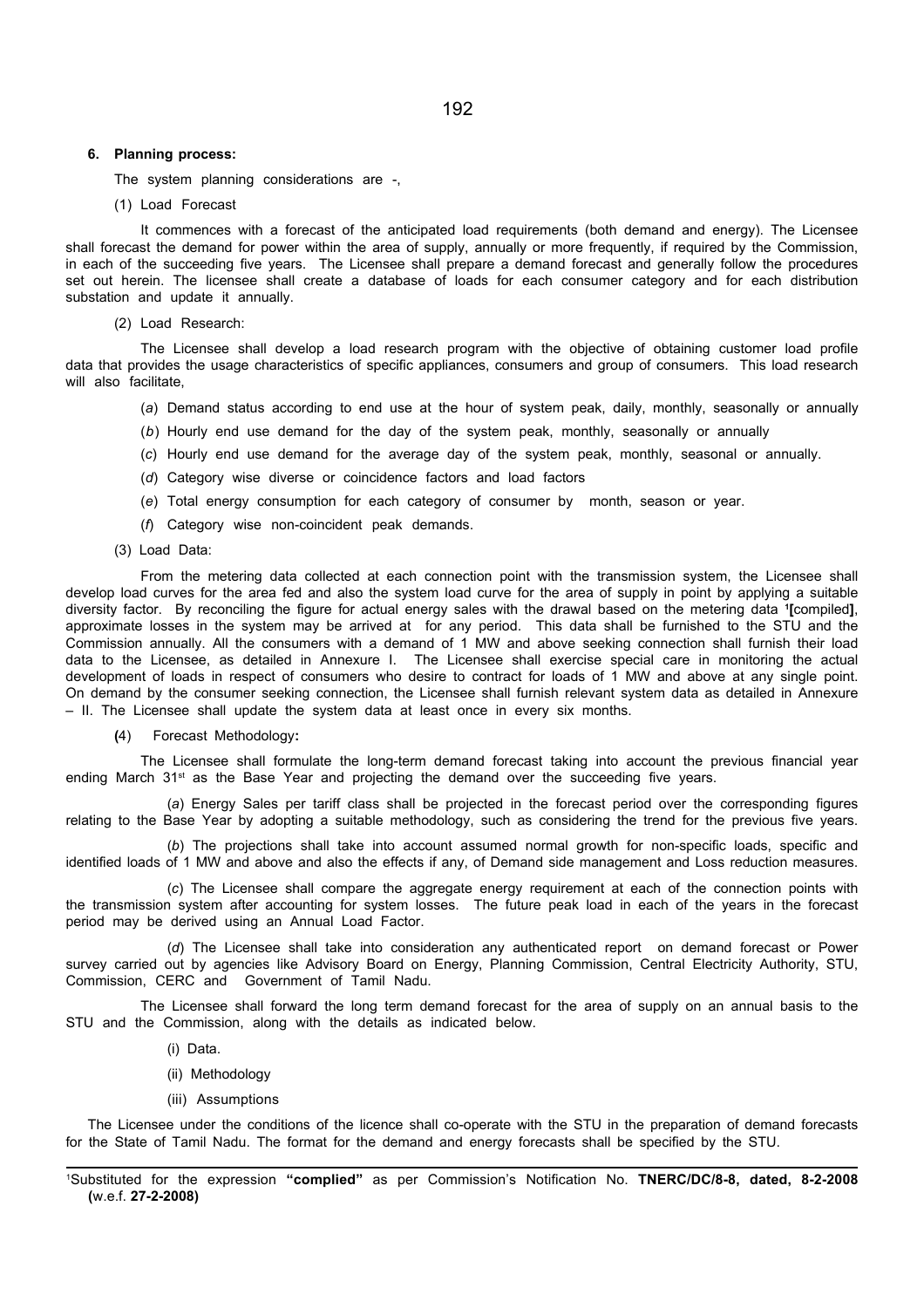(5) Planning Criteria and performance bases :

The planning criteria for the distribution system as specified <sup>1</sup> [by the Commission] shall form the basis. The performance bases to be considered in the system planning are as follows:

(a) The Distribution performances established herein shall be implemented in a manner so as to ensure that no entities are forced to achieve goals beyond the capability and limitations of the current system in the immediate future while continuing to strive for the higher standards by improving their system in the long term. As for the existing arrangements, the implementation can be in stages and shall be determined by the Commission.

(b) The capacity of step down transformers used in the distribution system and the layout of bus bars, switchgear, transformers, capacitors, earthing system, surge arrestors, control panels, station battery, fire extinguishers and other accessories required for the protection and safe operation of the substations shall as far as possible be standardized by the Licensees and shall conform to the guidelines and principles contained in the Code. The Commission, in specific cases and to ensure uniform adoption, can however specify the standards to be adopted.

(c) While planning the distribution system, the Licensee shall examine the cost effectiveness of loss reduction measures without compromising the security standards. The Licensee shall take measures to reduce the length of low tension bare conductor, overhead lines, wherever cost effective and these shall include but not limited to the following:

- (i) Achievement of HT: LT ratio to the level of 1 to 1.5
- (ii) Laying of underground cables
- (iii) Increasing the number of low loss distribution transformers.

(d) Substation Design Criteria: HV substations, Sub transmission, primary and secondary distribution shall be designed taking into account the following factors:

(i) Safety of Operating Personnel

- (ii) Adequate cross section of Busbar to meet the electrical and mechanical requirements.
- (iii) Mechanical and electrical interlocks to prevent inadvertent operation of equipments including switches .

<sup>2</sup>[iii - a) Adequate Protection System with proper insulation co-ordination]

(iv) Adequate Flexibility in operation and maintenance.

(v) Operation and Maintenance needs.

(vi) Space for future expansion

Substation layouts shall comply with the safety measures specified by the Authority under section 53 <sup>3</sup>[of the Act.]

(e) Distribution Line Clearances: Overhead lines shall comply with the safety measures specified by the Authority under section 53 <sup>2</sup>[of the Act.

(f) Earthing : <sup>4</sup> [The distribution system shall be effectively earthed in accordance with the Indian Standards in force, substation earth mat shall be designed to have a low overall impedance / resistance and to have a minimum transient ground potential rise (TGPR) during fault, giving rise to only permissible safe touch and step potential]. All individual earth electrodes, earthing pits and interconnection arrangements shall be correctly installed and maintained. The bodies, cases, trucks and enclosures of all equipment shall be properly earthed in accordance with the system requirements and equipment ratings. Metallic line supports of overhead lines, cable sheaths and shields shall also be earthed in a proper manner. Connections may be compressed using crimping tool, welded, braced, or bolted using suitable lock washers/ locknuts. Bolts should not be used for buried connections.

<sup>1</sup>substituted for the expression "by Commission" as per Commission's Notification No. TNERC/DC/8-8, dated 8-2-2008 (w.e.f. 27-2-2008)

2 Inserted as per Commission's Notification No. TNERC/DC/8-8, dated 8-2-2008 (w.e.f. 27-2-2008)

<sup>3</sup>Substituted for the expression "of Act" as per Commission's Notification No. TNERC/DC/8-8, dated 8-2-2008 (w.e.f. 27-2-2008)

<sup>4</sup>Substituted as per Commission's Notification No. TNERC/DC/8-8, dated 8-2-2008 (w.e.f. 27-2-2008) which before substitution stood as under:

The distribution system shall be properly earthed in accordance with the Indian Standards in force, substation earth mats shall be designed to provide the required earth resistance and limit the ground potential rise limited by Touch and Step potential criteria as per standards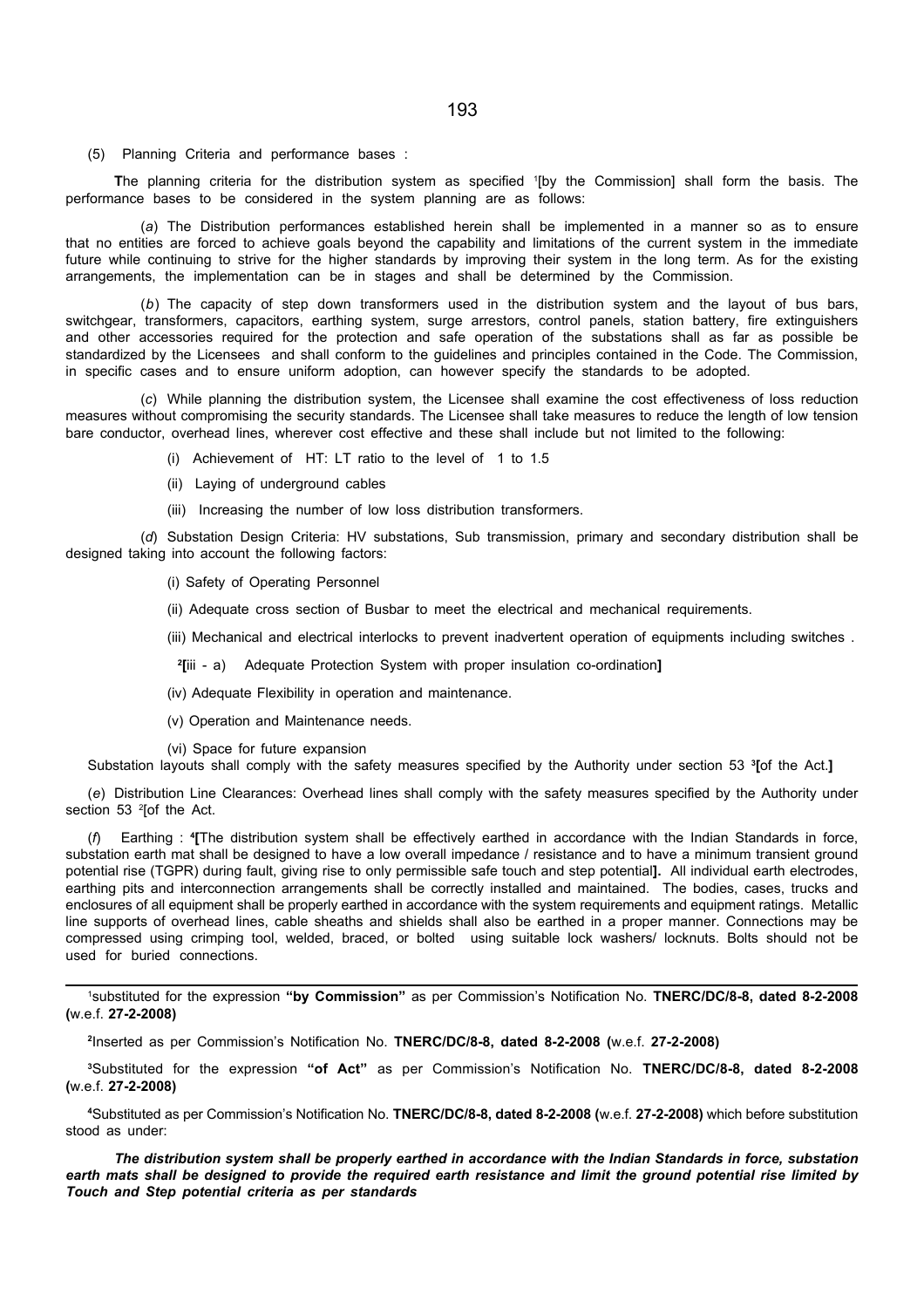#### Chapter 4 : Connectivity Conditions

7. Connectivity Conditions: The Connectivity Conditions specify the minimum technical and design criteria, which shall be complied by any agency connected to, or seeking connection to the Distribution System. The Licensee shall ensure compliance of the above criteria by any agency as a pre-requisite for the establishment of an agreed connection. The terms and conditions of supply under Chapter 6 of this code shall be read in conjunction with this chapter. The connectivity conditions shall fulfill the requirement stipulated in section 50 and 53 of the Act. The Connectivity Conditions are provided to ensure that:

(a) The basic rules for connections are complied by all agencies. This will help to treat all agencies in a non-discriminatory manner.

(b) Any new or modified connection, when established, shall not suffer unacceptable effects due to its connection to the Distribution System nor produce unacceptable effects on the system or any other connected agency.

(c) The ownership and responsibility for all the equipments, shall be clearly specified in a schedule (site responsibility schedule) for every site, where a connection is made.

8. Distribution System Interface with Small Generators-. The electricity generated by the private developers pertaining to power projects based on '[renewable] energy sources of wind, biomass etc or captive power plants shall be evacuated by interfacing with the distribution system or intra state grid. The voltage levels, connection points and connectivity conditions, safety etc., for such interfacing shall comply with the conditions laid down under Tamil Nadu Electricity Grid Code (TNEGC) and the regulations issued by the Authority in this regard.

#### 9. Distribution Systems protection arrangement:

(1) Protection of the distribution system and the consumer's system shall be well coordinated. Individual protection schemes shall have adequate selectivity, sensitivity and reliability and speed of operation to disconnect the faulty equipment/ circuit from the healthy system. No item of electrical equipment shall be allowed to remain connected to the distribution system unless it is covered by appropriate protection scheme.

(2) In the distribution system protection for lines / U.G cables, transformers and other equipments shall be followed by the Licensee, and by the consumers of the distribution system as well in accordance with the provisions made in TNEGC. The distribution system relay setting shall be coordinated with that of STU and it shall be endorsed by STU and SLDC.

(3) Every consumer within the area of supply of the Licensee who are availing / desire to avail of supply at 66KV, 110 KV, 230 KV level shall furnish the details of their equipment protection schemes to the Licensee and get approved before the connection is effected. On demand, the Licensee shall provide similar protection data relating to their distribution systems to any consumer seeking the above connection.

(4) The Licensee and the EHT consumers of the distribution system shall attend the protection co-ordination meetings as and when called upon to do so by the STU / SLDC to discuss all related issues and take remedial measures as discussed and agreed to in such meetings.

10. Operational Labeling:-The Licensee and the consumers shall be responsible for the provision and maintenance of clear, unambiguous signs and labels indicating the numbering and / or name of the equipment / apparatus and circuit at the substations and connection sites.

11. Metering:— <sup>2</sup>[The minimum requirement of metering for substations in distribution system, Generating station and higher voltage consumer shall conform to the requirement stipulated in Tamil Nadu Electricity Grid Code (TNEGC)].

12. Communication: Reliable communication links shall be established for the exchange of data,

information and operating instructions between the Licensees, consumers with demand of 1 MW and above, the load control centers of the Distribution Licensee and the SLDC / SSLDC, as the case may be.

13. The Licensee shall monitor the voltage, frequency and power factor in the distribution system at different points, during the peak and off peak hours and take all reasonable measures for the improvement of the same, if it falls below the prescribed level continuously.

<sup>1</sup>Substituted for the expression "non-conventional" as per Commission's Notification No. TNERC/DC/8-8, dated 8-2-2008 (w.e.f. 27-2-2008)

<sup>2</sup>Substituted as per Commission's Notification No. TNERC/DC/8-8, dated 8-2-2008 (w.e.f. 27-2-2008) which before substitution stood as under:

The minimum requirement of commercial and operational metering at distribution system substations and higher voltage consumer's sub stations shall conform to the requirement stipulated in Tamil Nadu Electricity Grid Code (TNEGC)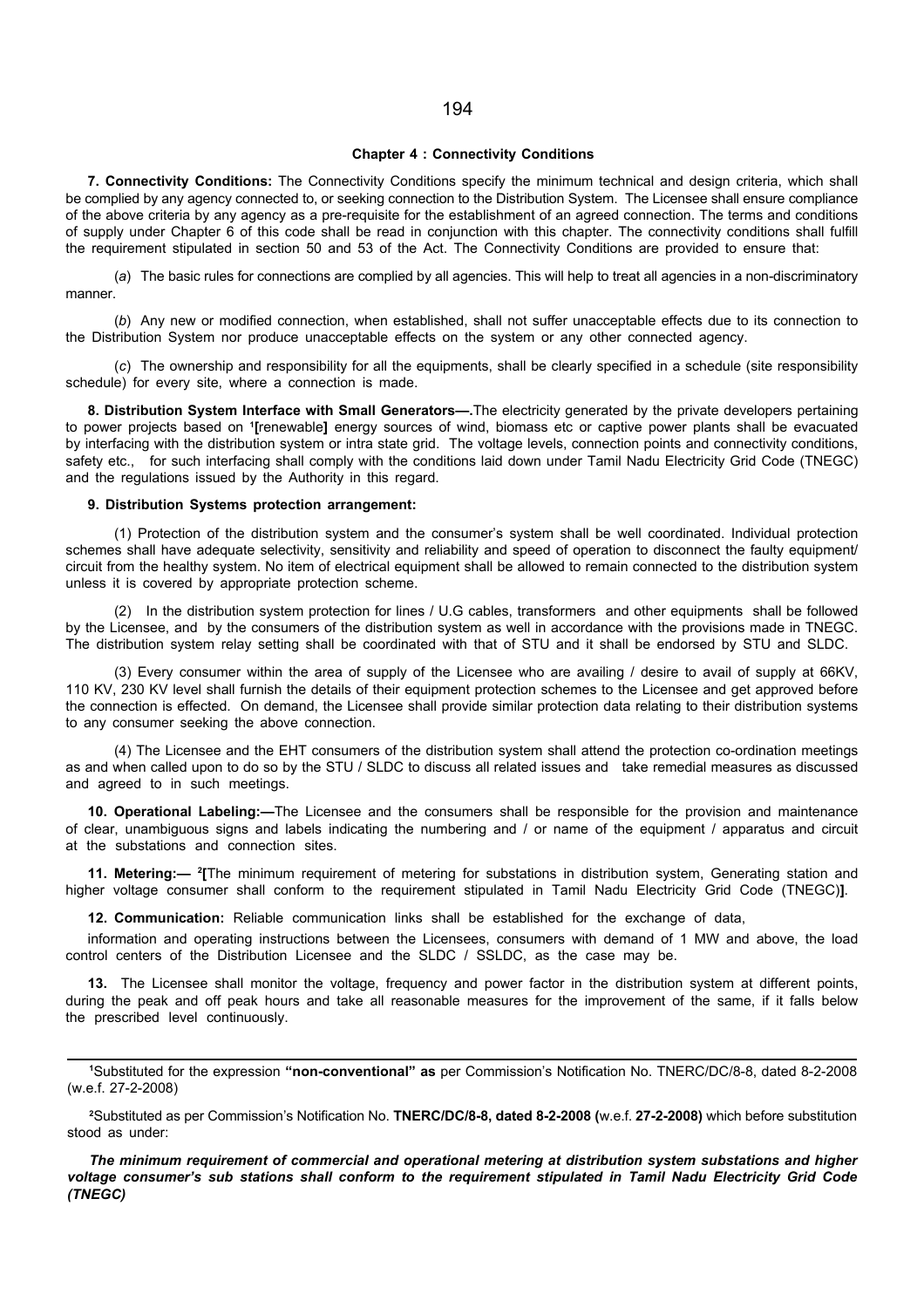(1) Voltage: The variation in the voltage levels in the distribution system may depend upon the available VAR generation, system loads and configuration of the transmission system and distribution system. Under normal operating conditions the Licensee shall exercise proper voltage monitoring and control in the distribution system beyond the point of interconnection so as to maintain voltage at all levels in accordance with the Standards of Performance specified by the Commission. The means adopted shall include.

(a) Use of transformers equipped with tap changers (on load /Off Load).

(b) Balancing of loads between phases of the LT network.

(c) Limiting KVA- km loading of the circuits

(d) Reduction of overloaded transformers by planning and installing additional distribution transformers.

(e) By installing the required regulating transformers (Boosters) and synchronous Condensers at appropriate locations.

(f) Installation of shunt capacitors / Capacitor banks at optimum locations depending upon the requirement of VAR compensation in the network

(g) 1 [Provision of switched/fixed capacitor, as the case may be, on the (secondary) LV side of Distribution Transformers.]

(2) Frequency: The Licensee shall abide by the instructions issued by the SLDC on load frequency control for maintaining the supply frequency within the statutory limits either by resorting to load shedding or by rolling blackouts.

(3) Power Factor: The Licensee shall maintain the system power factor at the level of minimum of 0.9 (Lag) at the interface/s and carry out system improvement measures at strategic points in the distribution system by undertaking useful system studies and installing the required VAR compensation equipment to meet the situation. The Licensee shall also counsel and <sup>2</sup> [advise the consumers] on the ways and means to improve the power factor in their respective systems to the required level. It shall be obligatory on the part of the consumers to improve the power factor of their connected loads to the required level in accordance <sup>3</sup>[with the provisions] made in this code. Every consumer with a power factor less than the stipulated level may be suitably advised to rectify the situation by installing appropriate power factor correction equipment, without prejudice to the levy of compensation charges as per the orders of the Commission from time to time.

(4) Special Conditions: Special conditions shall be incorporated in the connection agreement for loads with high harmonic content, low power factor and unacceptable supply voltage and frequency fluctuations, so that the consumer shall be forced to install appropriate correction equipments to meet the requirements of this Code.

4 [14] Demand Side Management: The Licensee shall make suitable provisions in the Service Connection Agreements to make it mandatory on the part of selected categories of consumers with a contracted Demand over and above a specified KVA limit (to be specified <sup>s</sup>[by the Commission]) to carry out an Energy Audit at their establishment for in-plant load management and for carrying out end use energy efficiency / conservation measures. On their part, the Licensee shall provide such consumers with relevant information relating to energy audits and its methodologies and the financial incentives offered by recognized financial institutions, banks and other government organizations.

#### Chapter 5: Operation Guidelines for Distribution System

15. The procedures and practices to be followed by the Licensees and consumers whose electric lines and electrical plants are connected to the Licensee's distribution system for safe and efficient operation of their respective systems are

(1) Demand Estimation: The Licensee shall provide to the SLDC / SSLDC, its projection of demand on a year ahead, month ahead and day ahead basis. The time frames for such submission, as set out in the TNEGC shall be adhered to by the Licensee. The SLDC or SSLDC shall be the agency to receive the details from the licensees or issue directions to the Licensees as the case may be in line with the requirements prescribed in this chapter on Operational Guidelines and as per the provisions of the relevant Code. On demand, the <sup>e</sup>[consumers concerned] shall furnish these data to the Licensees. The Licensee shall estimate its hourly and daily demand on the basis of relevant load curves drawn on a day ahead basis, subject to modification depending upon information received from any specific consumer or caused by any untoward incident / contingency.

<sup>1</sup>Substituted as per Commission's Notification No. TNERC/DC/8-8, dated, 8-2-2008 (w.e.f. 27-2-2008) which before substitution stood as under:

g. Provision of switched capacitor on the (secondary) LV side of Distribution Transormers

<sup>2</sup>Substituted for the expression "advise consumers" as per Commission's Notification No. TNERC/DC/8-8, dated, 8-2-2008 (w.e.f. 27-2-2008)

<sup>3</sup>Substituted for the expression "with provisions" as per Commission's Notification No. TNERC/DC/8-8, dated, 8-2-2008 (w.e.f. 27-2-2008)

<sup>4</sup>Substituted for the expression "13" ie. renumbered as per Commission's Notification No. TNERC/DC/8-8, dated, 8-2-2008 (w.e.f. 27-2-2008)

<sup>5</sup>Substituted for the expression "by Commission" as per Commission's Notification No. TNERC/DC/8-8, dated, 8-2-2008 (w.e.f. 27-2-2008)

<sup>6</sup>Substituted for the expression "concerned consumer" as per Commission's Notification No. TNERC/DC/8-8, dated, 8-2-2008 (w.e.f. 27-2-2008)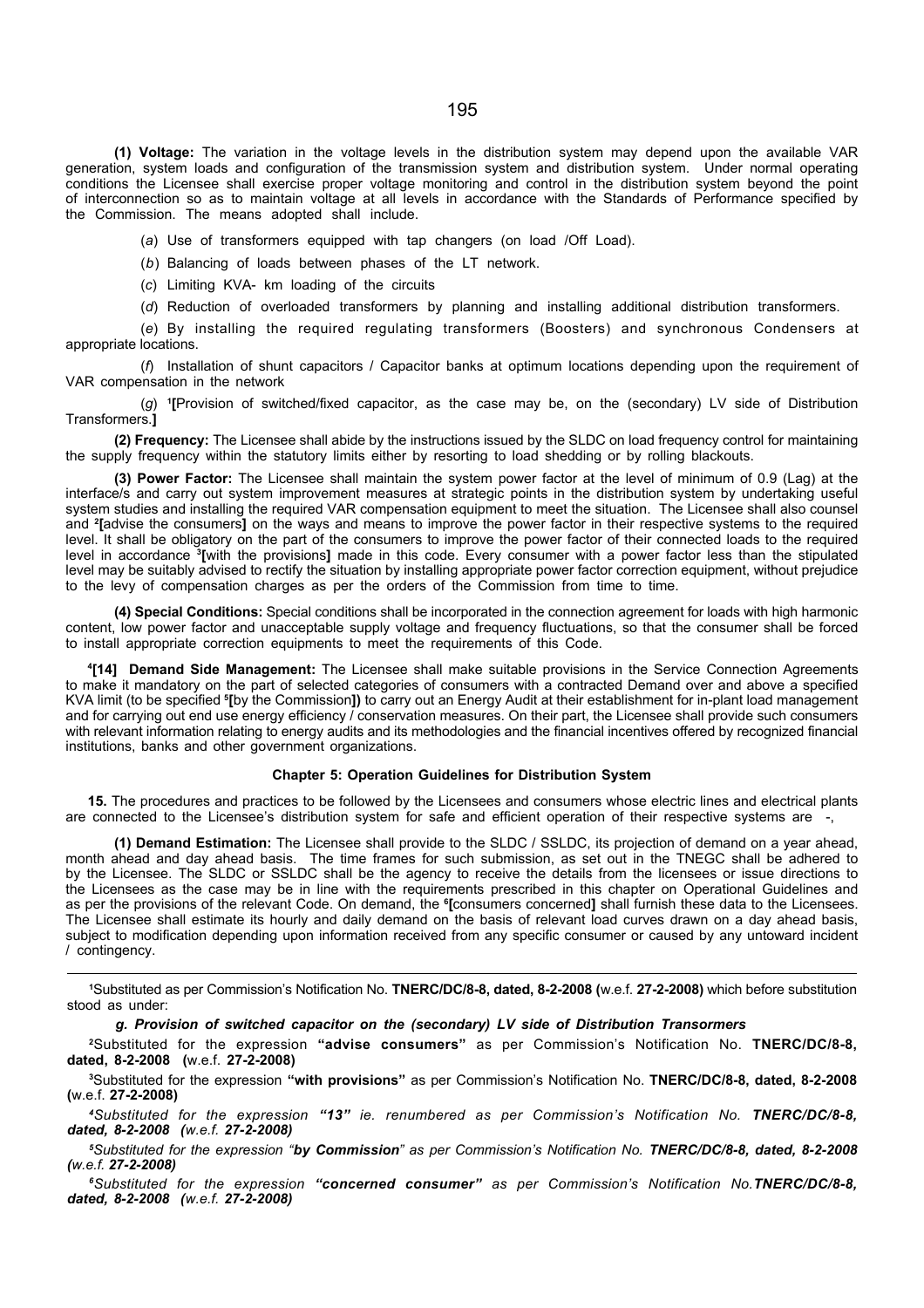(2) Scheduled Shutdown Programs: The Licensee shall furnish the proposed (planned) outage (scheduled shutdown) programs to the STU/ SLDC as specified in TNEGC. Planned outage programs shall furnish clearly the details of the electric lines/cables and the equipments of the distribution system that will be taken out of service, and other details of the planned interruption namely the date, duration and quantum of load that may be limited/restricted at any interconnection during this planned interruption.

(3) Contingency Planning: The contingencies in the distribution system are mainly due to:

a. Total or partial blackout of intra transmission or inter transmission network. (Loss of generating sources)

 $b<sub>1</sub>$ [Failure of network components like Breakers, Power Transformers, Current Transformers, Potential Transformers and lines in the transmission system.

c. Breakdown of components like Distribution Transformers, lines, etc. in the distribution system].

The procedure to be followed during such contingencies for the restoration of supply is detailed in the sections to follow

(4) Intra / Inter Transmission System outage: In regard to the restoration of supply during the total black out at any point of interconnection, the Licensee shall abide by the black start procedures framed by the STU / SLDC. Likewise, the Licensee shall follow the guidelines provided by the STU during the outage of the apparatus or lines/cables in the above networks. The licensees may also follow an approved Demand Side Management, Load shedding, rolling blackouts and other measures.

(5) Distribution System Outage: The interruption of the power supply to any part of the distribution system lasting more than an hour, due to the breakdown of any part of the distribution system/its components, may be termed as distribution system failure and the Licensee shall evolve a suitable supply restoration procedure for such distribution system failures under intimation to the Commission.

(6) Demand Management / Load Shedding: On getting directions from the SLDC rolling blackouts for short duration shall be carried out by the Licensees to maintain the load generation balance and security of the network. This may also be necessary due to the loss of any circuit, equipment or any other operational contingency that may occur in their Distribution Networks also. The Licensee shall estimate the loads that may be shed in discrete blocks at each interconnection point after consultation with the consumers if possible and submit the same to the SLDC. The consumers shall co-operate with the Licensee in this regard. The Licensee shall work out the modalities of the load shedding. A detailed procedure shall also be furnished to the SLDC and other officials in charge of the downstream substations of the Licensee, where such load shedding / rolling blackout are to be carried out. When provisions are available for the automatic load shedding with the aid of under frequency relays, the circuits involved and the quantum of load to be shed shall be intimated to the SLDC and <sup>2</sup>[officials] in charge of downstream substations of the Licensee. The settings adopted for the UF relays shall also be furnished. If any constraint or bottleneck in the transmission system and/or distribution system, warrants rotational load shedding then it shall be resorted to by the Licensees in their distribution system. On such occasions, the public shall be promptly informed of such arrangements through the media. <sup>3</sup>[Consumers] with <sup>4</sup>[contracted demand] of 1 MW and above and essential services such as hospital, public water works etc. shall be notified through telephone/ fax/ e-mail or any other communication systems.

#### 16. Safety Aspects: —

(1) Provisions with respect to safety and electricity supply is dealt in detail under section 53 of the Electricity Act, which reads as:

" (1) The Authority may in consultation with the State Government, specify suitable measures for –

(a) Protecting the public (including the persons engaged in the generation, transmission or distribution or trading) from dangers arising from the generation, transmission or distribution or trading of electricity, or use of electricity supplied or installation, maintenance or use of any electric line or electrical plant;

(b) Eliminating or reducing the risks of personal injury to any person, or damage to property of any person or interference with use of such property;

(c) Prohibiting the supply or transmission of electricity except by means of a system which conforms to the specification as may be specified;

(d) Giving notice in the specified form to the Appropriate Commission and the Electrical Inspector, of accidents and failures of supplies or transmissions of electricity;

(e) Keeping by a generating company or licensee the maps, plans and sections relating to supply or transmission of electricity;

<sup>1</sup>Substituted as per Commission's Notification No. TNERC/DC/8-8, dated, 8-2-2008 (w.e.f. 27-2-2008) which before substitution stood as under:

b. Failure of network components like breakers, lines and UG cables in the transmission system

c. Breakdown of components in the distribution system

<sup>2</sup>Substituted for the expression "officials persons" as per Commission's Notification No. TNERC/DC/8-8, dated, 8-2-2008 (w.e.f. 27-2-2008)

<sup>3</sup>Substituted for the expression "Large consumers" as per Commission's Notification No. TNERC/DC/8-8, dated, 8-2-2008 (w.e.f. 27-2-2008)

<sup>4</sup>Substituted for the expression "contract demands" as per Commission's Notification No. TNERC/DC/8-8, dated, 8-2-2008 (w.e.f. 27-2-2008)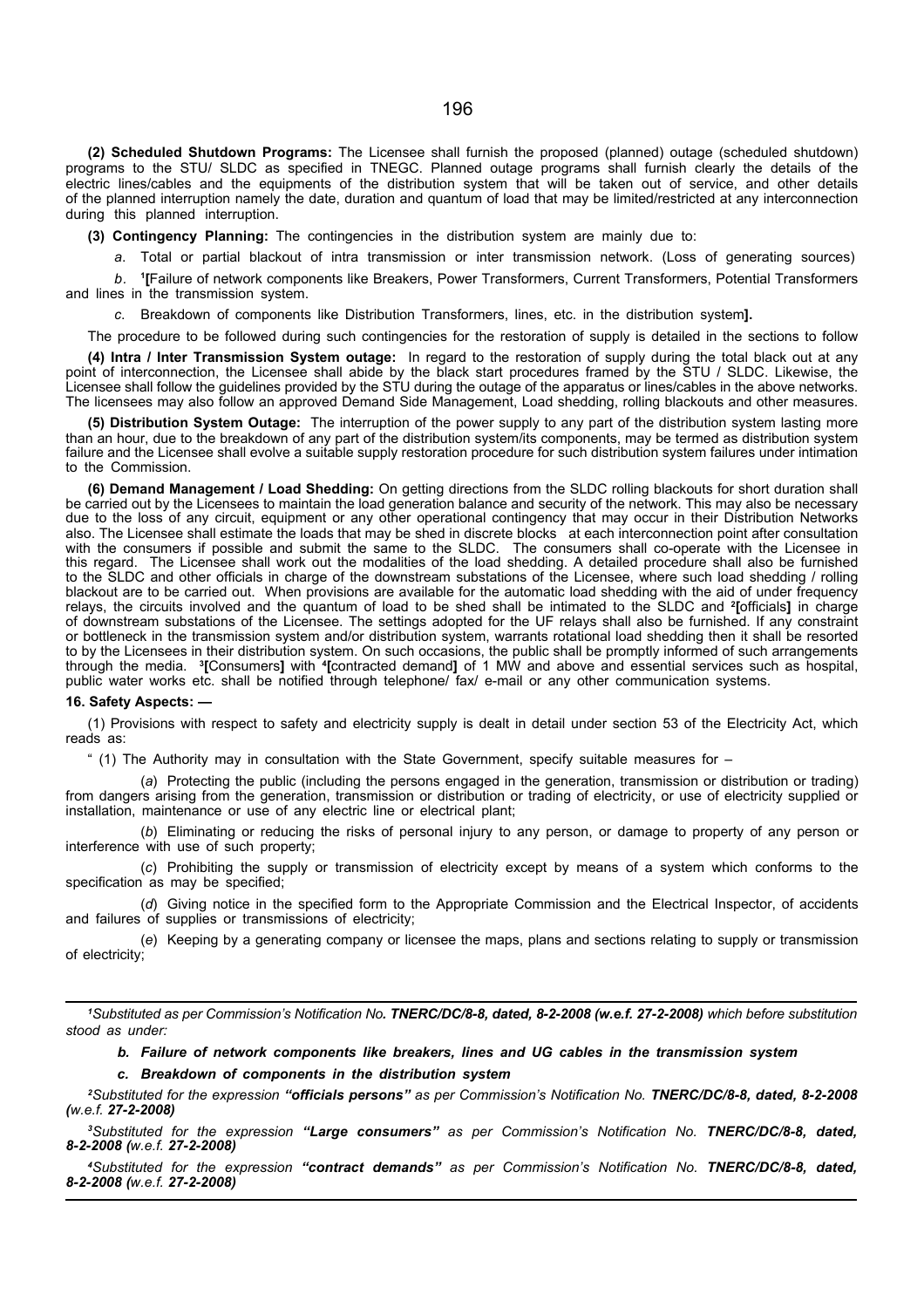(f) Inspection of maps, plans and sections by any person authorized by it or by Electrical Inspector or by any person on payment of specified fee;

(g) Specifying action to be taken in relation to any electric line or electrical plant, or any electrical appliance under the control of a consumer for the purpose of eliminating or reducing a risk of personal injury or damage to property or interference with its use:"

(2) The measures specified by the Authority, in accordance with the above provision shall form the basis for safety. Primary focus should be laid on safety in all the works related to the location, erection, installation, operation and maintenance of the equipments, devices and other network components at the consumer's mains/premises. Safety of the end users, operating personnel and public shall be given focused attention. Adequate training will be imparted to the operating personnel with the adoption of relevant operating techniques and safety procedures / precautions necessary for satisfactory operation of the system and its equipments which include cross boundary connections and interface points as applicable.

(3) Safety co-ordination: The salient aspects involved in safety co-ordination are:

(a) The Licensee and the consumers of the distribution system shall observe safety rules, practices and precautions when work is to be carried out on any apparatus or circuits in any part of the distribution system or in any part of the consumer system.

(b) The objective of this safety co-ordination is to enforce the principles of safety as prescribed in the measures specified under section 53 of the Act and practices for their implementation.

(c) 1 [There shall be proper co-ordination between operating personnel of the Licensee and the consumers, between two distribution licensees across common control boundaries, for carrying out work on any apparatus, switchgear, or circuits belonging to each party at the point of interconnection or interface].

(d) The Licensee shall follow the provisions of the TNEGC for cross boundary operations in co-ordination with the **STU** 

(e) The Licensee, all consumers and any other distribution Licensee having common electrical interface with the Licensee shall designate suitable persons to be responsible for safety co-ordination. These persons shall be referred to as control persons. The list of control persons, their designation and telephone numbers shall be exchanged between all <sup>2</sup>[persons concerned]. Any change in the list shall be notified promptly to all concerned.

(f) The disconnecting device / or devices shall be provided at each electrical interface, which shall be capable of effectively disconnecting the system of the Licensee and other consumers and grounding the respective system at the common boundary. These devices shall be identified and marked by the Licensee and respective consumer and shall be maintained in good condition at all times. Such disconnecting devices shall be provided with interlocks to prevent inadvertent switching operations by unauthorized persons.

(g) Permission in writing shall be issued by the appropriate control person at the electrical interface to his/her counterpart responsible for carrying out work on any apparatus, switchgear or circuits beyond the electrical interface. Such permissions shall be termed as Line Clear Permits (LCP). The format of the LCP shall be standardized by the Licensee and shall be used by all concerned. Detailed rules framed by the Licensee pertaining to such works and Line Clear Permits (LCPs) shall be circulated to its personnel as part of its internal administration.

(h) A list containing the names and other details of the Officers/staff who are authorized to issue / get LCPs on the apparatus, lines and cables may be <sup>3</sup>[displayed] at an apt location in the substation.

(i) The Licensee shall formulate a checklist of operations to be carried out before the issue and return of LCPs and procedures for safety co-ordination for each electrical interface. Such procedures and checklist shall be issued to all concerned, by the Licensee, for implementation.

(j) The Licensee shall prepare a safety manual incorporating all operating procedures in addition to safety rules and safety precautions applicable to its distribution system and the Consumer's system and circulate the same among 4 [all staff concerned] and Consumers for strict adherence.

1Substituted as per Commission's Notification No. TNERC/DC/8-8, dated, 8-2-2008 (w.e.f. 27-2-2008) which before substitution stood as under:

There shall be proper co-ordination between operating personal of the Licensee and the consumers, between two distribution licensees across common control boundaries, for carrying out work on any apparatus, switchgear, or circuits belonging to each party at the point of interconnection or interface point.

<sup>2</sup>Substituted for the expression "concerned persons" as per Commission's Notification No. TNERC/DC/8-8, dated, 8-2-2008 (w.e.f. 27-2-2008)

<sup>3</sup>Substituted for the expression "hung" as per Commission's Notification No. TNERC/DC/8-8, dated, 8-2-2008 (w.e.f. 27-2-2008)

4Substituted for the expression "all concerned staff" as per Commission's Notification No. TNERC/DC/8-8, dated, 8-2-2008 (w.e.f. 27-2-2008)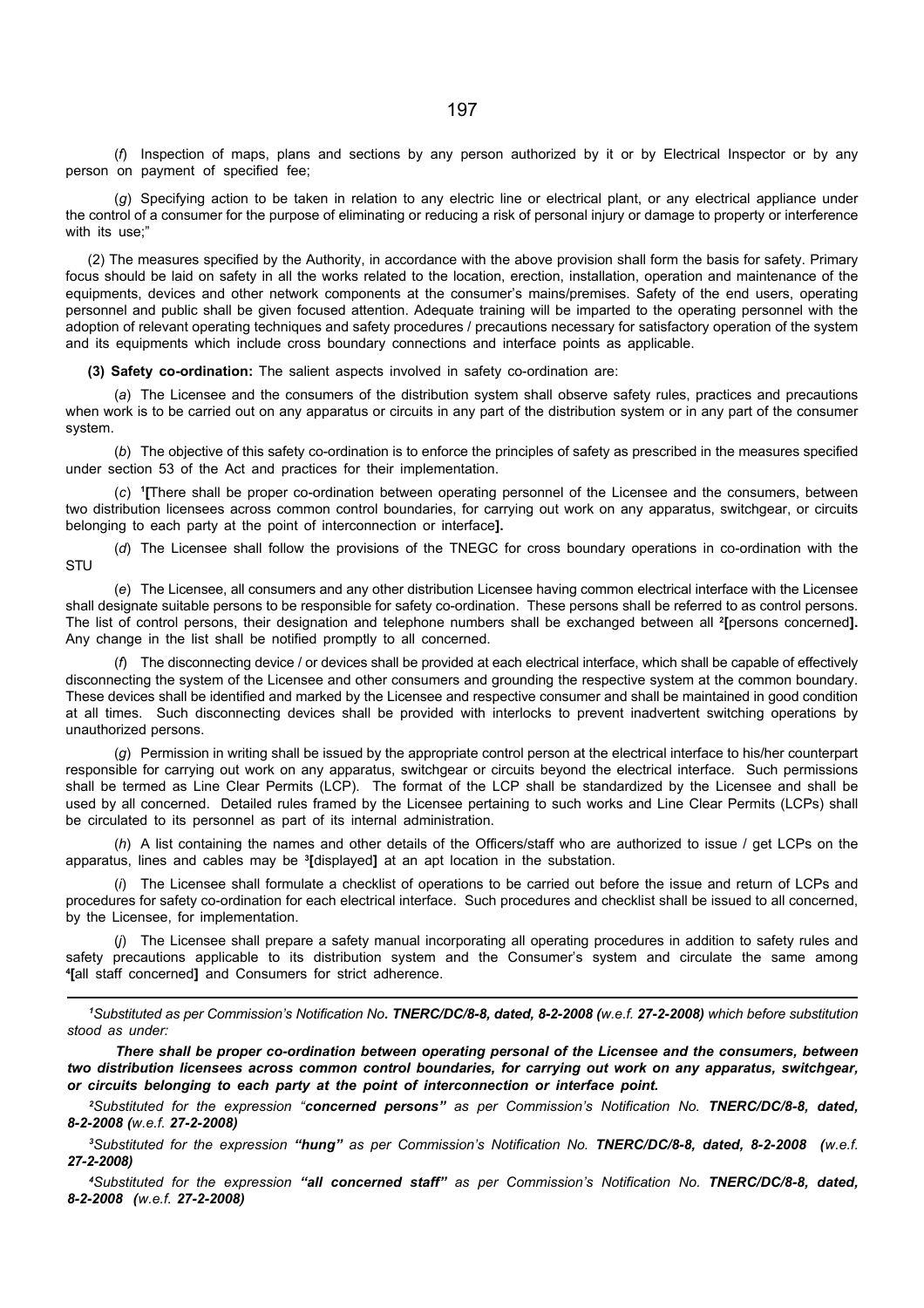(k) The Licensee shall devise and maintain uniform operating procedure for switching, isolation, and restoration, live line working and test charge of defective lines/apparatus duly incorporating the safety aspects.

17. Protective clauses as applicable to Railways, Highways, Airport, telegraphic signaling line etc., are as follows:

(1) Protection of Railways, Highways, Airport, etc. as set out in section 159 of the Act reads as:

"No person shall, in the generation, transmission, distribution, supply or use of electricity, in any way injure any railway, highway, airports, tramway, canal or water-way or any dock, wharf or pier vested in or controlled by a local authority, or obstruct or interfere with the traffic on any railway, airway, tramway, canal or water-way."

### (2) Protection of telegraphic, telephonic and electric signaling lines as set out in section 160 of the Act reads as:

(1) Every person generating, transmitting, distributing, supplying or using electricity (hereinafter in this section referred to as the "operator") shall take all reasonable precautions in constructing, laying down and placing his/her electric lines, electrical plant and other works and in working his/her system, so as not injuriously to affect, whether by induction or otherwise, the working of any wire or line used for the purpose of telegraphic, telephone or electric signaling communication, or the currents in such wire or line.

(2) Where any difference or dispute arises between the operator, and the telegraph authority as to whether the operator has constructed, laid down or placed his/her electric lines, electrical plant or other works, or worked his/her system, in contravention of sub-section (1), or as to whether the working of any wire, line or current is or is not injuriously affected thereby, the matter shall be referred to the Central Government and the Central Government, unless it is of opinion that the wire or line has been placed in unreasonable proximity to the electric lines, electrical plant or works of the operator after the construction of such lines, plant or works, may direct the operator to make such alterations in, or additions to, his/her system as may be necessary in order to comply with the provisions of this section, and the operator shall make such alterations or additions accordingly:

Provided that nothing in this sub-section shall apply to the repair, renewal or amendment of any electric line or electrical plant so long as the course of the electric line or electrical plant and the amount and nature of the electricity transmitted thereby are not altered.

(3) Where the operator makes default in complying with the requirements of this section, he shall make full compensation for any loss or damage incurred by reason thereof, and, where any difference or dispute arises as to the amount of such compensation, the matter shall be determined by arbitration

Explanation.—For the purposes of this section, a telegraph line shall be deemed to be injuriously affected if telegraphic, telephonic or electric signaling communication by means of such line is, whether through induction or otherwise, prejudicially interfered with by an electric line, electrical plant or other work or by any use made thereof."

18. Accident Reporting: Notice of accidents and inquiries as set out in section 161 of the Act reads as:

(1) If any accident occurs in connection with the generation, transmission, distribution, supply or use of electricity in or in connection with, any part of the electric lines or electrical plant of any person and the accident results or is likely to have resulted in loss of human or animal life or in any injury to a human being or an animal, such person shall give notice of the occurrence and of any such loss or injury actually caused by the accident, in such form and within such time as may be prescribed, to the Electrical Inspector or such other person as aforesaid and to such other authorities as the Appropriate Government may by general or special order, direct.

(2) The Appropriate Government may, if it thinks fit, require any Electrical Inspector, or any other person appointed by it in this behalf, to inquire and report—

(a) As to the cause of any accident affecting the safety of the public, which may have been occasioned by or in connection with, the generation, transmission, distribution, supply or use of electricity, or

(b) As to the manner in, and extent to, which the provisions of this Act or rules and regulations made hereunder or of any licence, so far as those provisions affect the safety of any person, have been complied with.

(3) Every Electrical Inspector or other person holding an inquiry under sub-section (2) shall have all the powers of a civil court under the Code of Civil Procedure, 1908 ( 5 0f 1908 ) for the purpose of enforcing the attendance of witnesses and compelling the production of documents and material objects, and every person required by an Electrical Inspector be legally bound to do so within the meaning of section 176 of the Indian Penal Code (45 of 1860).

19. Major Incident Reporting:—

(1) The reporting on major incidents shall conform to the provisions under section 53 and 160 of the Act. Among the incidents that would affect the distribution system are: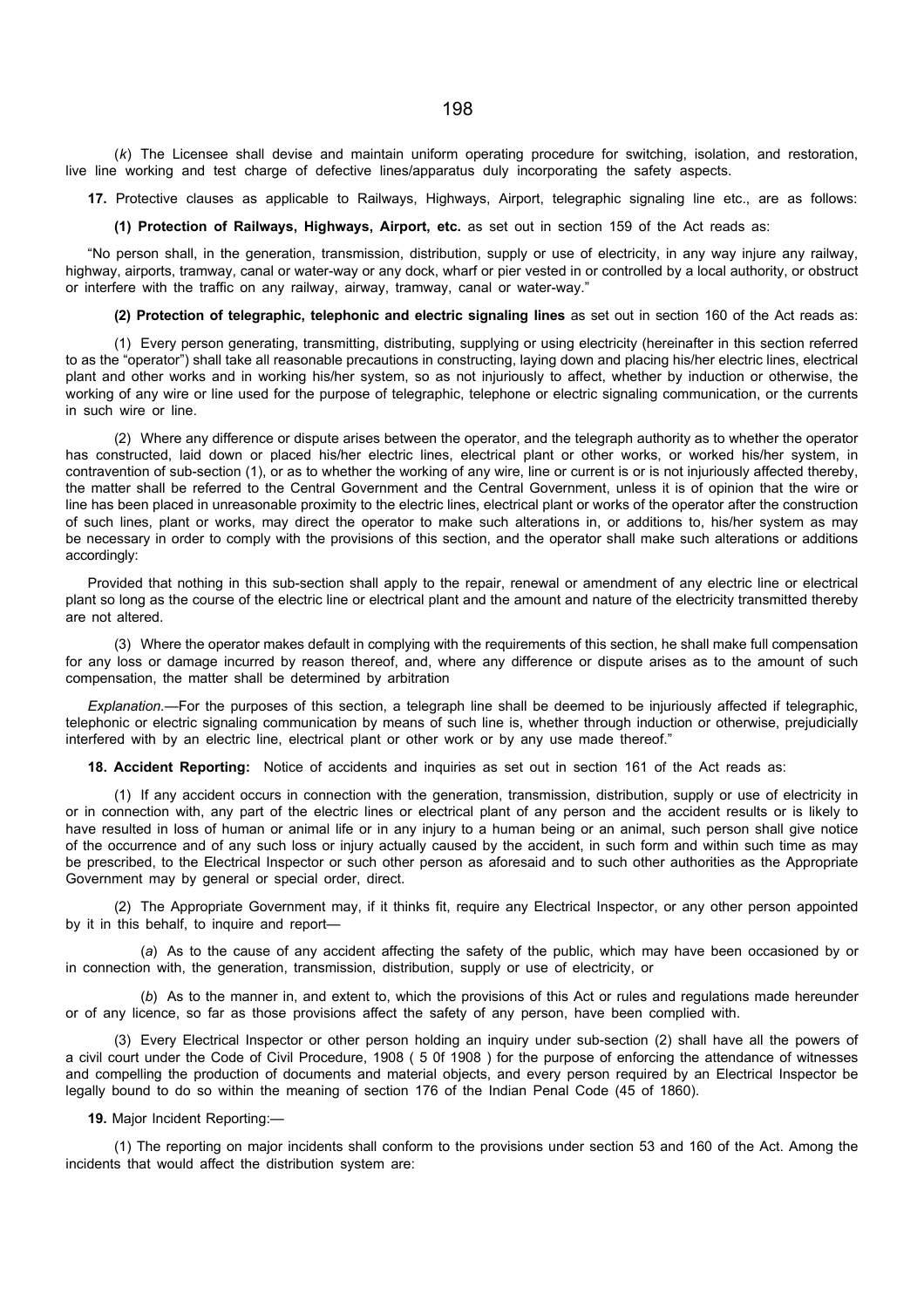(i) Aberrations/deviations in system voltage and frequency level. (Both for HV and LV networks <sup>1</sup> [exceeding the set tolerance levels]).

(ii) Major breakdowns in the distribution system.

(iii) Major deviations of load drawal from any interconnection relative to the day ahead estimation of demand furnished by the Licensee to the STU / SLDC.

(iv) Any other incident which the Licensee or consumer may consider worth reporting with regard to safe and reliable operation of the distribution system.

(v) The Licensee and the consumers shall establish a hierarchy for reporting incidents and a procedure for the exchange of information. The consumers shall promptly furnish information to the Licensee regarding any major incident occurring in their system to the Licensee.

(vi) The adverse impact of Harmonics in the system.

(vii) The adverse impact of the operation of shunt capacitor banks on other equipments/devices in the network and at the consumer's premises as well.

Explanation: The basic characteristics of the incident, which constitute a major break down, shall be determined by the concerned Licensee /Consumer and reported.

(2) Prescribed time frame for the reporting by the Licensees in respect of major incidents.

| (a) Deviations in the system voltage or frequency |             |
|---------------------------------------------------|-------------|
| Exceeding the set tolerance levels                | $-$ monthly |
| (b) Major deviation in load drawals               | $-$ monthly |

- (c) Major breakdowns of lines/cables/equipments (Including any loss of capacity of 5 MVA and above)
- Preliminary report followed by a detailed report Within 24<br>Indicating status, nature of break down, total Hours Indicating status, nature of break down, total break down period, restoration period, and estimate of losses/ repairs, loss to persons /property, number of consumers affected etc.

 $(d)$  Any other incident referred to in the Code  $-$  Monthly

#### 20. Condition based monitoring / Preventive Maintenance programmes shall be designed as follows:

(i) <sup>2</sup> [The Licensee shall prepare pre-monsoon inspection and other preventive maintenance schedules for lines and equipment and ensure its compliance at all levels. Necessary advance intimation shall be given to the consumers likely to be affected].

(ii) The level of maintenance shall be appropriate to meet the manufacturers maintenance recommendations and the performance standards of the Licensee.

(iii) All the bottom line, all the HV lines in the control area of the Licensee shall be inspected twice annually.

(iv) Periodical testing and maintenance of transformers, switchgear and protective equipments and earthing in the distribution system shall be carried out by the Licensee in line with the manufacturers recommendations / standard practices for ensuring their smooth operation, serviceability, safety, reliability and efficiency.

(v) The Consumers also shall maintain their apparatus, switchgear, electric lines, metering equipment and cables including their generator sets in good operating condition and conforming to the measures specified under section 53 of the Act and keep them suitable for connecting to the distribution system in a safe and reliable manner. <sup>3</sup>[Consumers shall ensure proper interlock facility provided for their generator sets to prevent parallel operation with the Distribution System of the Licensee provided such generators are not interfaced with the Licensee's network for supply of power].

1 Inserted as per Commission's Notification No. TNERC/DC/8-8, dated 8-2-2008 (w.e.f. 27-2-2008)

<sup>2</sup>Substituted as per Commission's Notification No. TNERC/DC/8-8, dated 8-2-2008 (w.e.f. 27-2-2008) which before substitution stood as under:

The Licensee shall prepare pre monsoon inspection and other preventive maintenance schedules for lines and equipment and ensure its compliance at all levels. Necessary intimation shall be given to the affected consumers. 3 Inserted as per Commission's Notification No. TNERC/DC/8-8, dated 8-2-2008 (w.e.f. 27-2-2008)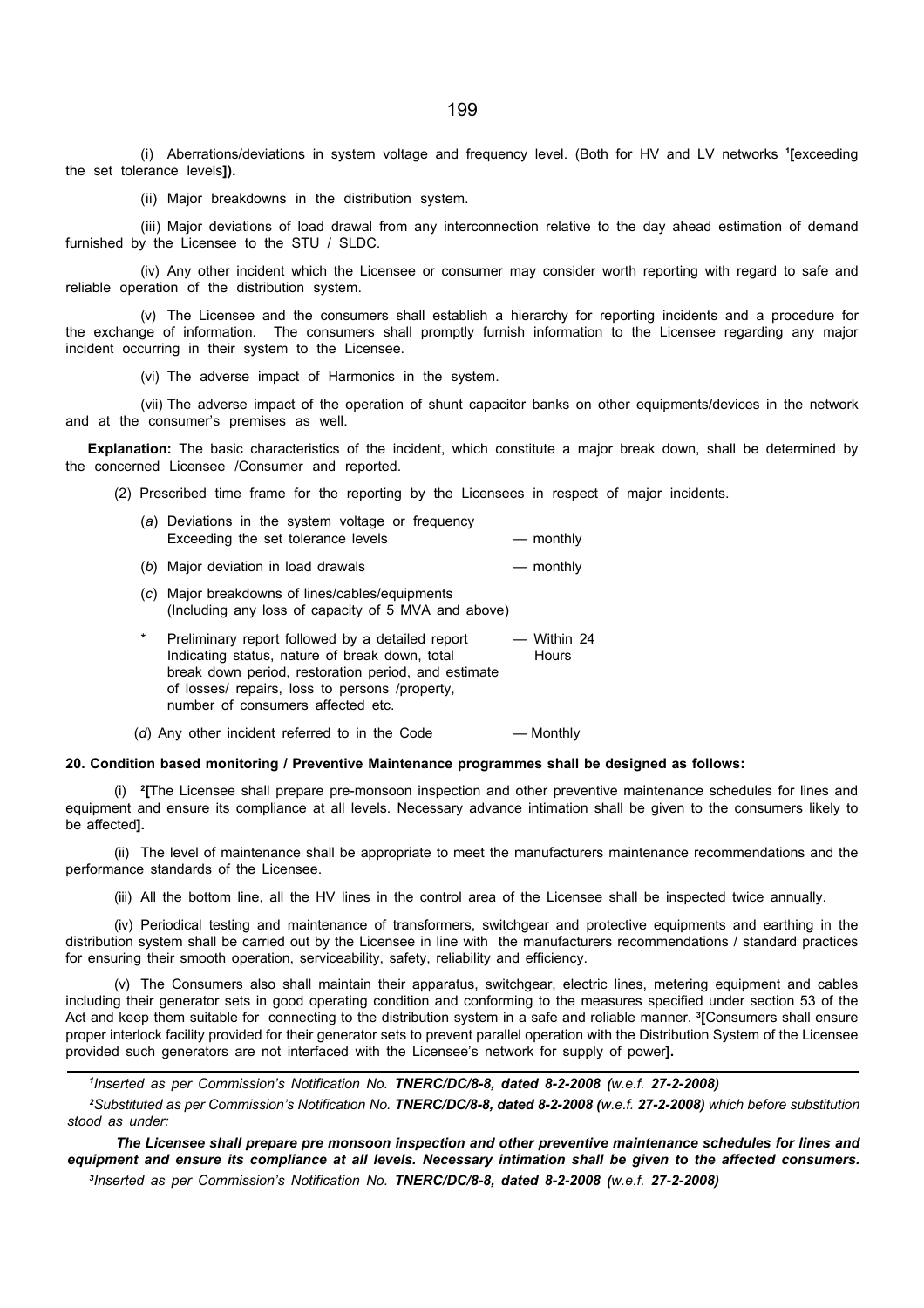(vi) Licensee shall set up a Consumer Trouble Call Management Center and lay down suitable procedures.

(vii) The Licensee shall have provisions for sealing the meter, checking the quality of new meters, periodical calibration of customer meters, repair of defective meters and other related works.

Tools, plants and Spares: The Licensee shall ensure availability of proper tools and plants and keep the work places in good condition for carrying out the required repairs/maintenance. Serviceability of tools and plants must be checked periodically and certified for their healthiness. The Licensee shall maintain an inventory of replacement spares required for maintenance purposes at suitable locations. A clear policy may be laid down by the Licensee in this regard and submitted to the Commission for reference.

22. Training: The Licensee shall set up Training centers (or in coordination with the established Training centers) to impart proper and adequate training to its workmen and supervising staff in modern distribution practice, maintenance techniques and safety procedures. A syllabus suitable for the intended purpose shall be followed by them. The syllabus shall be submitted to the Commission for its perusal and approval.

23. Research and Development : The STU shall, in consultation and approval of the Commission, carry out R&D to analyze and solve common operational and other problems related to distribution. Also they will be responsible for carrying out improvement and updation studies. The study results shall be properly communicated to all the distribution licensees for adoption. The expenditure towards the R&D work shall be met from a common fund for which the Commission shall prescribe the rate of contribution from each Licensee

#### Chapter 6 : Terms and Conditions for supply of Electricity

24 Terms and conditions for supply of Electricity: The terms and conditions for supply of electricity is meant to govern the supply of electricity and procedures thereof, including the powers, functions and obligations of the Licensee and the rights and obligations of the consumers and matters connected therewith and incidental thereto. The terms and conditions are not exhaustive as to the requirements to be complied with by Users connected or seeking connection to the Licensee's distribution system.

25. System of Supply: The Licensee's declared voltage of supply will be generally as follows :

#### (a) Low Tension Supply

- i. Single phase 240 volts, 50 Hz A.C between phase and neutral.
- ii. Three-phase 415 volts 50 Hz A.C between phases.

#### (b) High Tension Supply

Three-phase 50 Hz A.C, 11,000 volts, or 22,000 volts and 33,000 volts between phases whichever is available.

#### (c) Extra High Tension Supply

Alternating current - 50 Hertz Three- phase 66,000 volts, 110,000 volts and 230,000 volts between phases whichever is available.

For larger loads, the Licensee reserves the right to supply at higher voltages according to the convenience of the Licensee.

26. Categories of Supply: Supply of electricity shall be made available to the consumer under the following categories:

(a) Single-phase 2 wire 240 volts between phase and neutral for supply to a total connected load not exceeding 4000 watts (including power loads).

(b) Three-phase 4 wire 415 volts between phases and 240 volts between a phase and neutral for supply to a total connected load exceeding 4000 watts but not exceeding a demand of 112 KW. The consumer may elect to avail supply under any one of the above categories where the connected load does not exceed 4000 watts.

(c) Three-phase 3 wire, 11,000 volts and above between phases for power installation exceeding a demand of 112 KW, the minimum demand however being 63 KVA

(d) The consumer shall avail supply at 33 kV and above when the demand is 5 MVA and above.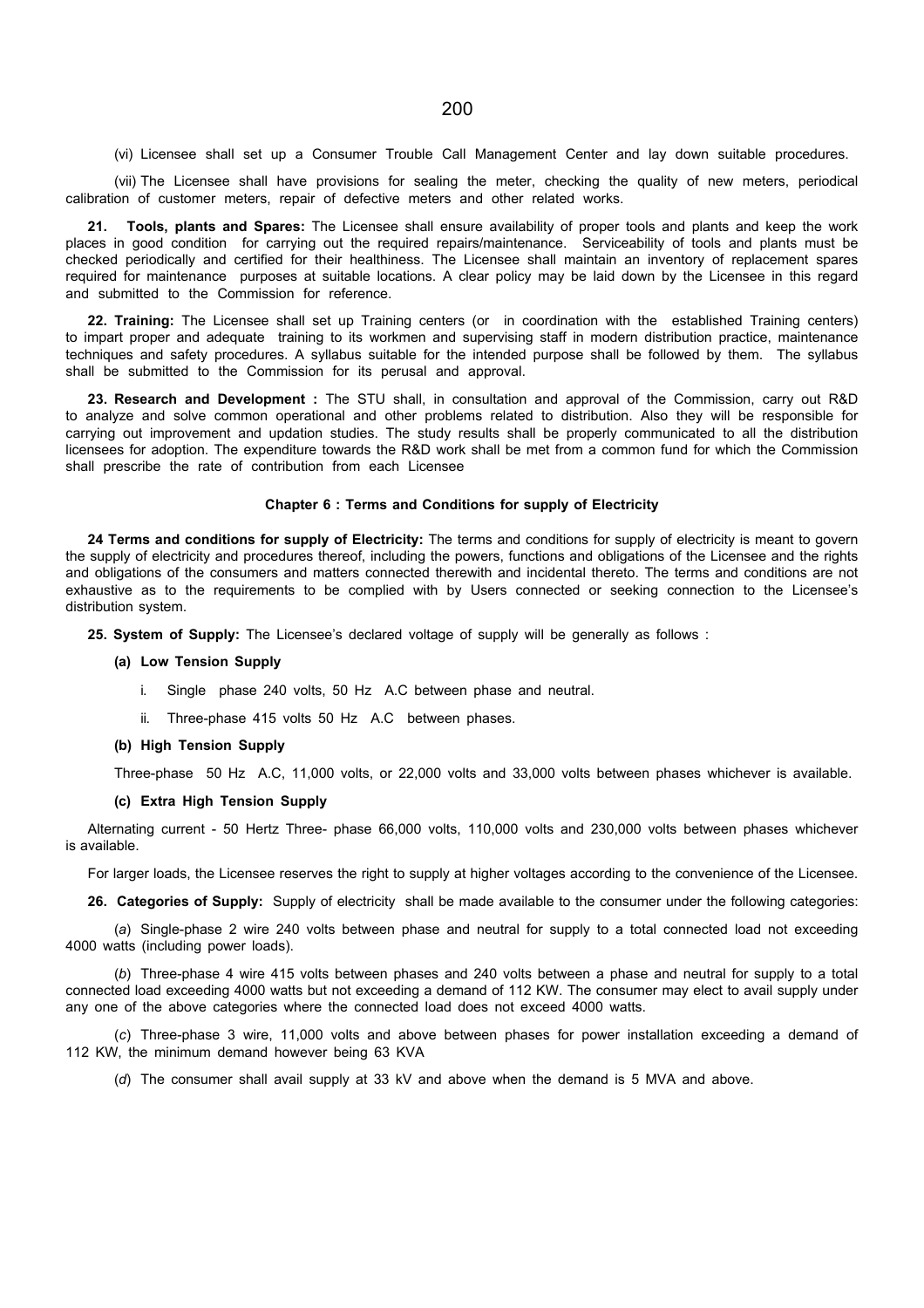#### 27. Requisitions for Supply of Energy:

(1) The provision regarding the duty of Licensee as detailed in section 43 <sup>1</sup> [of the Act] to supply electricity on request is reproduced below:

"(1) <sup>2</sup> [ Save as otherwise provided in this Act,] every distribution licensee, shall, on an application by the owner or occupier of any premises, give supply of electricity to such premises, within one month after receipt of the application requiring such supply :

Provided that where such supply requires extension of distribution mains, or Commissioning of new sub-stations, the distribution licensee shall supply the electricity to such premises immediately after such extension or Commissioning or within such period as may be specified by the Appropriate Commission.

Provided further that in case of a village or hamlet or area wherein no provision for supply of electricity exists, the Appropriate Commission may extend the said period as it may consider necessary for electrification of such village or hamlet or area.

3 [Provided that the licensee will refuse to supply electricity to an intending consumer who had defaulted payment of dues to the licensee in respect of any other service connection in his name]

4 [Explanation:- For the purposes of this sub-section, "application" means the application complete in all respects in the appropriate form, as required by the distribution licensee, along with documents showing payment of necessary charges and other compliances."]

(2) It shall be the duty of every distribution licensee to provide, if required, electric plant or electric line for giving electric supply to the premises specified in sub-section (1) :

Provided that no person shall be entitled to demand, or to continue to receive, from a licensee a supply of electricity for any premises having a separate supply unless he has agreed with the licensee to pay to him such price as determined by the Appropriate Commission.

(3) If a distribution licensee fails to supply the electricity within the period specified in sub-section (1), he shall be liable to a penalty which may extend to one thousand rupees for each day of default."

(2) Supply to Agricultural category: Application for supply to agriculture category shall be in Form 2 of Annexure III. In respect of the agricultural category, this provision shall be governed by the directives issued by the Commission from time to time, on the basis of the guidance on this matter by the National Electricity Policy (as stipulated in sub section 4 under section 86 of the Act) and the policy directions in public interest given by the State Government under sub section (1) of section 108 of the Act.

(3) The application for HT supply shall be in Form 4. Application for LT supply ( except Agricultural category) including Hut service shall be in Form 1 & 3 of Annexure III.

Note : Requisitions for supply of energy ( Applications) , even if incomplete, and irrespective of whether they are handed over in person or by post, should be acknowledged in writing. If they are in order, they shall be registered immediately and acknowledged. If they are incomplete, the defects should be indicated and returned without registration.

(4). An intending consumer who is not the owner of the premises <sup>5</sup> [\*\*\*]shall produce a consent letter in Form 5 of Annexure III to this code from the owner of the premises for availing the supply. If the owner is not available or  $6$ <sup>\*\*\*</sup>] refuses to give consent letter, the intending consumer shall produce proof of his/her being in lawful occupation of the premises and also execute an indemnity bond in Form 6 of the Annexure III to this code indemnifying the licensee against any loss on account of disputes arising out off effecting service connection to the occupant and acceptance to pay security deposit twice the normal rate.

#### (5) <sup>7</sup> [\*\*\*]

 Inserted as per Commission's Notification No. TNERC/DC/8-8, dated 8-2-2008 (w.e.f. 27-2-2008) Inserted as per Commission's Notification No. TNERC/DC/8-9, dated 22-5-2008 (w.e.f. 11-6-2008) Inserted as per Commission's Notification No. TNERC/DC/8-1, dated 22-11-2005 (w.e.f. 7-12-2005) Inserted as per Commission's Notification No. TNERC/DC/8-9, dated 22-5-2008 (w.e.f. 11-6-2008)

<sup>5</sup>The words "he occupies" omitted as per Commission's Notification No.TNERC/DC/8-8 dated 8-2-2008 (w.e.f. 27-2-2008) <sup>6</sup>The word "he" omitted as per Commission's Notification No. TNERC/DC/8-8 dated 8-2-2008 (w.e.f. 27-2-2008)

<sup>7</sup> Omitted as per Commission's Notification No. TNERC / DC / 8-6, dated 10-9-2007 (w.e.f. 3-10-2007) which before omission stood as under:

The application for H.T / L.T. industries under 'Red Category' or highly polluting as notified by the Government/ Tamil Nadu Pollution Control Board from time to time shall be received only on production of letter of "consent to establish" issued by Tamil Nadu Pollution Control Board along with the application by the prospective consumer.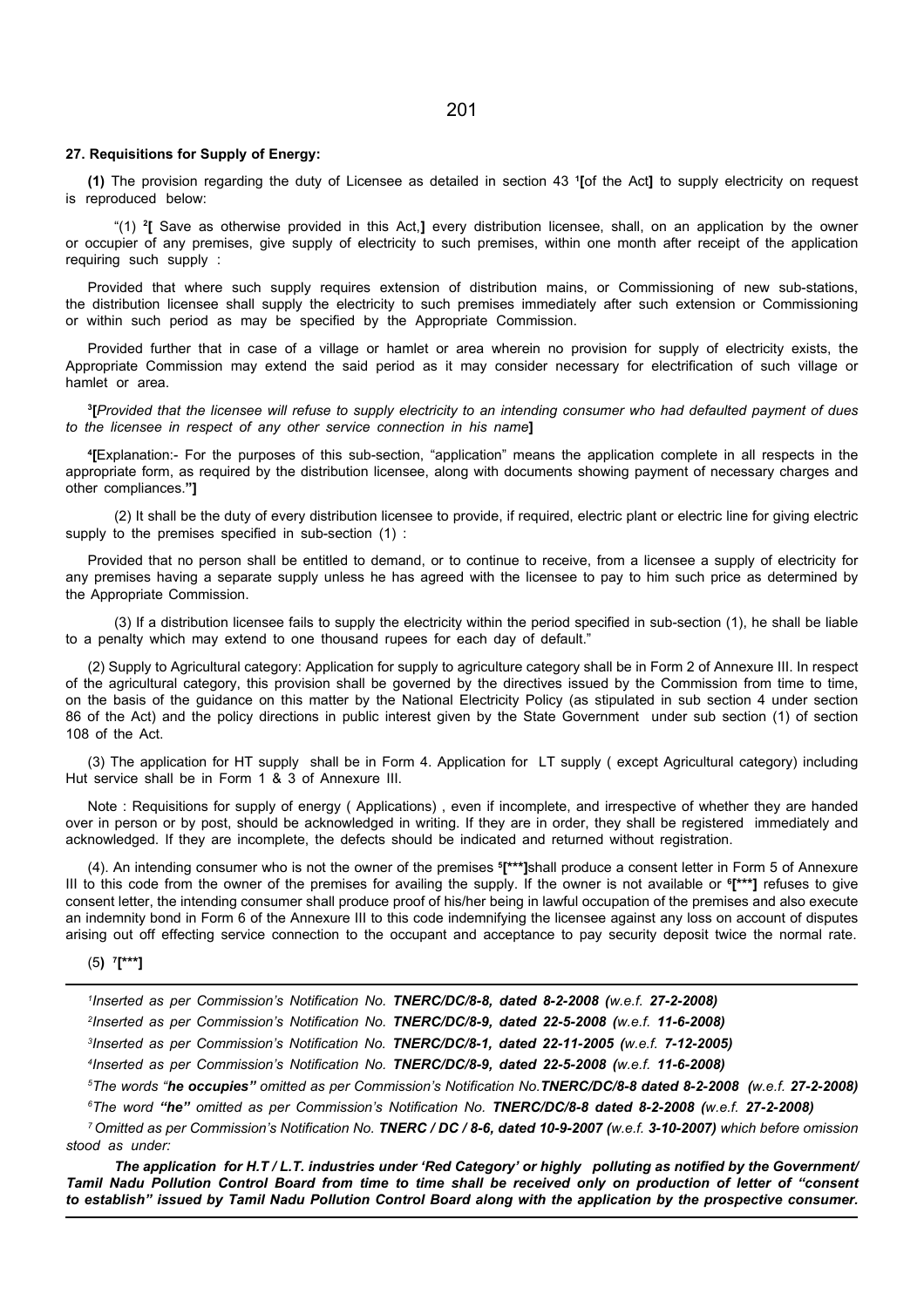(6) Where the intending consumer's premises has no frontage on a street and the supply line from the Licensee's mains has to go upon, over or under the adjoining premises of any other person (whether or not the adjoining premises is owned jointly by the intending consumer and such other person), the intending consumer shall arrange at his/her own expense for any necessary way leave, licence or sanction before the supply is effected. Even when the frontage is available, but objections are raised for laying lines / cables/ poles through a route proposed by the Licensee involving minimum cost and in accordance with the technical norms, to extend supply to the intending consumer, the intending consumer shall arrange at his/her own expense necessary way leave , licence or sanction before the supply is effected. .Any extra expense to be incurred by the Licensee in placing the supply line in accordance with the terms of the way leave, licence or sanction shall be borne by the intending consumer. In the event of way-leave, licence or sanction being cancelled or withdrawn, the intending consumer shall at his/her own cost arrange for any diversion of the service line or the provision of any new service line thus rendered necessary.

(7) It shall not be incumbent on the Licensee to ascertain the validity or adequacy of way-leave, licence or permission obtained by the intending consumer. The consumer is liable for damages, if any, claimed by the person giving way-leave, licence or permission.

(8) <sup>1</sup> [\*\*\*]

(9) In case of LT three phase supply, the Licensee shall ensure the following:

(i) For all LT three phase services other than domestic and agricultural category, when the contracted demand exceeds 18.6 KW (25 HP), the meter in the service shall have the KW demand recording facility.

(ii) For all LT three phase services other than domestic and agricultural category, when the contracted demand does not exceed 18.6 KW (25 HP) and KW recording facility is not available in the meter, the consumer shall not be permitted to have excess connected load over and above the contracted demand. The consumer shall however be permitted to opt for meters with KW demand recording facility, allowed to have connected load in excess of contracted demand and covered under the provisions of the excess demand charges as stipulated in the Supply Code.

(10) Notwithstanding anything contained in this clause, the Licensee will refuse to supply electricity to an intending consumer for any industry, including welding purpose in any predominantly residential area , if in the opinion of the Engineer, such supply will cause voltage fluctuations in the supply to the area and consequent inconvenience in that area. The decision of the Engineer as to whether there will be voltage fluctuations in the said area shall be final and binding on the intending consumer. "Residential" area means area recognized as such by Municipal Corporations, Municipalities, Townships, Panchayats or such other local authorities constituted under any law for the time being in force. If however, the area under consideration is declared as a residential cum industrial area by the competent bodies, the above provision shall not apply.

(11)The requirement to be notified by the Authority through regulations shall be complied with for availing the service connection.

(12) <sup>2</sup>[Supply shall be given in poromboke land on production of-

(i) No Objection certificate obtained from the Officer (not below the rank of

Deputy Tahsildar) or

(ii) Where such No Objection Certificate could not be produced by the applicant

for service connection the following undertaking shall be furnished:-

(1) "I am aware that I am liable to be evicted and for supply disconnection at any time if the lands are required by the Government and / or any dispute arises at a later date and that electricity supply given in this regard will not confer any claim on ownership of the land.

(2) I am aware that the above undertaking shall not confer permanent and full right to the ownership of the land.]

<sup>1</sup>Omitted as per Commission's Notification No. TNERC / DC / 8-6, dated 10-9-2007 (w.e.f. 3-10-2007) which before omission stood as under:

Applicants requiring service connections to buildings comprising several flats, apartments etc., (irrespective of purpose i.e., domestic, commercial etc.,) should ensure that all the conditions stated above and also the conditions stipulated by Local body CMDA etc., in respect of supply of electricity to such buildings are strictly complied with. Failure in this regard may entail denial of service connection until all the conditions are fulfilled.

2 Substituted as per Commission's Notification No. TNERC/DC/8-3, dated, 31-05-2006 (w.e.f. 21-6-2006) which before omission stood as under:

Supply shall be given in poromboke land on production of necessary documents as per the directive from the Government from time to time.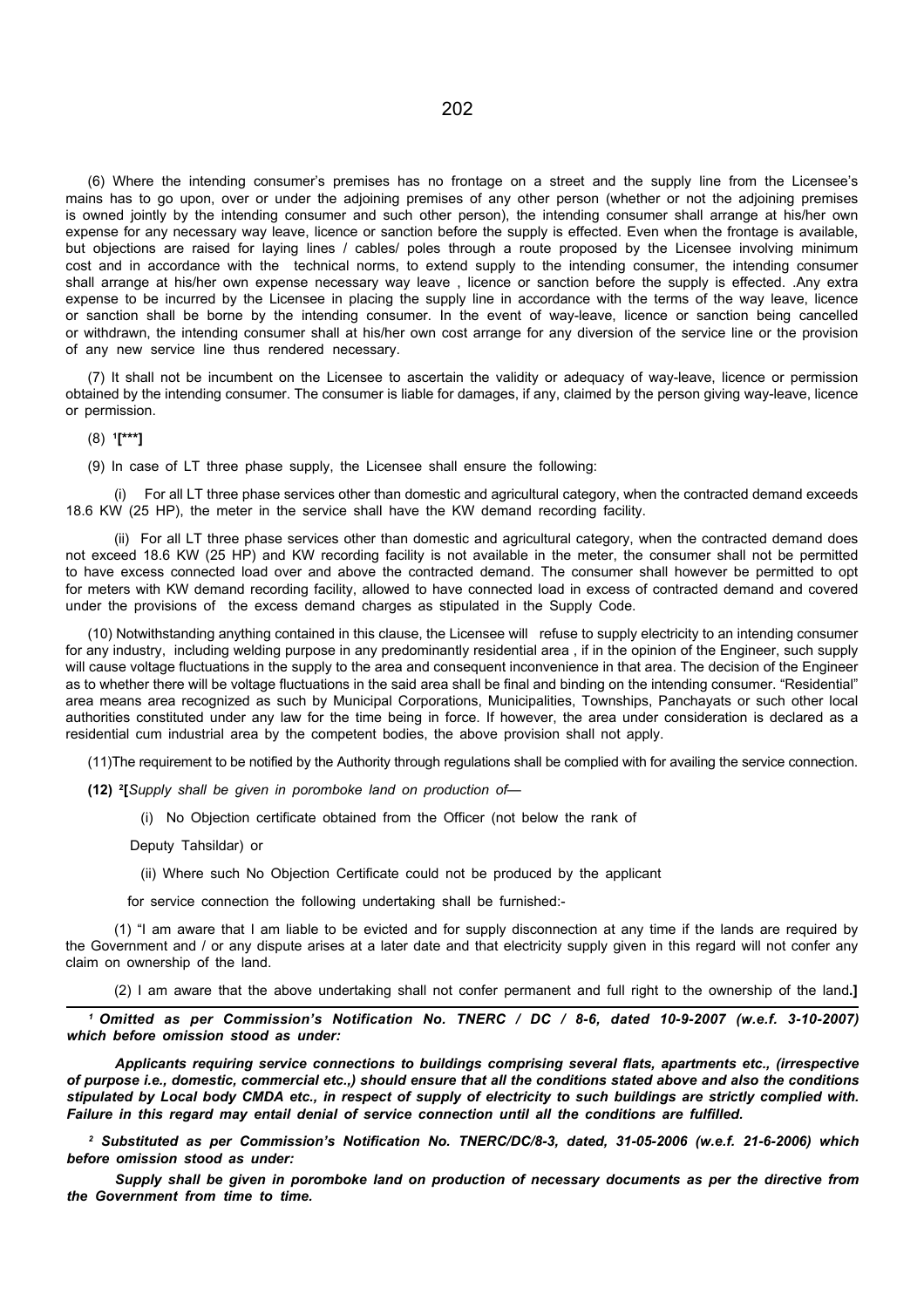(13) Within a door number or sub door number, an establishment or person will not be given more than one service connection.

(14) Where more than one person or more than one establishment is in occupation of a door number or sub door number, more than one service connection will be given only if there is a permanent physical segregation of areas for which different service connections are applied for.

(15) In case of flat system and shopping complexes where more than one flat or shops are located <sup>1</sup> [with permanent physical segregation], more than one service shall be given.

(16) In case of non compliance by the Licensee, of the provisions as above, the intending consumer can approach the Consumer Grievance Redressal Forum <sup>2</sup>[established under section 42(5) of the Electricity Act 2003].

3 [Explanation:- For the removal of doubts, the expression "other compliances" occurring in the Explanation to section 43(1) of the Act as reproduced in sub-regulation (1) above, shall include the following, namely:—

(a) the compliance by the intending consumer of other laws of the State of Tamil Nadu relating to the obtaining of permit or approval or sanction or consent from the appropriate authorities as mentioned in such laws in regard to construction, alteration or repairs to buildings or establishment of new industries or factories or other establishments for which supply of electricity is required by such intending consumer;

(b) the compliance by the intending consumer of the provisions contained in sub regulations (4), (11) and (12) above;

(c) the compliance by the intending consumer of any decree or order or judgment of any civil court in regard to the supply of electricity or other requirements mentioned in such decree or order or judgment.]

28. Additional terms of supply as stipulated in section 48 of the Act reads as :

"A distribution licensee may require any person who requires a supply of electricity in pursuance of section 43 to accept -

(a) any restrictions, which may be imposed for the purpose of enabling the distribution licensee to comply with regulations made under section 53;

(b) any terms restricting any liability of the distribution licensee for economic loss resulting from negligence of the person to whom the electricity is supplied."

#### 29 Service Lines :

(1) More than one service connection in a door number/ sub-door number will be given if the second service connection is for a welding set in the same door number/sub -door number.

(2) In agricultural connections where the consumer requires a separate service connection for utilizing energy for radios and other appliances including domestic lighting in the farm house, more than one service connection in the same Survey Field Number /sub-divided survey field number will be permitted.

(3) The existing High Tension Consumers who want to avail a separate service for their expanded industrial activities within a door No., or sub-door No. (in the same premises) a new service connection shall be given, provided the extension is physically and electrically <sup>4</sup> [segregated].

(4) Upon receipt of an application for supply of electricity, a notice will be sent to the intending consumer that he or his/ her authorized representative to meet the Engineer to agree on the position of the point of supply, cut-out or circuit-breaker and meter. The Licensee will in no case fix its meter, cut-out etc., nor allow the same to remain in any position which will entail entry by its employees into certain restrictive areas which are socially well defined. In case of service connection from OH line, the service mains shall be visible and accessible up to metering point for inspection.

(5)The consumer shall provide free of cost to the Licensee adequate land/space in his/her

premises, as may be considered necessary by the Engineer and afford all reasonable facilities for bringing in not only cables or overhead lines from the Licensee's system for servicing the consumer but also cables or overhead lines connecting other consumers. The land/space should be at a location near the entrance to the premises and should be easily accessible to Licensee's officials for inspection.

(6) The Consumer shall permit the Licensee to install all requisite equipments such as Transformers, switchgears, meters etc., and to lay necessary cables or overhead lines and to provide connections thereto on the consumer's premises and shall also permit the Licensee to extend supply to other consumers through the cables, lines and equipments installed in the consumer's premises, provided that supply to the consumer in the opinion of the Engineer is not thereby unduly affected.

| <sup>1</sup> Inserted as per Commission's Notification No. <b>TNERC/DC/8-8, dated 8-2-2008 (</b> w.e.f. 27-2-2008)     |  |  |  |
|------------------------------------------------------------------------------------------------------------------------|--|--|--|
| <sup>2</sup> Inserted as per Commission's Notification No. <b>TNERC/DC/8-8, dated 8-2-2008 (w.e.f. 27-2-2008)</b>      |  |  |  |
| <sup>3</sup> Inserted as per Commission's Notification No. TNERC/DC/8-9, dated 22-5-2008 (w.e.f. 11-6-2008)            |  |  |  |
| 4Substituted for the expression "demarcated" as per Commission's Notification No. TNERC/DC/8-8, dated 8-2-2008 (w.e.f. |  |  |  |

27-2-2008)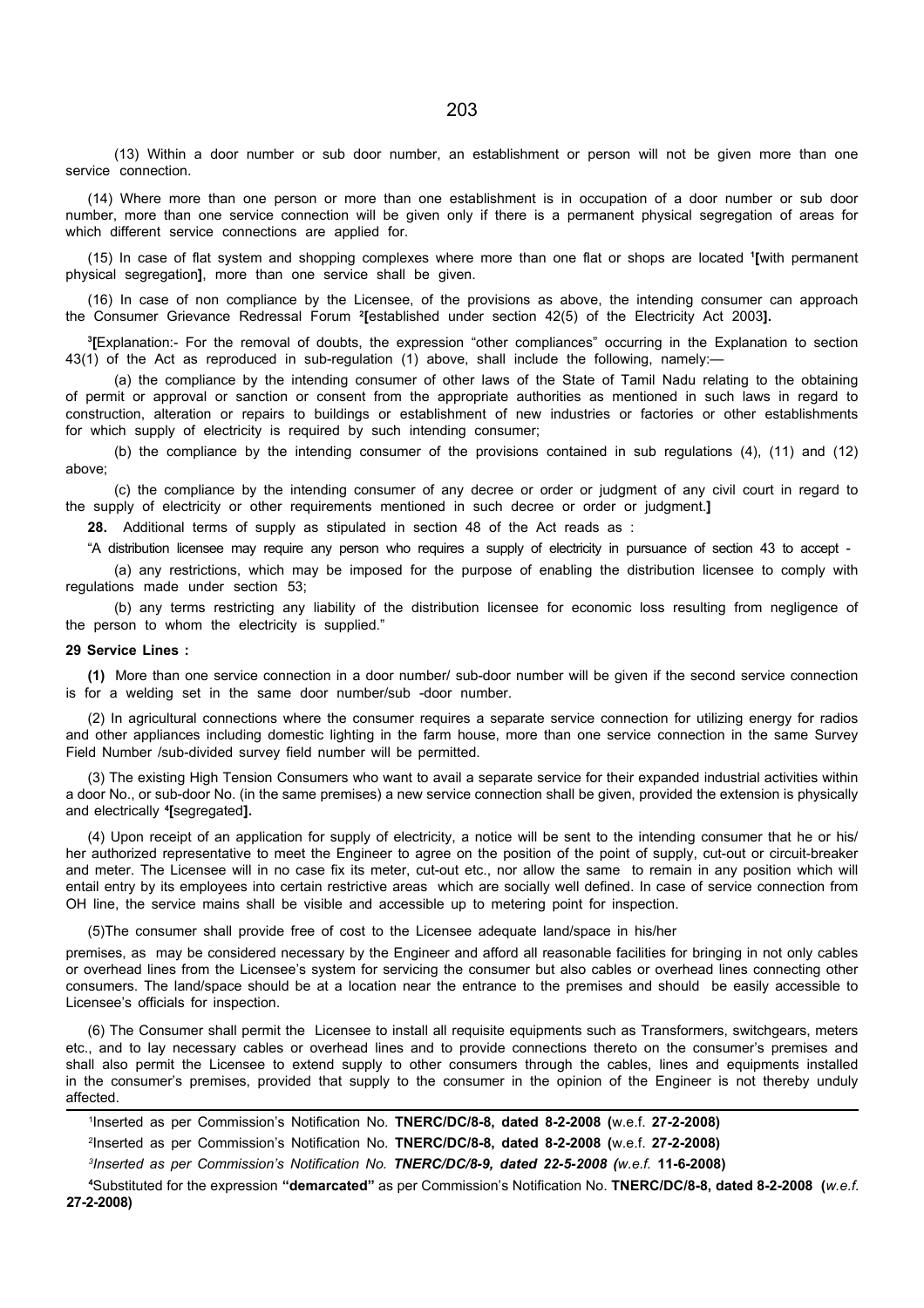(7) The Service Line once laid shall not be transferred, interfered with or shifted from one place to another except with the permission of the Engineer.

(8) For housing the switchgears and meter cubicles of the Licensee, the High Tension Consumer shall provide and maintain at his/her own expense locked, weatherproof and fireproof enclosure of agreed design and location. The enclosure should preferably be in a building separate from the Consumer's substation and installation. Where this is not feasible, the equipments of the Licensee shall be completely segregated from the Consumer's equipments by fireproof walls.

(9) The consumer shall permit the Licensee, free of cost, the use of any land belonging to the consumer which may be required for erecting the posts, lines, structures, cables and other equipments necessary for the supply of electricity and shall give access at all time to the Engineer and /or his/her agents, employees, sub-ordinates and workmen with or without tools to inspect and/or work on the posts, lines, structures, cables and other equipments and the consumer shall have no claim whatsoever on account of any damage to his/her property by reason of such erection of or any other work on the posts, transmission lines, structures, cables and other equipments.

(10) In all storied buildings irrespective of the number of floors, service connections (whether through overhead wires or through under-ground cables) will be effected normally at the ground floor. Service connections will also be effected, at the request of the consumer, at the basement floor of the storied building, provided the place where the Licensee's meters, cut-outs etc., are installed has direct and independent access from outside, is well ventilated, has sufficient headroom and the doors provided for the service room have adequate fire resistance property and water proof and free from water logging.

(11) In storied building sufficient space at a suitable place shall be made available free of cost to the Licensee for installing transformers, switchgears etc., in addition to the space requirements stated below:

(12) <sup>1</sup> [For any building / premises requiring LT service connection(s) having either (a) total floor area of 900 square meter and above (excluding the stilt floor / basement floor) or (b) the total demand of all the LT services in the building exceeds 150 kW].

(i) (a) an electrical room with RCC roof having clear floor area 6 metres x 4 metres with a vertical clearance of 2.75 metres with locking facility, exhaust fans and adequate size of cable duct, shall be provided at the ground floor within the consumer premises of storied buildings nearer to the main entrance for installing floor mounted distribution transformer and associated switchgear or

(b) a clear space of  $2[10 \text{ metre } x \cdot 4 \text{ metre or } 5 \text{ metre } x \cdot 5 \text{ metre}]$  open to the sky shall be provided within the consumer premises preferably at the main entrance for installing structure mounted distribution transformer and associated switchgears, and

3 [(ii) Space as per the following norms shall be allotted for establishment of a sub station / switching station in places of group housing / commercial complex where the total demand exceeds 5 MVA. These areas shall be specifically shown in the plan.

The requirement of land for establishment of sub-stations shall not exceed the limit given below:

| Voltage level of the sub-station | Land Requirement in Sq.mts. |                     |  |  |
|----------------------------------|-----------------------------|---------------------|--|--|
|                                  | Normal sub-station          | Compact sub-station |  |  |
| 33 KV sub-station                | 1520 (indoor)               |                     |  |  |
|                                  | 3160 (outdoor)              | 225                 |  |  |
| 110 KV sub-station               | 4000 (outdoor)              | 1050                |  |  |
| 230 KV sub-station               | 16000 (outdoor)             | 1750                |  |  |
|                                  |                             |                     |  |  |

<sup>1</sup>Substituted as per Commission's Notification No. TNERC/DC/8-1 dated 22.11.2005 (w.e.f. 7.12.2005) which before substitution stood as under:

For storied buildings having a total floor area of 900 square metre and above, and multistoried building i.e. Ground plus three or more floors including stilt floor/ basement floor for Low Tension Service Connection.

<sup>2</sup>Substituted for the expression "10mx4m or 5mx5m" as per Commission's Notification No. TNERC/DC/8-8 dated 8.2.2008 (w.e.f. 27.2.2008)

<sup>3</sup>Substituted as per Commission's Notification No. TNERC/DC/8-12 dated 24.08.2009 (w.e.f. 16.09.2009) ) which before substitution stood as under:

Space as per the norms to be specified by the Commission shall be allotted for establishment of a sub station / switching station in places of group housing / commercial complex where the total demand exceeds 5 MVA. These areas shall be specifically shown in the plan.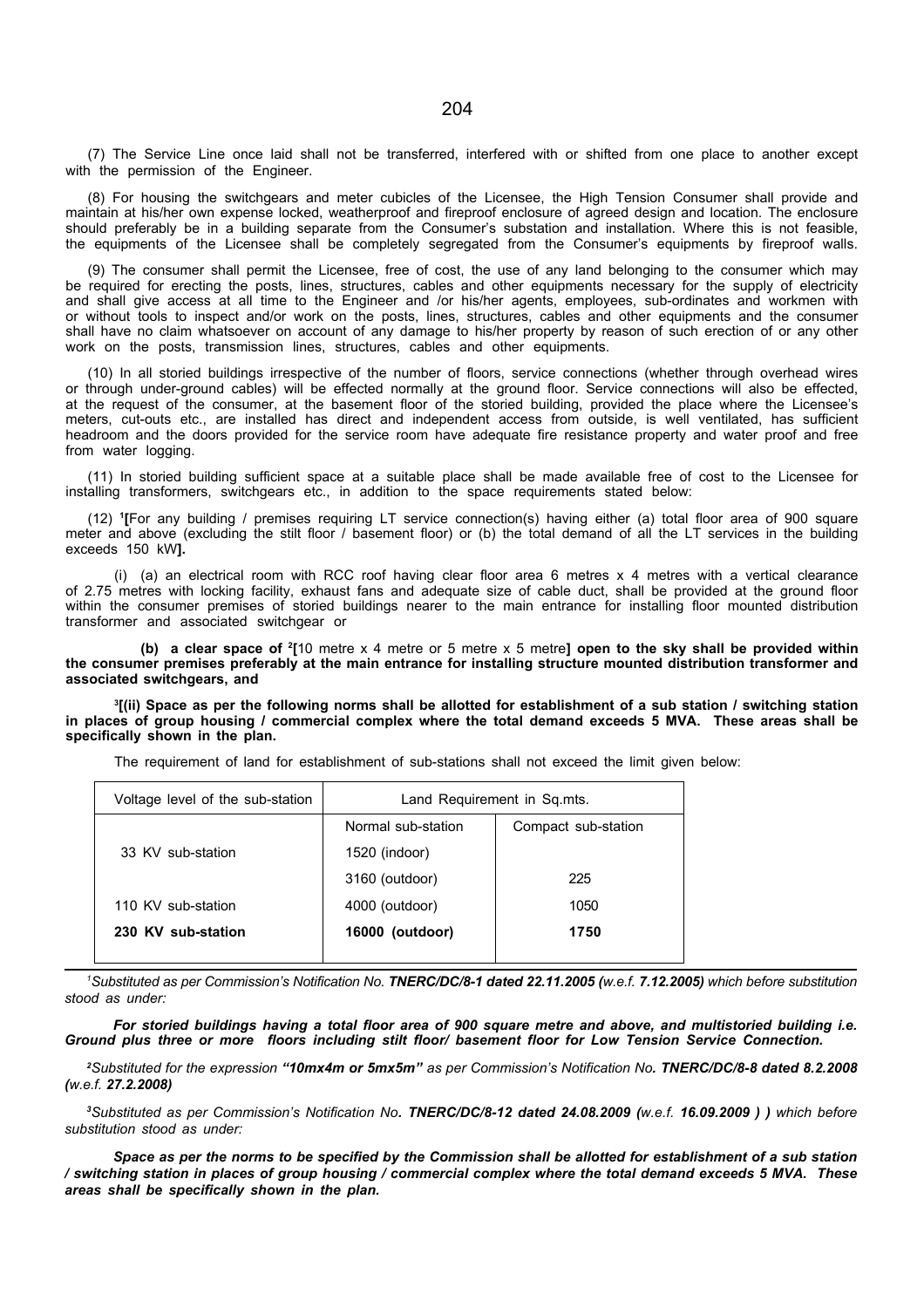Note:

(a) in places situated within 60 Kilo Meters from the periphery of the Metropolitan/Corporation limit, the licensee may establish the compact sub-station;

(b) in places situated within 30 Kilo Meters from the periphery of the Municipality limit, the licensee may establish the compact sub-station;

(c) in places situated within 10 Kilo Meters from the periphery of the Town Panchayat limit, the licensee may establish the compact sub-station;

(d) in other places, the licensee may establish the sub-station of his choice

(e) the land area should have the proper approach road atleast on any one side of the land for easy transporting of power transformer

(f) the dimension of the land area shall be as per the suggestions of the Licensee to the consumer.]

(13) An approach road of not less than 3 meters width shall be provided from the public road to the electrical room/open space earmarked for installation of distribution transformer, associated switchgear, sub station / switching station.

1 [Note 1: The specifi`c requirement to provide space, as per the sub-regulations (12) and (13) of this regulation shall be made known to the consumers/ builders/ owners at the initial stages itself, when they approach with applications for extending temporary or regular supply.

Note 2 : The Chief Executive Officer of the Distribution Licensee (presently the Chairman / TNEB) may approve the relaxation against the requirement stipulated in sub-regulations (12) and (13) of this regulation in exceptional cases provided he is satisfied that:

(a) the supply to such premises can be satisfactorily fed from the existing Distribution Transformer / other sources

(b) the quality of the power supply will not be affected even in future due to growth of the load in the premises / near by area

(c) no compromise has been made on technical requirements by relaxing the above criteria.

(d) non availability of the space / alternate provisions is confirmed by the Licensee after a site inspection]

(14) For High Tension service connections:-

(a) <sup>2</sup> [For indoor metering, an electrical room with RCC roof having a clear floor area 5mx6m with a vertical clearance of 3.7 metres between the floor and the ceiling/beam bottom with locking facility, exhaust fan and adequate size of cable duct shall be provided at the ground/basement floor for installing the Licensee's equipments, etc. This room shall be of fireproof and weatherproof]

(b) For outdoor metering, a clear space of <sup>3</sup>[10 metre x 4 metre or 5 metre x 5 metre] open to sky shall be provided.

This enclosure shall be at the periphery of the building and shall be cut off from other portions of the premises by fire resistance walls. These areas shall be specifically shown in the plan. Before the plan is sent to the competent authority for approval, it shall be sent to the Engineer and got approved. The point of supply shall be within 30 meters from the main gate easily accessible and visible and satisfactory with regards to security aspects. Failure to comply with the above requirements will result in denial of supply.

<sup>1</sup> Inserted as per Commission's Notification No**.TNERC/DC/8-4, dated 22-06-2006 (**w.e.f.**16-08-2006 )** 

<sup>2</sup> Substituted as per Commission's No TNERC/DC/8-5, dated 20-07-2006 (w.e.f. 16-8-2006) which before substitution stood as under:

For indoor metering, an electrical room with RCC roof having a clear floor area 5mx6m with a vertical clearance of 3.7 metres between the floor and the ceiling/beam bottom with locking facility, exhaust fan and adequate size of cable duct shall be exclusively provided in the ground floor for installing the Licensee's equipments etc. This room shall be of fireproof and weatherproof.

<sup>3</sup> Substituted for the expression "10mx4m or 5mx5m" as per Commission's Notification No. TNERC/DC/8-8, dated 8-2-2008 (w.e.f. 27-2-2008)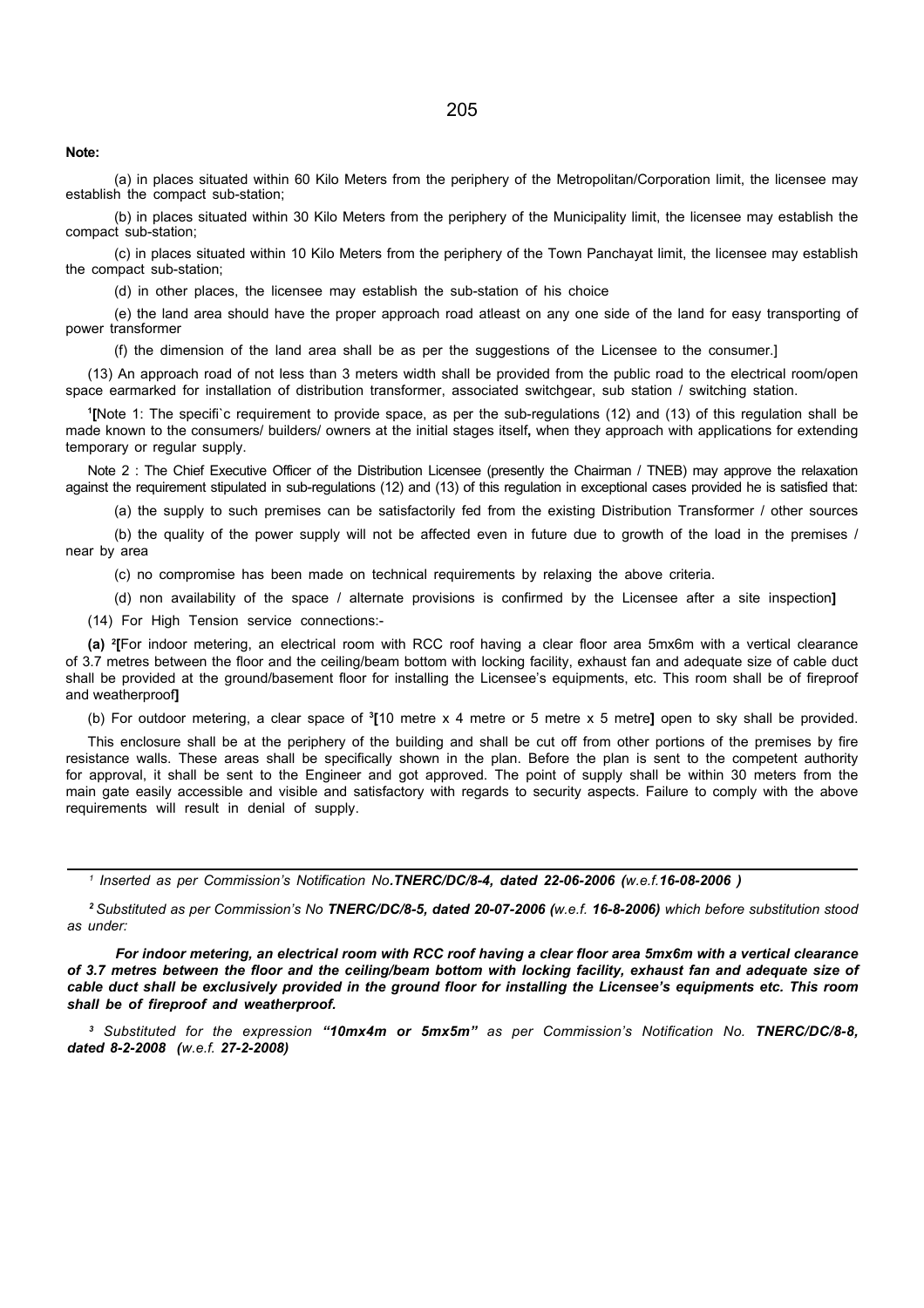2 [ 1 [\*\*\*]Provided that the Chief Executive Officer or any other Officer, not less than in the rank of a Chief Engineer, authorized by the Chief Executive Officer may approve the point of supply at a place beyond 30 meters from the main gate, if he is satisfied that such place is –

(a) easily accessible and visible to the officials of the licensee;

(b) is safe and secure; and

(c) is not susceptible to malpractice. Also there shall be no compromise on technical grounds, while relaxing the distance criteria. 1

(15) With medium voltage supply i.e. above 250 volts and up to 650 volts, the Licensee's meter and service cutouts shall be enclosed in a strong vermin proof and water proof box suitably ventilated and provided with suitable locking arrangements at the consumer's cost at the location convenient to licensee for meter reading etc. All wires shall be made inaccessible to unauthorized persons. A 'caution' board shall be fixed thereto.

(16) Having agreed on the position of point of supply , the Engineer will render to the intending consumer an estimate for the cost of laying the service line. Any work of laying the service line will be taken up only after the intending consumer pays the estimated amount in advance in full. The charges payable by the intending consumer for service line shall be as estimated by the Licensee from time to time.

(17) The entire service line will be the property of the Licensee and the Licensee will maintain it at his/her cost.

(18) The Licensee will also have the right to use the service line for supply of electricity to any other person.

#### 30.CONSUMER'S INSTALLATION:

(1) <sup>2</sup> [The consumer's installation should invariably comply with the statutory provisions contained under section 53 of the Act relating to wiring and equipment. The responsibility with regard to maintenance or testing of equipments and wiring on consumer's premises shall lie upon the consumer.]

(2) No cutout, link or switch (other than a linked switch arranged to operate simultaneously on the earthed neutral conductor and live conductors) shall be inserted or remain inserted in the earthed neutral conductor of the system.

(3) If any alteration is carried out either in equipment or in wiring , the same shall be intimated to the Licensee for updating the Test Report.

(4) The consumer must in all cases provide quick-break linked switches and a main fuse/ MCB on each live conductor except the earthed neutral. The linked switch must be erected within a metre of the Licensee's meter board or in such other position as may be required/ approved by the Engineer. Where a conductor forming part of the consumer's system is to be connected to the Licensee's earthed neutral conductor, an indication of a permanent nature shall be provided by the consumer at the point where such connection is to be made to enable the conductor to be distinguished from any live conductor. The consumer shall provide a cable loop of at least one metre for each connection to the Licensee's meter board in the same room. In the case of High Tension supplies, suitable circuit breakers must be installed on the low-tension side of the transformer or on each of the individual low-tension feeder.

(5) All electric motor used in all new Low Tension service connections shall be of ISI marked with manufacturers name plate indicating rating and capacity permanently affixed on it.

(6) If at the time of effecting service connections under the Low Tension Domestic, Educational and other special institutions, etc., and General purpose category (presently Commercial and other categories), it is found that the assessed capacity is in excess of the capacity applied for by the consumer, the Engineer will include the assessed capacity in the Test Report and effect supply.

<sup>1</sup> Inserted as per Commission's Notification No**.TNERC/DC/8-2, dated 23-02-2006 (**w.e.f.**23-02-2006 )** 

<sup>2</sup> Substituted as per Commission's Notification No TNERC/DC/8-2(1), dated 14-06-2006 (w.e.f. 23-02-2006) which before substitution stood as under:

Provided that the Chief Executive Officer of the Licensee may approve the point of supply at a place beyond 30 meters from the main gate, if he is satisfied that such place is

(a) easily accessible and visible to the officials of the licensee

- (b) is safe and secure and
- (c) is not susceptible to mal practice.

Also there shall be no compromise on technical grounds, while relaxing the distance criteria.

3 Substituted as per Commission's Notification No TNERC/DC/8-8, dated 8-2-2008 (w.e.f. 27-2-2008) which before substitution stood as under :

The consumer's installation should invariably comply with the statutory provisions of the rules framed under Act relating to wiring and equipment. The responsibility with regard to maintenance or testing of equipments and wiring on consumer's premises shall vest with the consumer. The regulations made by the Regional Tariff Advisory Committee under the Insurance Act 1938 (Central Act IV of 1938) applicable to the electrical equipments in buildings shall be complied with by the consumers.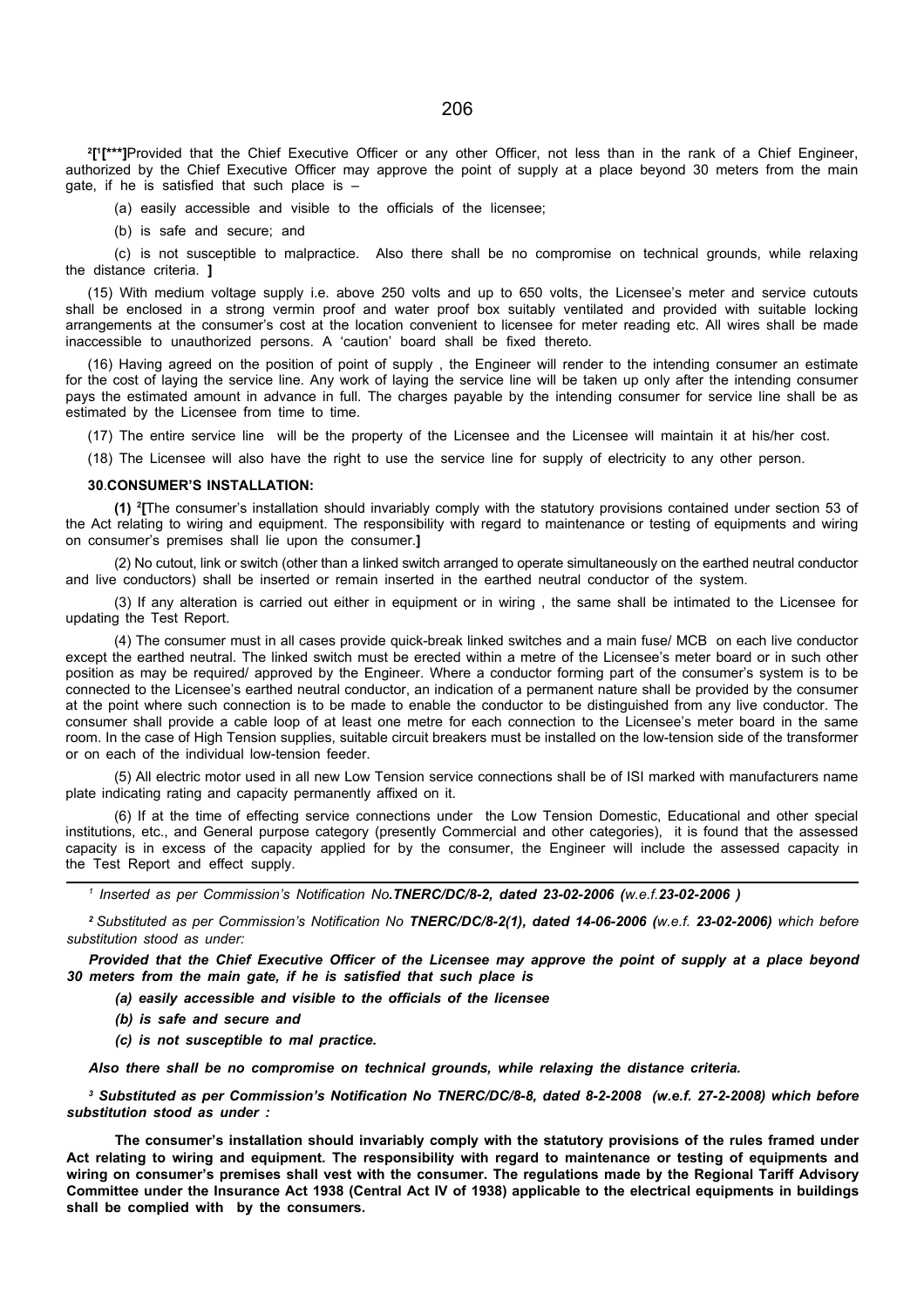1 [provided such excess capacity does not result in any increase in the demand applied/sanctioned and such assessed capacity is commensurate with the capacity of the meter and service line provided and does not involve either change of category of supply or improvements to the distribution mains.]

(7) All transformers, switchgears, control equipments and other electrical equipments belonging to the consumer and connected to the mains of the Licensee shall be maintained to the reasonable satisfaction of the Engineer of the Licensee and shall be in conformity with the applicable Acts, Codes, Rules and regulations etc.,

(8) Before any wiring or fitting of motor or any other electrical equipment is connected to the system, the same shall be subject to the inspection of the Engineer of the Licensee. However, this condition will not apply to Low Tension Service Connections under the Tariffs for Domestic, Educational and other special institutions, and General Purpose categories (Commercial and other categories).

(9) All High Tension installations and their associated medium voltage and low voltage installations will have to comply with the applicable safety and security rules prescribed by Authority / Government / Commission.

(10) If the connected load of any installation exceeds 15 amperes at 240 volts the installation shall be wired on the group system, separate neutral wires being brought back in each case to the point of supply. Each circuit shall have a distinct control switch. The lamps, fans and other equipments in the installations shall be so grouped that under normal conditions the current will be balanced and no current will flow in the neutral wire.

(11) A caution Board printed in Tamil and English shall be affixed by the Licensee on the meter board of each service.

(12) In order to save the expenses of a long underground service connection on private property, consumer may, with the Engineer's approval, erect a pillar on that portion of his/her property which will be the metering point nearest to the Licensee's supply mains into which the service shall be laid and from which the consumer shall run overhead lines / UG cables to his/her premises. These overhead mains shall constitute portion of his/her installation. and shall be laid in compliance with the applicable Safety Rules. An efficient lightning arrester may be fixed at the commencement of the overhead line at the consumer's cost, should he desire the same, as an additional protection for his/her installation.

(13) Gas and water pipes shall on no account be used for earthing purposes. All wiring shall be kept as far as possible away from gas and water pipes.

(14) All wall plugs shall be of the three-pin type, the third pin connected to earth. All plugs shall be provided with switches on the live wire and not on the neutral.

(15) Motors shall be provided with control gear so that the maximum current demand of the consumer's installation does not in any case exceed the limit given in the following schedule.

| Nature of supply | Size of installation              | Limit of maximum current demand |  |  |
|------------------|-----------------------------------|---------------------------------|--|--|
| Single Phase     | Up to $3$ H.P                     | Full load current x 6           |  |  |
| Three Phase      | i. Up to 3 HP                     | Full load current x 6           |  |  |
|                  | ii. Above 3 HP and up to 15 HP    | Full load current x 2           |  |  |
|                  | iii. Above 15 HP and up to 100 HP | Full load current x 1.5         |  |  |
|                  | iv. Above 100 HP                  | Full load current x 1.25        |  |  |
|                  |                                   |                                 |  |  |

#### Note :

1. The capacity may exceed for the single-phase motors in areas where High voltage Distribution System using Single phase Distribution Transformers is implemented.

2. Providing of automatic switching facilities to the three phase motors with a direct on line starter is prohibited.

3. The use of phase shifters (to operate the three phase motors during two phasing by the Licensee) in respect of Agricultural services by the consumers is prohibited.

Failure to restrict within these limits and also to comply with the above requirements will render the service connection liable for disconnection.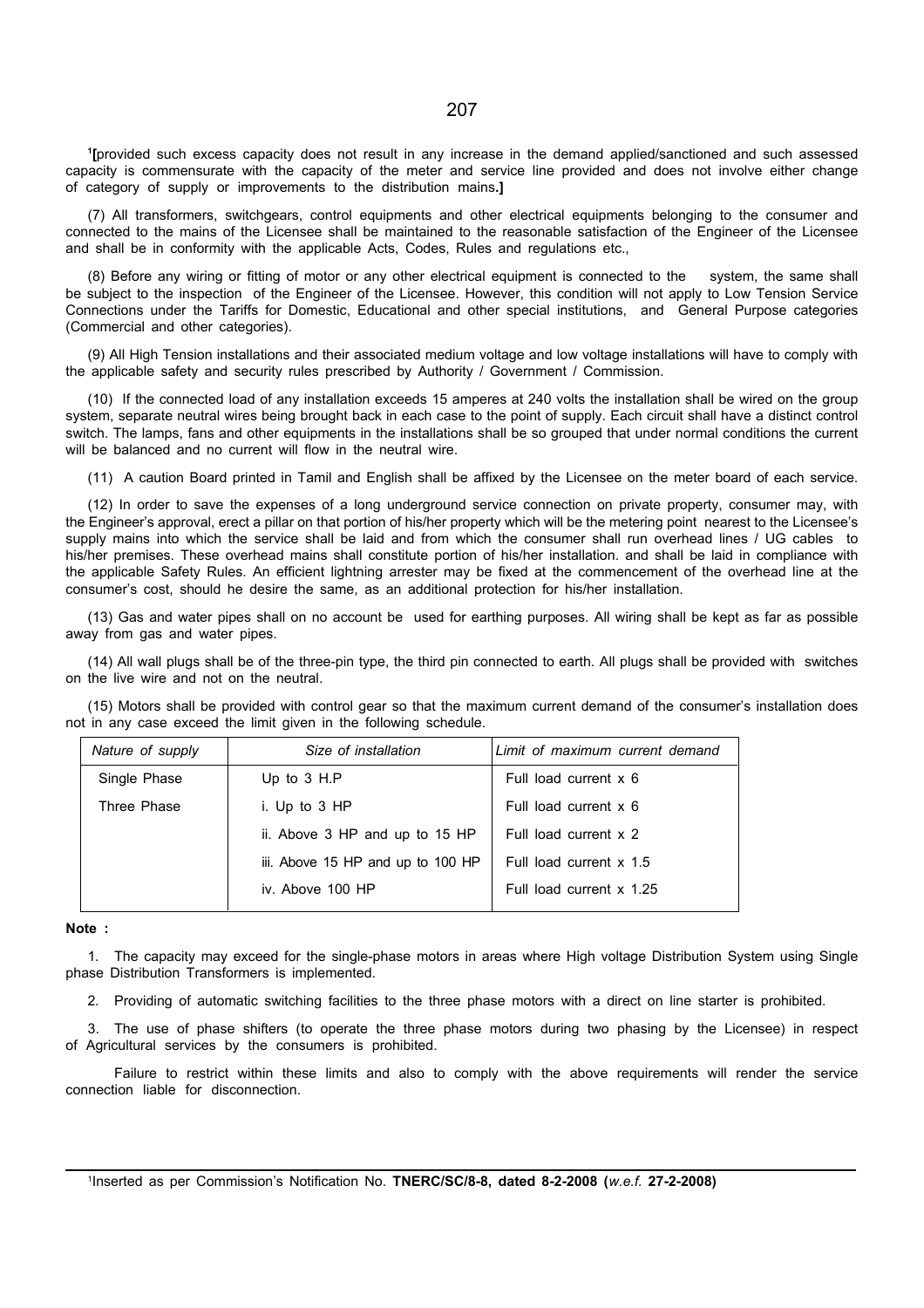(16) Three-phase motor circuits shall be controlled by triple-pole switch with no-volt release and fuse protection. It is important that the release should be maintained in working order. Functionally equivalent controls shall also be acceptable. Wiring for such motors shall be run with all wires bunched in a conduit, which shall be efficiently earthed through and connected to the frame of motor from which two separate and distinct earth wires shall be run. The earth wire shall be preferably of copper.

(17) In the case of temporary supply, the consumer shall provide current limiting switch of appropriate capacity and capacitor, if any required.

#### 31 INSPECTIONS, TESTING AND EFFECTING SUPPLY:

(1) After completion of the wiring, notice must be sent to the Engineer by the intending consumer ( upon printed test report form obtainable free of cost from the offices of the Licensee) that the installation has been completed and tested and that the same is complete and ready for inspection and test by the Engineer. Notice of the Engineer's intention to inspect and test the installation will be sent to the intending consumer who must be present or his/her competent representative at the time fixed to give information that may be necessary concerning the installation. <sup>1</sup> [Upon executing / signing of the test report, a copy of the test report shall be given to the consumer].

(2) The intending consumer shall avail himself of the supply within three months in case of HT and one month in case of LT from the date of issue of notice in writing, informing him that supply is available.

(3) If the intending consumer fails to avail the supply within the above period, a further three months notice in case of HT and one-month notice in case of LT will be sent to the intending consumer to avail the supply. If he does not avail himself the supply during this notice period, the application will be treated as lapsed and cancelled in the case of Low Tension supply and the application shall be treated as cancelled, terminating the agreement, in the case of High Tension supply. The service connection charges and the Security Deposit / development charges, etc. except Meter Caution Deposit will be forfeited. In case the intending consumer could not avail the supply under force majuere conditions, the Security Deposit / development charges and meter caution deposit shall be refunded to the intending consumer.

(4) However, Licensees of the Distribution are delegated with powers to condone the delay on specific request from them if received before expiry of second notice period and to accord approval to effect supply any day after the date of expiry of second notice of availability of supply without forfeiture of development and other charges and cancellation of application subject to his/her consent to pay monthly minimum charges up to the date of availing supply.

(5) If the intending consumer avails supply during the notice period of availability of supply he shall pay the monthly minimum charges at the notified tariff rate for the period from the date of issue of first notice of supply availability till the date of availing supply.

(6) Requisition for supply or additional supply of electricity should be made in the prescribed form obtainable from the local office of the Licensee sufficiently in advance of the date of requirement of supply. Such Forms can also be made available in downloadable mode in the Licensee's website or allowed to be printed by others and made available in open market. The requisition should be made by the owner, or occupier, of the premises for which supply is required, and should indicate his / her full name and address. Any assistance or information required in filling up the form has to be given to the intending consumer at the local offices of the Licensee.

#### 32. LICENSEE'S SUPPLY MAINS AND EQUIPMENTS:

(1) The Licensee may provide in Low Tension service connections its own meter, board, cut-out and other equipments and for High Tension Service connections, its own circuit breaker, High Tension fuses and other equipments and these will remain the property of the Licensee and must on no account be operated, handled or removed by anyone, who is not an employee of the Licensee, unless authorized by the Licensee. <sup>2</sup>[If the consumer elects to purchase a meter, it shall be tested, installed, operated, maintained and sealed by the licensee. The consumer shall claim the meter purchased by him as his asset only after it is permanently removed from the system of the licensee.]

(2) The Licensee will have the right to use its supply lines and equipments provided under the conditions above and to lay cables under, across, over or through the consumer's premises for supply to other premises in the neighborhood.

(3) The consumer shall not interfere in any manner with the property of the Licensee and shall be fully responsible for the safety of the property of the Licensee in the consumer's premises. In the event of any loss or damage caused to Licensee's property by any act, neglect or default of the consumer, his/her servants or persons employed by him or due to any reason other than force majeure conditions the consumer shall compensate the Licensee for the cost of necessary repairs or replacements as may be indicated by the Engineer, within thirty days of issue of the bill in this behalf. Non-payment of such bill by the consumer shall entail disconnection of supply under section 56 of the Act.

<sup>&</sup>lt;sup>1</sup> Inserted as per Commission's Notification No TNERC/DC/8-8, dated 8-2-2008 (w.e.f. 27-2-2008)

<sup>&</sup>lt;sup>2</sup> Inserted as per Commission's Notification No TNERC/DC/8-8, dated 8-2-2008 (w.e.f. 27-2-2008)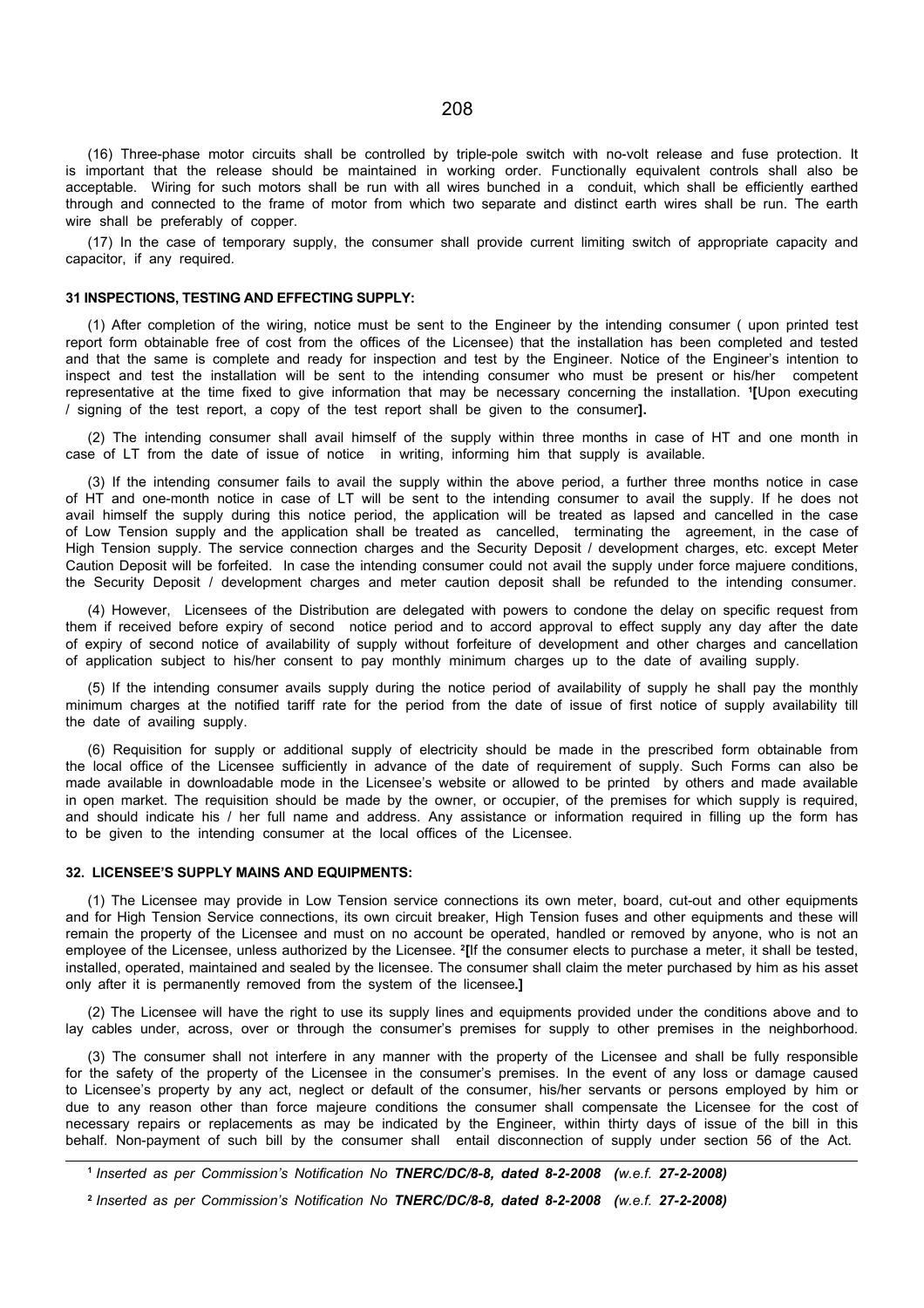#### 33 AGREEMENTS:

(1) All intending consumers shall execute an agreement governing the supply of electricity in the form prescribed at the time of paying the Security Deposit and the service connection charges. The work of extension of supply will be taken up for execution only after the agreement is executed and the Security Deposit and the service connection charges, etc. are paid. For LT consumers other than agricultural and industrial consumers the application is treated as applicationcum-agreement. In case of LT agriculture and industrial services, the agreement shall be in Form 7 in Annexure III and in case of HT consumers, the agreement shall be in Form 8 in Annexure III.

(2) Every agreement is for a specific purpose and a specified location. The Engineer may at his/her discretion permit a consumer to change the point of supply from one place to another on such terms as may be prescribed by the Licensee including payment of charges incidental to such change.

(3) The agreement can be terminated by the consumer at any time by giving one month's notice in writing to the Licensee expressing his/her intention to do so.

(4) The Licensee can terminate the agreement of a consumer at any time by giving one month's notice if the consumer has violated the terms of the agreement or the terms and conditions of this Code or the provisions of any law relating to the agreement including the applicable Acts and Rules under the Act and other orders from time to time. <sup>1</sup> [The Licensee shall inform the consumer regarding the grounds for such termination] It is obligatory on the part of the Licensee to inform the consumer regarding the grounds for such termination.

2 [(5) In the case of termination of the agreement either by the consumer under sub – regulation (3) or by the licensee under sub – regulation (4), as the case may be, the licensee shall recover the dues if any due from the consumer after making such adjustment of the dues, due to him by the consumer as may be necessary to clear the dues from the consumer against the security deposit or additional security deposit or any other deposit made by the consumer and after making such adjustment, refund the balance deposit, if any, to the consumer within three months from the date of termination of the agreement.]"

### 34. EARNEST MONEY DEPOSIT:

(1) The applicants required to pay Earnest Money Deposit will be asked to pay Earnest Money Deposit along with registration fee for registration of application.

(2) This Earnest Money Deposit will be adjusted against the quantum of initial Security Deposit payable by the applicant before availing supply and balance amount if any shall be collected.

(3) In respect of High Tension applicant the Earnest Money Deposit payable will be equal to the quantum of initial Security Deposit.

(4) If the applicant backs out after registration and payment of E.M.D. but before payment of Development charges, Service Connection charges and Meter Caution Deposit, then the application shall be cancelled and E.M.D. forfeited.

(5) If the applicant backs out after payment of all charges and execution of agreement, the application shall be cancelled and agreement terminated forfeiting all amount remitted except meter caution deposit in the case of both High Tension and Low Tension.

(6) If the H.T. applicant who prefers to back out partially against the sanctioned demand before availing supply, then the above forfeiture rule may be applied proportionate to the demand backed out.

(7) The Earnest Money Deposit paid does not bear any interest until the date of service connection.

#### 35. SECURITY DEPOSIT:

(1) All applicants for supply of electricity shall pay initial Security Deposit, before availing of the supply, in Cash <sup>3</sup> [\*\*\*] Demand draft at the rate fixed by the Commission from time to time.

- (2) The following categories of service connections may be exempted from payment of Security Deposit :
	- (i) Service connections in the name of the State Government Departments

<sup>1</sup>Substituted as per Commission's Notification No TNERC/DC/8-8, dated 8-2-2008 (w.e.f. 27-2-2008) which before substitution stood as under :

It is obligatory on the part of the Licensee to inform the consumer regarding the grounds for such termination. 2 Inserted as per Commission's Notification No TNERC / DC / 8-7, dated 3-12-2007 (w.e.f. 19-12-2007)

3The word "cheque" omitted as per Commission's Notification No.TNERC/DC/8-8, dated 8-2-2008 (w.e.f. 27-2-2008)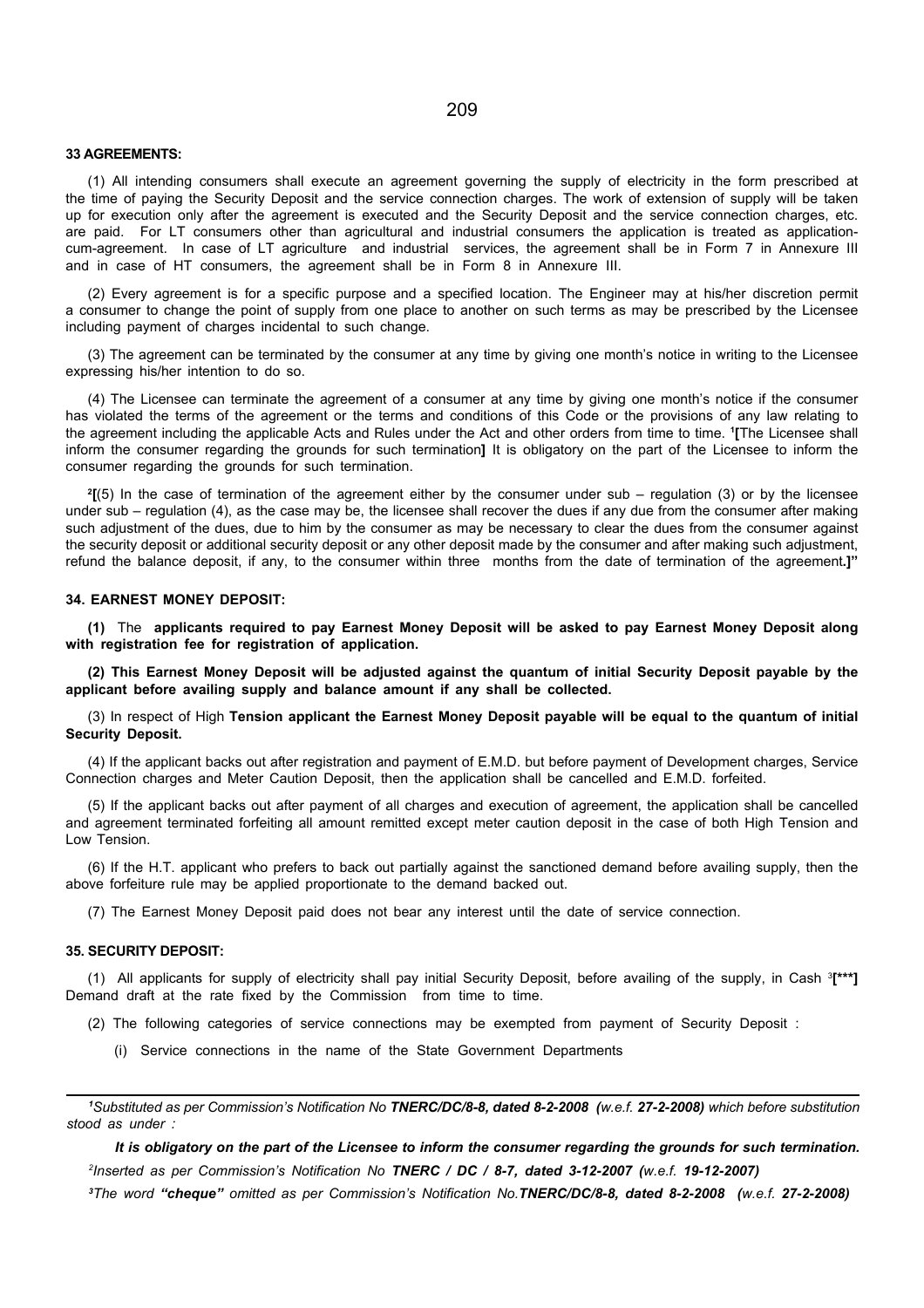(ii) Service connections to premises occupied by Foreign Diplomats or Consulate Establishments, irrespective of whether the service connection is in their name or not.

(3) Applicants for supply of electricity for agricultural and hut service connections shall pay Security Deposit equivalent to seven months levy of lump sum charges / metered energy charges or the amount notified by the Commission from time to time .

(4) Interest will be paid by the Licensee on Security Deposit at the rate as may be fixed by the Commission from time to time. Full calendar months only will be taken into account for the purpose of calculating the interest and the interest will be calculated to the nearest rupee i.e. 50 paise or above will be rounded off to the next higher rupee and less than 50 paise will be ignored.

(5) If the consumer is prepared to take supply through pre payment meter such consumer is not required to pay security deposit.

#### 36. ACCESS TO PREMISES, INSTALLATIONS AND EQUIPMENTS:

The access to premises , installations and equipments is subject to the provisions envisaged under sections 163 of the Act, which reads as :

"(1) A licensee or any person duly authorized by a licence may, at any reasonable time, and on informing the occupier of his intention, enter any premises to which electricity is, or has been, supplied by him, of any premises or land, under, over, along, across, in or upon which the electric supply-lines or other works have been lawfully placed by him for the purpose of–

(a) inspecting, testing, repairing or altering the electric supply lines, meters, fittings, works and apparatus for the supply of electricity belonging to the licensee; or

(b) ascertaining the amount of electricity supplied or the electrical quantity contained in the supply; or

(c) removing where a supply of electricity is no longer required, or where the licensee is authorized to take away and cut off such supply, any electric supply-lines, meters, fittings, works or apparatus belonging to the licensee.

(2) A licensee or any person authorized as aforesaid may also, in pursuance of a special order in this behalf made by an Executive Magistrate and after giving not less than twenty-four hours notice in writing to the occupier, -

(a) enter any premises or land referred to in sub-section (1) for any of the purposes mentioned therein;

(b) enter any premises to which electricity is to be supplied by him, for the purpose of examining and testing the electric wires fittings, works and apparatus for the use of electricity belonging to the consumer.

(3) Where a consumer refuses to allow a licensee or any person authorized as aforesaid to enter his premises or land in pursuance of the provisions of sub-section (1) or, sub-section (2), when such licensee or person has so entered, refuses to allow him to perform any act which he is authorized by those sub-sections to perform, or fails to give reasonable facilities for such entry or performance, the licensee may, after the expiry of twenty-four hours from the service of a notice in writing on the consumer, cut off the supply to the consumer for so long as such refusal or failure continues, but for no longer."

37. SHIFTING OF SERVICE CONNECTION : The cost of shifting a new service connection for which line is laid but service connection is yet to be effected shall be borne by the intending consumer. The intending consumer shall pay the above charges in advance in full. The shifting work will be taken up only after the payment is made. The estimate will cover the following: -

- (a) Charges for dismantling at the old site.
- (b) Charges for transport from the old site to the new site.
- (c) Charges for re-erection at the new site.
- $\mathbf{1}[(d)]$ Depreciated value of retrievable materials, if any, not used at the site should be credited to the consumer.
- (e) Cost of new materials including transport, if required
- (f) Cost of irretrievable materials at depreciated value.]
- (g) Overhead charges.

<sup>1</sup>Substituted as per Commission's Notification No TNERC/DC/8-8, dated 8-2-2008 (w.e.f. 27-2-2008) which before substitution stood as under :

- (d) Depreciation of retrievable old materials, if any, not re-used at the site.
- (e) Cost of new materials, if required.
- (f) Cost of irretrievable materials.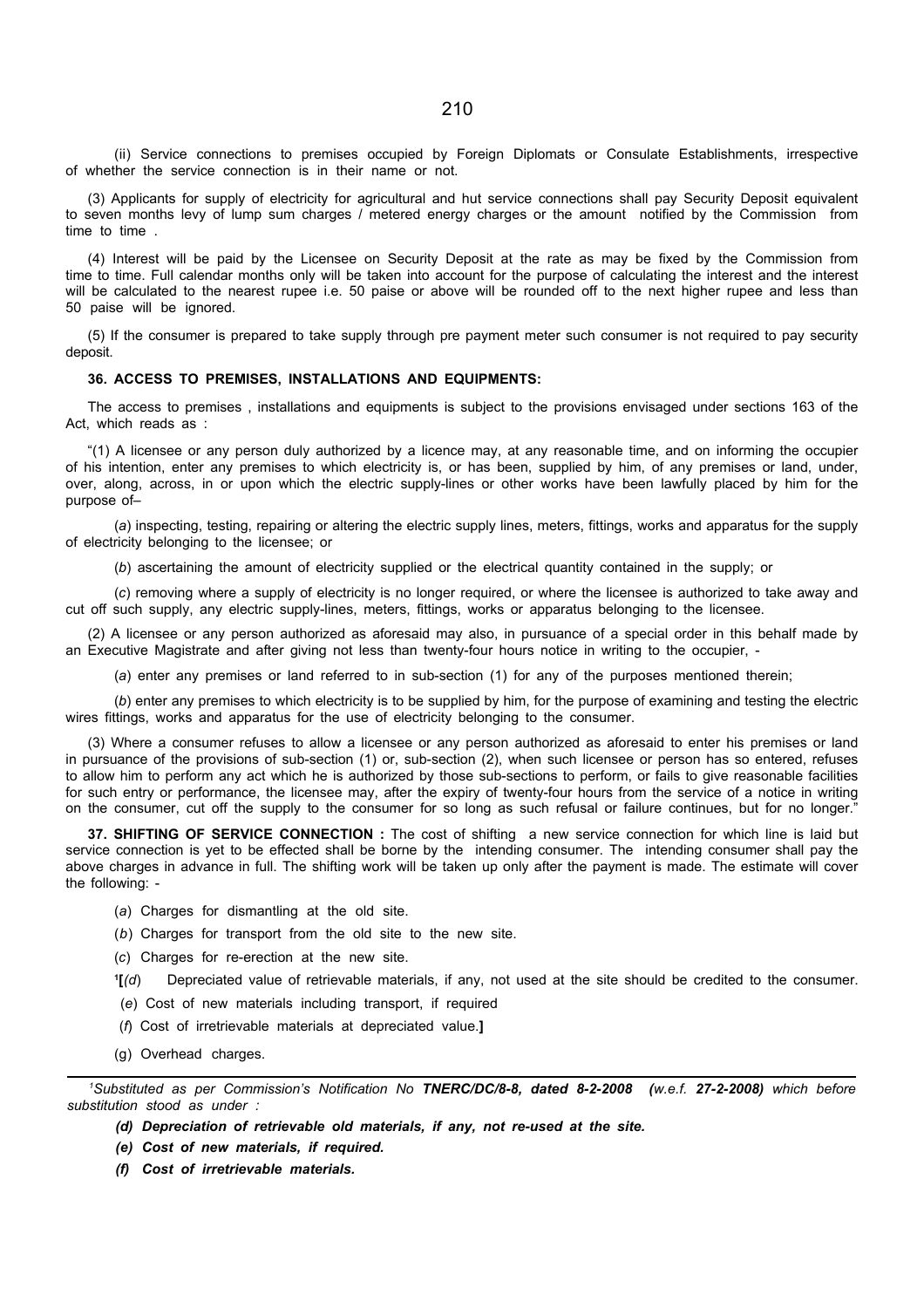1 [With regard to shifting of existing service connection, the consumer shall pay all the arrears due to the Licensee, apart from the above shifting charges.]

### 38. RESTRICTIONS ON USE OF ELECTRICITY:

The consumer shall curtail, stagger, restrict, regulate or altogether cease to use electricity when so directed by the Licensee, if the power position or any other emergency in the Licensee's power system or as per the directives of SLDC/ SSLDC warrants such a course of action. The Licensee shall not be responsible for any loss or inconvenience caused to the consumer as a result of such curtailment, staggering, restriction, regulation or cessation of use of electricity. Notwithstanding anything contained in any agreement/ undertaking executed by a consumer with the Licensee or in the tariff applicable to him, the consumer shall restrict the use of electricity in terms of his/her maximum demand and/ or energy consumption in the manner and for the period as may be specified in any order that may be made by the Licensee on the instructions of State Government or the Commission.

#### 39.TEMPORARY SUPPLY:

Temporary supply of electricity to any premises will be considered by the Licensee on special terms and conditions as below:—

(1)The Licensee shall extend temporary supply on application from intending consumer with required <sup>2</sup> [charges] and on receipt of deposit.

(2) The deposit for temporary supply shall be calculated as below:

| Total value of materials to be used on the extension and |         |
|----------------------------------------------------------|---------|
| Service connection                                       | A       |
| Less: Value of meters / meter board / cut out            | B       |
| Net value of materials to be recovered from              |         |
| the consumer                                             | $A - B$ |
| Add: Labour charges to be incurred                       |         |
| Add: Overhead 15% on $A - B + C$<br>D                    |         |
| Probable consumption charges                             |         |
| Advance current consumption (CC) charges                 | E.      |
| Total deposit to be obtained                             | F       |
| $(A - B + C + D + E)$                                    |         |

- (3) On completion of temporary supply works, the following charges shall be adjusted against the deposit.
	- 1. 10% cost of the retrieved materials
	- 2. 10% cost of meter devoluted
	- 3. 100% cost of materials not retrieved
	- 4. original erection charges, dismantling charges and transport charges
	- 5. Overhead at 15% on the total cost of materials plus labour charges (including cost of meter)

(4) The Licensee shall refund the balance deposit if any after the temporary supply period is over within a period to be specified by the Commission.

#### 40. ENERGY CONSERVATION:

Promoting efficient use of energy including energy audit towards this end and energy conservation by all the consumers and the Licensee shall be mandatory as per the provisions contained in the Energy Conservation Act 2001 subject to the condition that such stipulations are not inconsistent with the Electricity Act 2003.

#### 41. SERVICE OF NOTICE:

All letters, bills and notices including those under statutory requirements will be sent by the Licensee to the consumer by ordinary post or by messenger. Documents of notices so dispatched shall be presumed to have been duly received by the consumer on the date on which he could be reasonably expected to receive the same. The Licensee may, if it chooses, adopt any other mode of service of documents and notices to the consumer.

2Substituted for the expression "fees" as per Commission's Notification No. TNERC/DC/8-8, dated 8-2-2008 (w.e.f. 27-2-2008)

<sup>&</sup>lt;sup>1</sup> Inserted as per Commission's Notification No TNERC/DC/8-8, dated 8-2-2008 (w.e.f. 27-2-2008)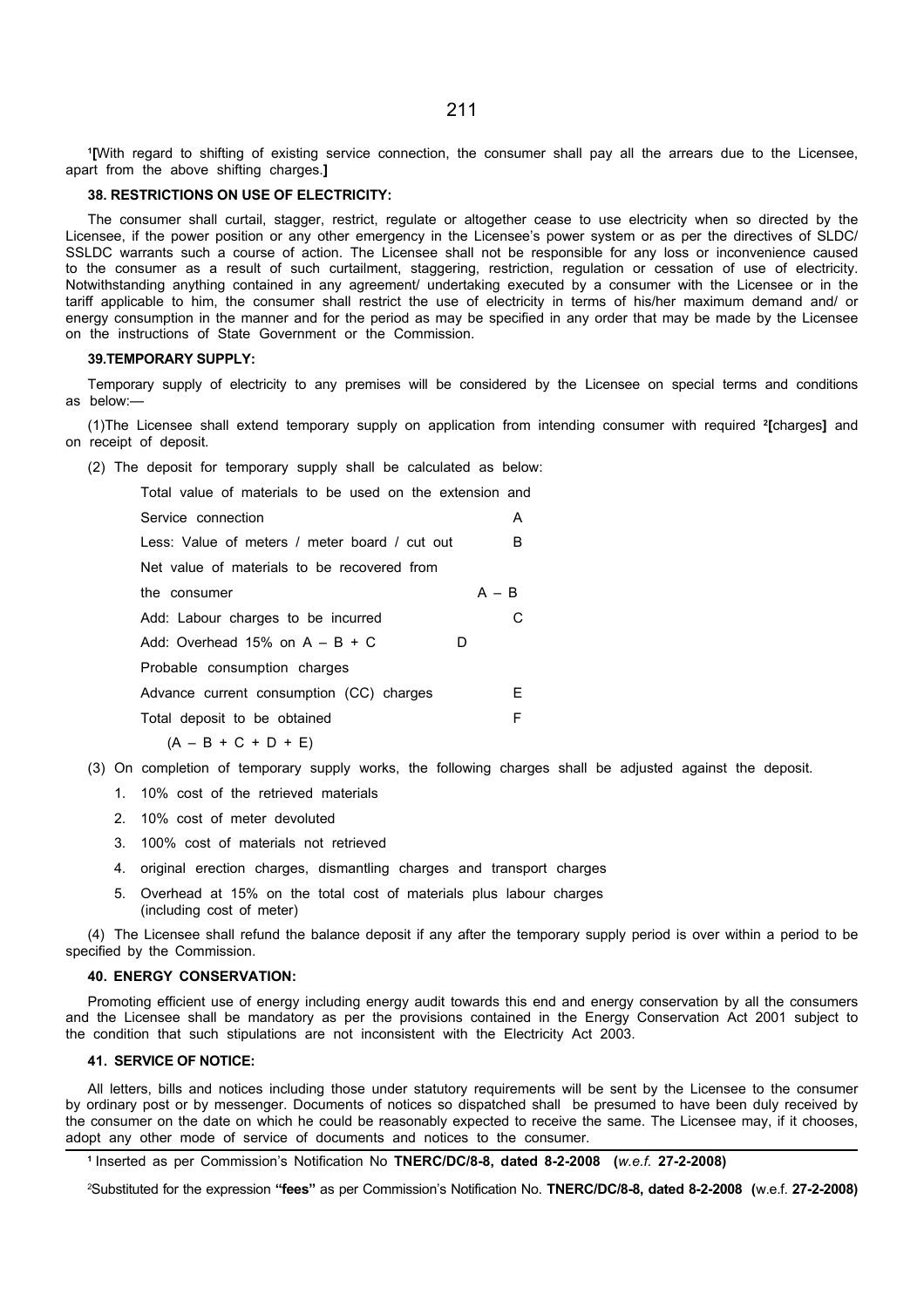2 [ 1 [\*\*\*]42. KNOWLEDGE OF ACTS, RULES, REGULATIONS, Orders, etc.: Subject to the provisions contained in the Note 1 to sub-regulation (13) of regulation 29, the consumer will be deemed to have full knowledge of the provisions of 'applicable Acts, Rules and all Regulations and Notifications' made there under. The consumer shall act in due conformity with all the applicable Acts, Rules and all Regulations and Notifications mentioned above.]

43. INTERPRETATION: These terms and conditions shall be read and construed as being subject in all respects to the provisions of the Act, Rules, and regulations in force and as amended from time to time.

#### Chapter 7 : Recovery Charges

44. The Licensees are entitled to collect the charges from a person requiring supply of electricity any expenses reasonably incurred in providing any electrical line or electrical plant used for the purpose of giving that supply. These charges have also to be reviewed either periodically or at times of an urgent need for a revision. The consumers are liable to pay such charges as applicable and at the rates specified by the Commission from time to time through separate orders/ notifications. The various charges to be collected are furnished in the following clauses.

45. (1) Service Connection Charges: Regarding the recovery relating to service connection charges:

(i) For connecting up an installation, the Licensee shall be entitled to charge the consumer the actual cost of materials upto meter board, labor, transport plus overhead charges.

(ii) Extension, improvement or alteration to service lines to meet any additional demand will be charged on the same basis. In each case, the consumer will be furnished with an estimate of the cost of the work and this amount is payable in advance. On completion of the work, a bill for the actual amount payable will be forwarded to the consumer and any difference shall be paid by the consumer or will be refunded by the Licensee as the case may be.

(iii) The estimate for service connection charges may also include the service connection charges for metering referred to in regulation 45(2). The licensee shall give due credit for the materials if any supplied by the consumers.

(2) Service connection charges for metering. The licensee is authorized to collect service connection charges for metering.

46. Meter Security Deposit: The Licensee is authorized to collect security for the price of meter from LT/HT consumers at the rates specified by the Commission from time to time and enter into an agreement for hiring of the meter. The Licensee may permit the consumer to install his/her own meter. However, it shall be calibrated by the Licensee.

#### Note : -

1. The above rate shall also apply to L.T.Temporary Supply.

2. Interest is payable on the above deposit at the rate specified by the Commission from time to time. The deposit shall be refunded after termination of service agreement, as per rules.

3. If a consumer elects to purchase his own meter, he is not required to pay Meter Security Deposit.

47. Development Charges: The Licensee is authorized to collect development charges from LT/HT consumers at the rates specified by the Commission from time to time.

#### Note:—

(1) The above development charges (one time payment) shall be collected from all applicants both for new and additional loads.

(2) For additional loads applied in the existing service the same rates are applicable.

(3) In case of conversions from Single Phase to Three Phase the difference in the development charges shall be collected provided the initial development charges were paid while availing Single Phase Service.

(4) One fourth of the development charges shall be applied to temporary supplies.

<sup>1</sup>Substituted for the expression "The Consumer will be deemed" as per Commission's Notification No. TNERC /DC/8-4, dated 22-06-2006 (w.e.f. 16-8-2006)

<sup>2</sup>Substituted as per Commission's Notification No. TNERC/DC/8-8, dated 8-2-2008 (w.e.f. 27-2-2008) which before substitution stood as under:

42. KNOWLEDGE OF FACTS, RULES, ORDERS, etc., : <sup>1</sup> [ Subject to the provisions contained in Note 1 to sub-regulation(13) of regulation 29, the consumer will be deemed] to have full knowledge of the provisions of 'applicable Acts, Rules and all regulations and notifications made there under. The consumer shall act in due conformity with all the applicable Acts. Rules and all regulations mentioned above and, if he does not so act, his/her supply may be discontinued without prejudice to any other action that may be taken by the Licensee.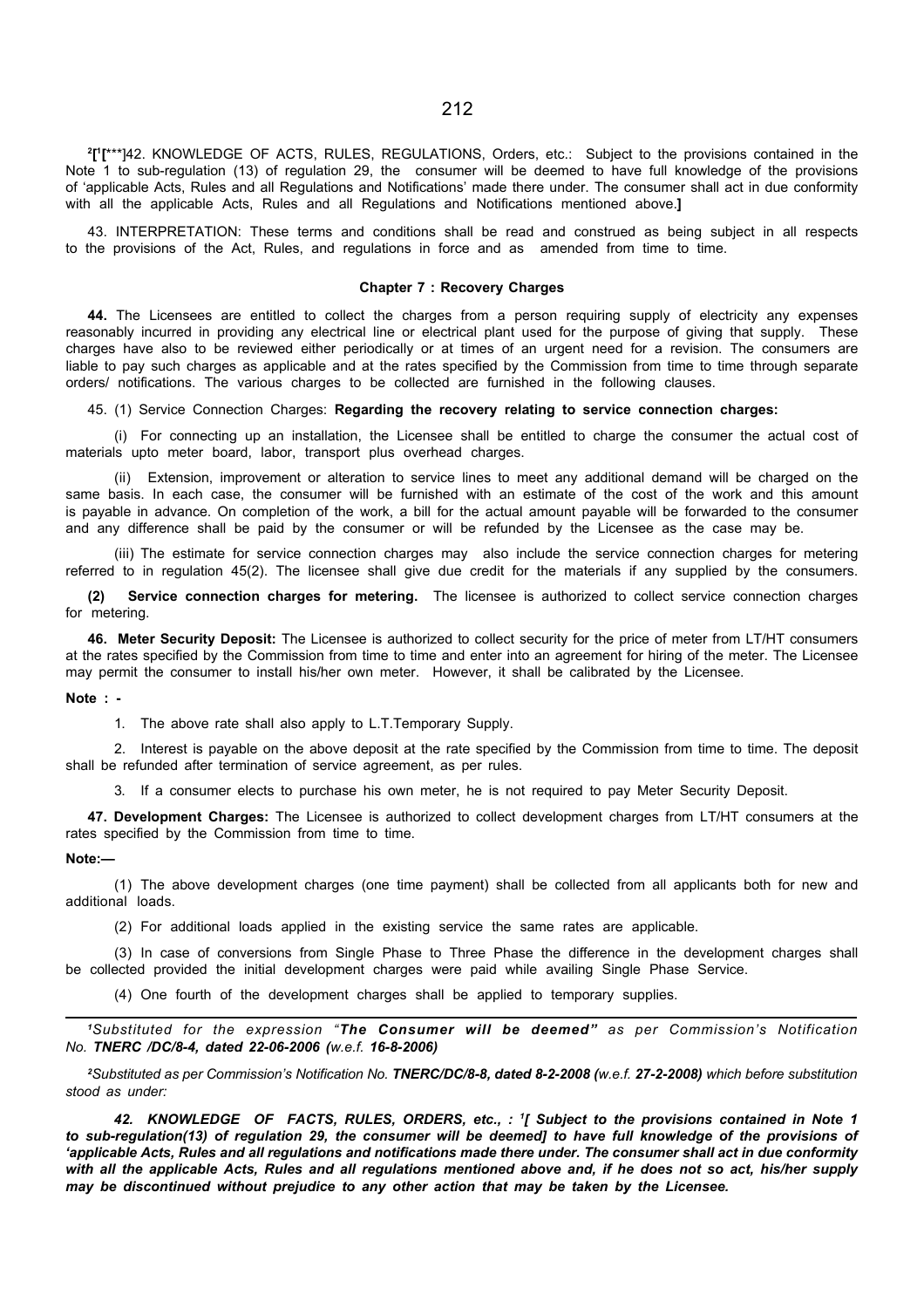48. Earnest Money Deposit (EMD) : The Licensee is authorized to collect Earnest Money Deposit from all applicants for HT and LT industrial applicants at the rates specified by the Commission from time to time. This will be adjusted against the quantum of initial Security Deposit payable by the applicants before availing supply.

49. Security Deposit : The Licensee is authorized to collect initial security deposit at the rates specified by the Commission from time to time. Wherever Earned Money Deposit has been adjusted against the initial security deposit the balance if any will be collected from the applicants before giving supply.

50. Code to be read along with Supply Code, Electricity Act, 2003 and amendments etc.,

(1) This Code shall be read along with the Supply Code, the Tamil Nadu Electricity Grid Code and other relevant provisions of the Act, along with amendments thereon, rules and regulations made there under.

(2) Where any of the provisions of this Code is found to be inconsistent with those of the Act, rules or regulations made hereunder, not withstanding such inconsistency, the remaining provisions of this Code shall remain operative.

(3) Where any dispute arises as to the application or interpretation of any provision of this Code, it shall be referred to the Commission whose decision shall be final and binding on the parties concerned.

(4) Wherever extracts of the Electricity Act, 2003 are reproduced, any changes / amendments to the original Act shall automatically be deemed to be effective under this Code also.

#### Chapter 8 : Code Review Panel

#### 51. Appointment of Code Review Panel etc.,

(1) The Commission may appoint a Code Review Panel (hereafter in this Chapter referred to as "Panel") consisting of—

- (a) 1 [A Chairman who is a member of the Commission.
- (b) A Member Secretary, who is not below the rank of Chief Engineer of STU.
- (c) One Member from the SLDC who is not below the rank of Chief Engineer.
- (d) One representative from each of the distribution Licensees who is not below the rank of Chief Engineer.]
- (e) One Member from Rural Electricity Co-Operatives Societies if any.

(f) Two representatives from domestic consumer sector, one from LT industry sector and one from agricultural consumer sector.

- $(g)$  One Member representing the EHT / HT consumers.
- (h) One member representing captive / non-conventional energy source.

(2) The panel may, from to time, and in any case, at least once in three months and shall, when so required by the Commission, meet to consider changes or modifications to the Code as may be warranted. <sup>2</sup>[The Member Secretary shall arrange for the panel meeting in consultation with the Chairman of the Code Review Panel. The tenure of the members mentioned under clauses (f), (g) and (h) of sub-regulation (1) shall be three years. The Commission shall have powers to re-nominate any member on expiry of his/her term.]

(3) The functions of the panel are-

(a) to review the working of various provisions of this Code, the Tamil Nadu Electricity Grid Code and the Supply Code.;

- (b) to consider the suggestions received from Licensees, consumers and other interested persons;
- (c) to consider and offer its views on any specific matter as may be referred to it by the Commission.

1 Substituted as per Commission's Notification No.TNERC/DC/8-11, dated 29-06-2009 (w.e.f. 22-07-2009) which before substitution stood as under:

- (a) A Chairman who is not below the rank of Chief Engineer or an equivalent cadre from STU.
- (b) A Member Secretary, who is an officer not below the rank of Superintending Engineer or an equivalent cadre from STU.
- (c) One Member from the SLDC
- (d) One representative from each of the distribution Licensees

2 Inserted as per Commission's Notification No.TNERC/DC/8-11, dated 29-06-2009 (w.e.f. 22-07-2009)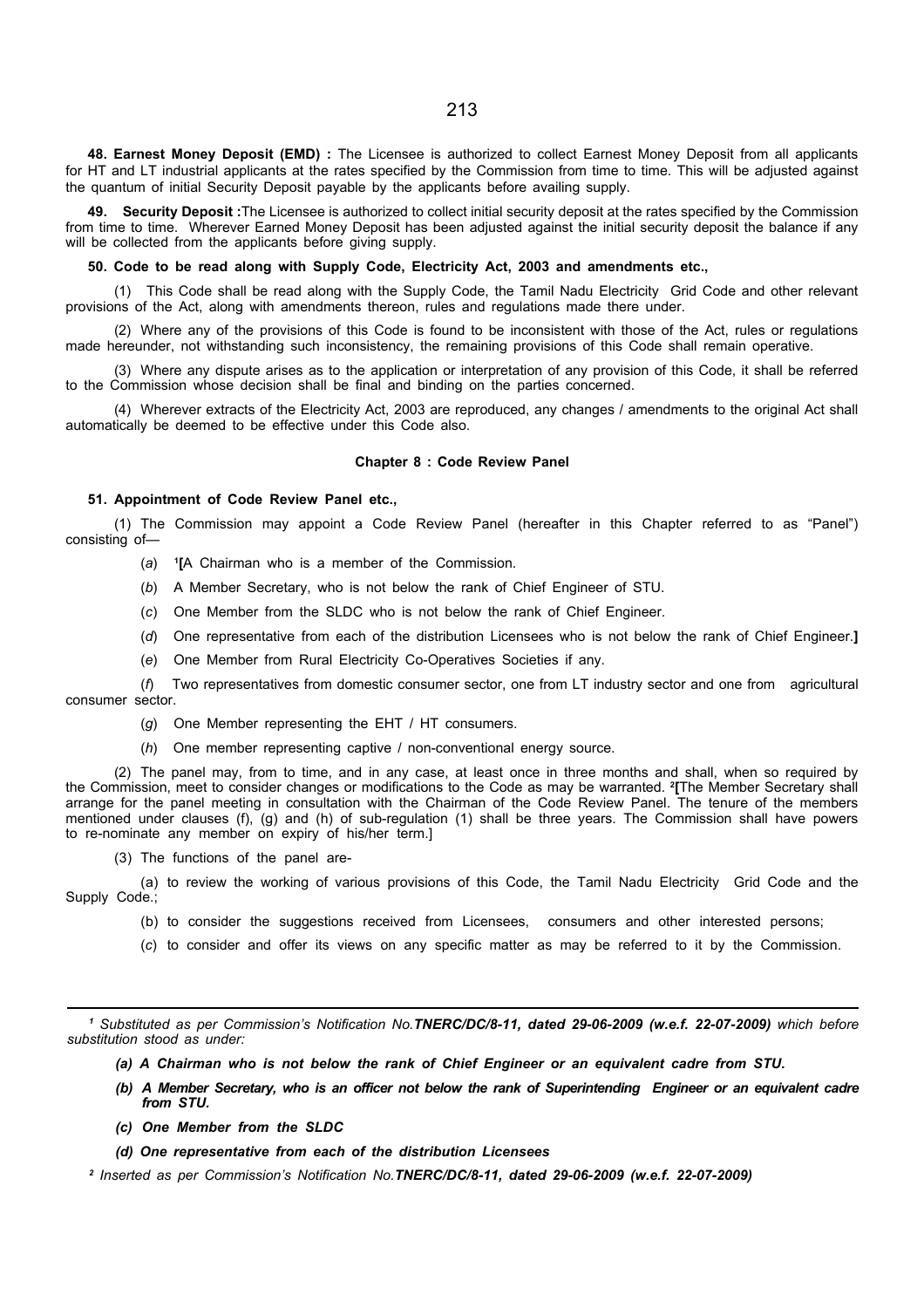(4) Manner of reviewing the Code–

(i) Any licensee, consumer or other interested persons desiring any change in this Code shall send the proposal in writing to the Panel specifying the reasons for such change and setting out the attendant circumstances. For this purpose, the licensee may hold meetings with the consumer or group of consumers if it is considered that the Code may require changes to meet the individual requirements of the consumer or group of consumers.

(ii) The Panel shall, upon receipt of such proposal or where the Commission has made a reference, forward the same to the STU for its consideration and written comments.

(iii) The Panel shall convene a meeting of its members to consider the comments of the STU, and if necessary at its discretion, invite and hear the person who made the suggestions for change and other interested persons and also the local authorities and telecommunication companies.

(iv) The Panel may, in considering the suggestion and the comments of the STU thereon, set up sub committees to study the related issues.

(v) The Panel after finalizing its views on the modifications to the Code, forward the same to the Commission:

Provided that the Panel may supplement its own procedure in addition to the procedure laid down herein for conducting its meetings and in carrying out its functions.

(5) The Commission may approve the changes with or without modification as it may deem fit and cause the publication of the same in such manner as may be necessary.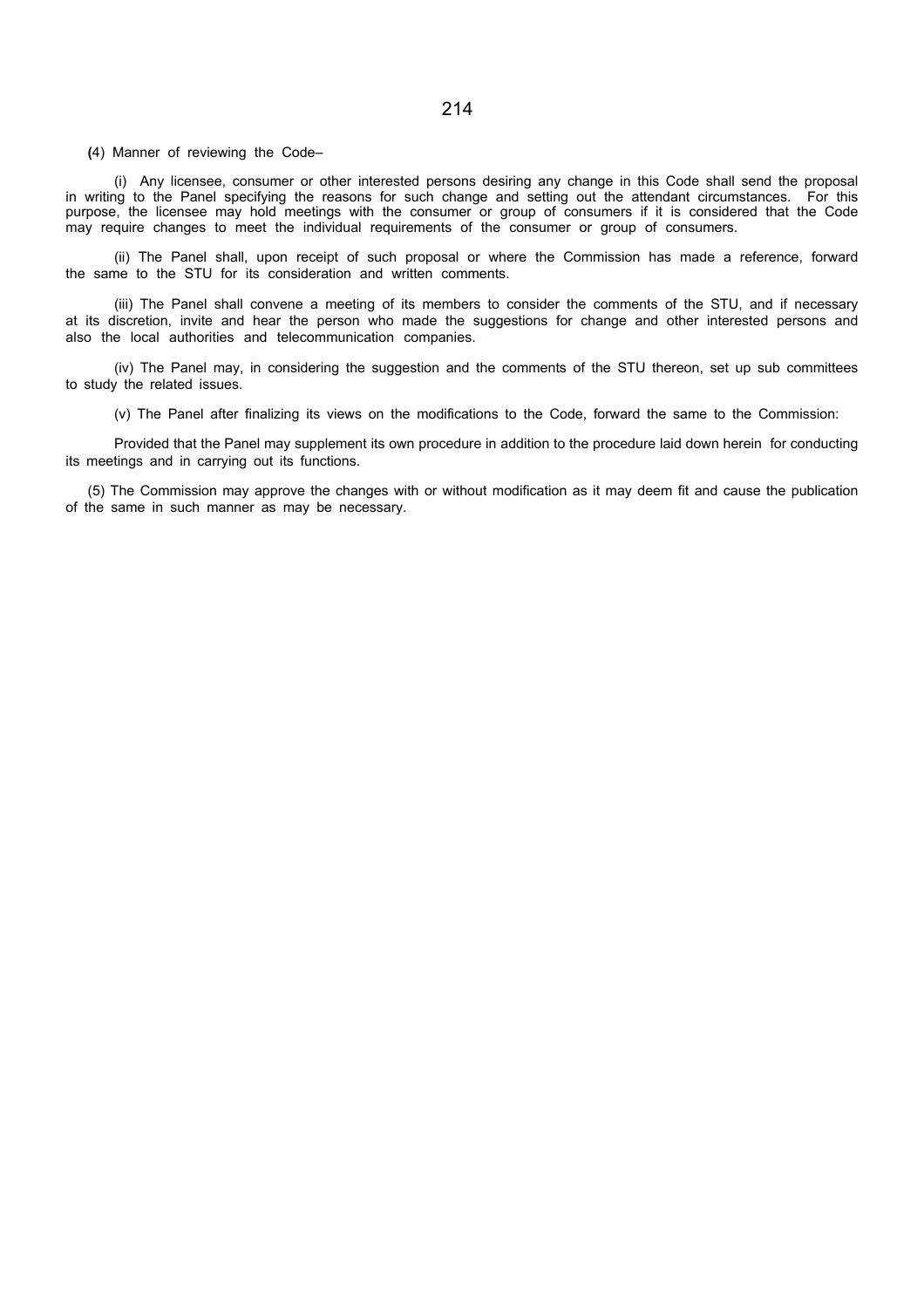## ANNEXURE I LOAD DATA FOR DEMANDS OF 1 MW AND ABOVE [Refer clause 6(3)]

- 1. Type of Load
- 2. Minimum Demand (KVA)
- 3. Year/Years by which full / part supply is required
- 4. Load location details
- 5. Rated Voltage and Frequency
- 6. Expected load curve
- 7. Withstand level of equipments/devices for the fluctuations, surges, swells, flickers and spikes
- 8. Characteristics of the loads (State whether the loads are steel melting furnace Arc/induction furnace and rolling mills, traction, containing welding sets in large numbers, software park etc.) (Furnish location map to scale, indicate details of nearest consumer and category / capacity)

i. Motors ( with a specific focus on variable speed motors; soft start motors; fans; Blowers etc.) (State purpose and number of Installations, voltage and KW rating, starting current, type of Motors, types of drives

and control arrangements.)

- ii. Heating (Type and KW rating)
- iii. Furnace (Type, Furnace Transformer Capacity and voltage ratio)
- iv. Computer, Inverters, UPS and other switched mode supply unit
- v. Electrolysis (Purpose, KVA capacity)

vi. Lighting (types of lighting used) (Low loss energy conservation lamps, fluorescent Lamps, M.V Lamps, Sodium Vapour lamps) demand in kVA

vii. P.F improvement capacitors/ Capacitor Banks (Nos, Capacity in MVAR)

viii. Air conditioning / Chilling plant

- ix. Electronic Regulator for fan
- x. Phase unbalance imposed on system
	- (a) Maximum (%)
	- (b) Average (%)

9. Maximum harmonic content imposed on the supply system on the end consumer level in percentage of fundamental voltage/current.

10. Details of any loads, which may cause demand fluctuations of greater than 10 MW at the point of connection, including Voltage Dips (percentage) lasting for 5 seconds and more

MVAR/KV

MW/Hz

MVAR/Hz

(Furnish details of devices included in system for the suppression of harmonics i.e. the details of harmonic filter in use.)

11. Details of Captive Power Plants :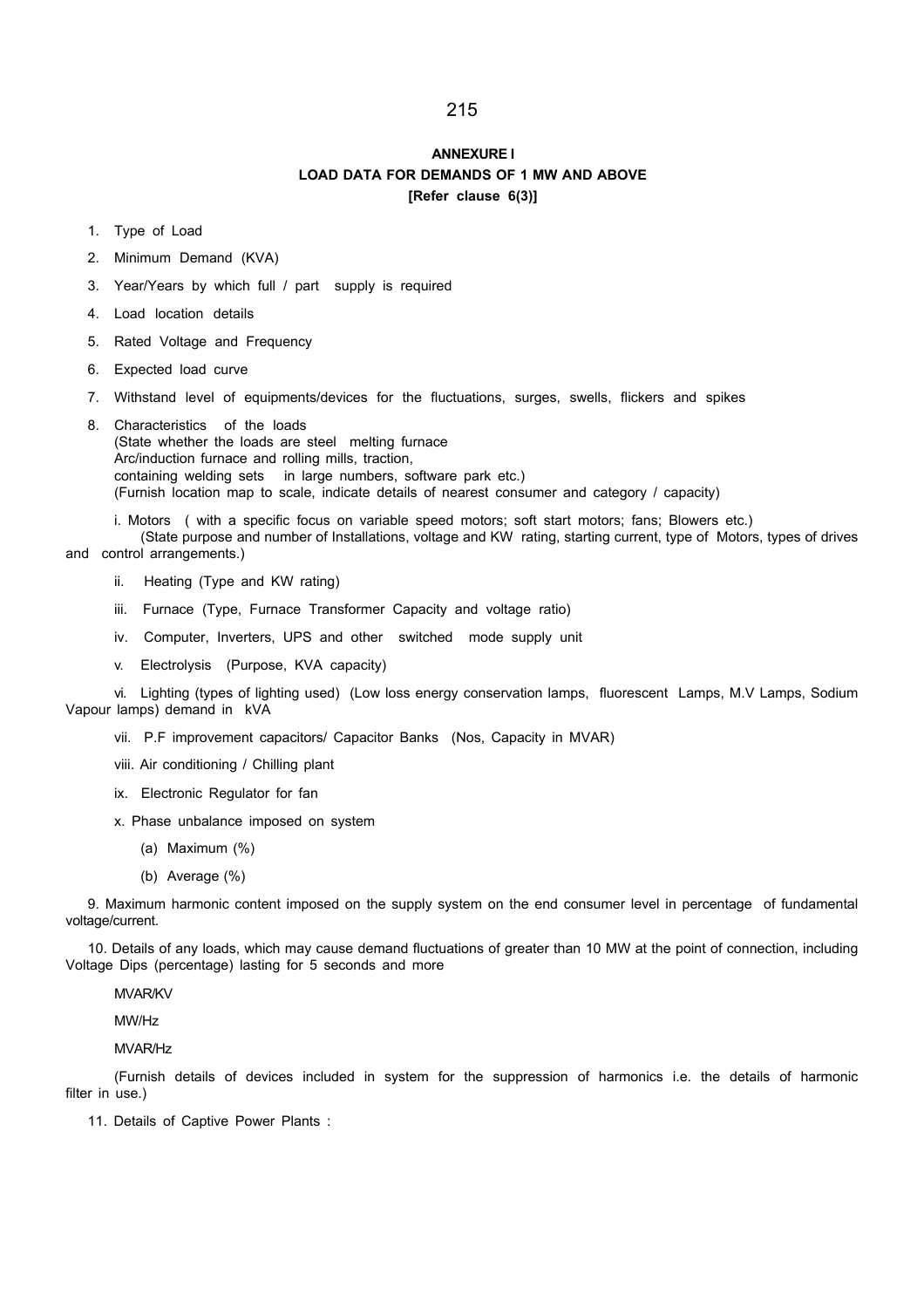#### ANNEXURE II

216

### SYSTEM DATA TO BE PROVIDED TO THE INTENDING CONSUMER WITH A CONTRACTED DEMAND OF 1 MW OR MORE

#### [Refer clause 6(3)]

1. A topographical map indicating the area of the licensee's supply network in the State of Tamil Nadu.

2. Single line diagram of distribution system ( OH lines/ UG cables -length and conductor sizes) Primary and secondary substation capacity in KVA, capacitor bank sizes, fault level etc. to be indicated. (restricted area of concern for the prospective consumers)

3. Protective relaying and metering arrangements at substations.

4. Details of the substation and its main equipments (Transmission/Sub Transmission) along with a single line diagram of the SS.

Furnish the details of Auto/Power Transformer

(Details)

| Capacity in MVA                                          |                                 |
|----------------------------------------------------------|---------------------------------|
| Voltage rating                                           | Primary KV                      |
|                                                          | Secondary KV                    |
| Current rating                                           | Primary Amps                    |
|                                                          | Secondary Amps                  |
| Tap changing                                             | off load/on load                |
| Range                                                    | $-$ % to $+$ %                  |
| Percentage impedance                                     | per cent                        |
| Vector group                                             | .                               |
| Impulse level (BIL)                                      | KVP                             |
| Fault level of the system                                | MVA                             |
| Earthing system                                          | solidly earthed or not          |
| Power frequency voltage                                  | KV for one minute               |
| withstand                                                |                                 |
| Circuit breakers                                         | Type: Vacuum/SF6/Oil (OMCB,OCB) |
|                                                          | Current rating                  |
|                                                          | Voltage rating                  |
|                                                          | Rupturing capacity in (KA)      |
|                                                          | Symmetrical                     |
|                                                          | Asymmetrical                    |
|                                                          | Impulse withstand level  KVP    |
|                                                          | Operating mechanism             |
| Surge arrester                                           | (Gapless) - MCOV                |
|                                                          | Surge current rating            |
|                                                          | (Gapped) - rated voltage        |
|                                                          | Surge current rating            |
| Provision of spiked Mats for the Power/ Auto Transformer |                                 |
|                                                          | Ground wire for the station     |
|                                                          | Line entrance Arrester          |
|                                                          | Earth mat                       |
| Current Transformer                                      | <b>Type</b>                     |
|                                                          | Rated voltage                   |
|                                                          | Current ratio                   |
| Potential Transformer                                    | <b>Type</b>                     |
|                                                          | Rated voltage                   |
|                                                          | <b>Burden</b>                   |
| Capacitor Bank                                           | MVAR/Bank                       |
|                                                          | Voltage rating KV               |
|                                                          | Current rating<br>Amp           |

Fire fighting equipment Type – Nos.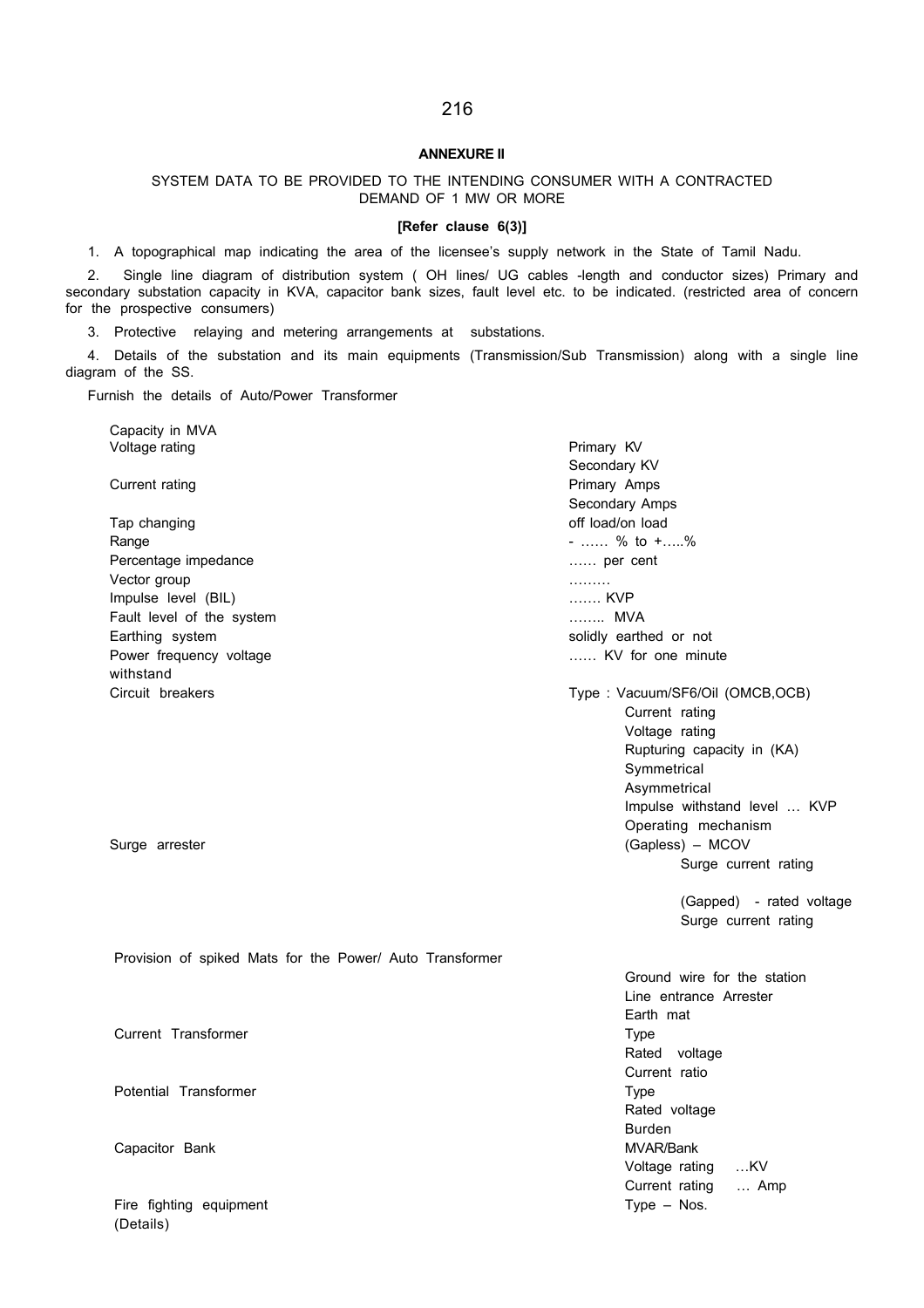### ANNEXURE III : FORMATS

| FORM 1 | >         | Application Form for L.T. Service Connection<br>(except agriculture and hut) |  |  |  |  |  |
|--------|-----------|------------------------------------------------------------------------------|--|--|--|--|--|
| FORM 2 | $\geq$    | Application Form for Agriculture Service Connection                          |  |  |  |  |  |
| FORM 3 | >         | Application Form for Hut Service Connection                                  |  |  |  |  |  |
| FORM 4 | $\geq$    | Application Form for H.T. Service Connections (including additional demand)  |  |  |  |  |  |
| FORM 5 | $\geq$    | Owner Consent Letter for getting New Supply                                  |  |  |  |  |  |
| FORM 6 | >         | Indemnity Bond from the Occupier when there is no Consent letter from owner  |  |  |  |  |  |
| FORM 7 | $\, > \,$ | L.T. Agreement for Industrial / Agricultural Services                        |  |  |  |  |  |
| FORM 8 | $\, > \,$ | H.T. Agreement Form                                                          |  |  |  |  |  |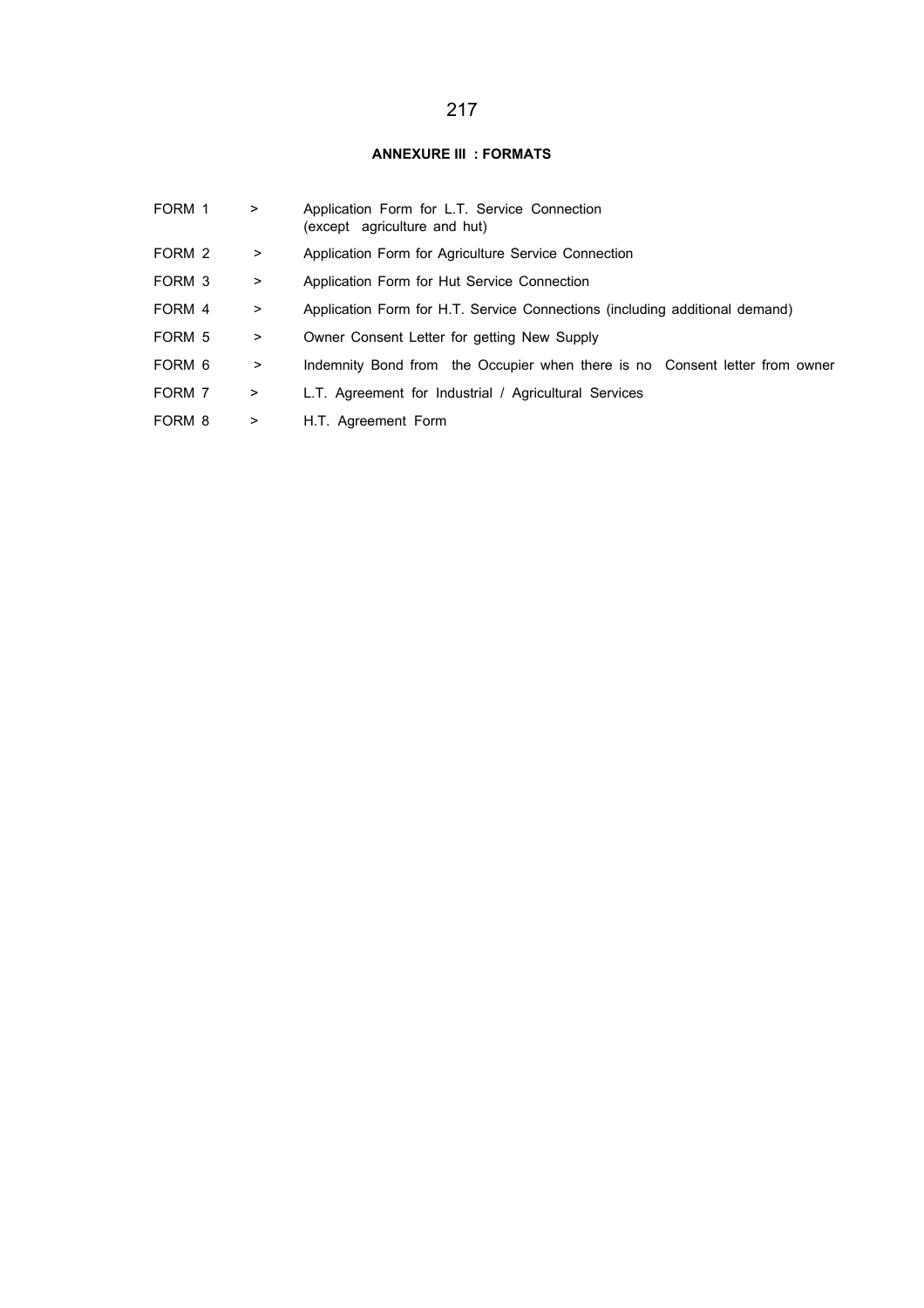### FORM I

### Application Form for L.T. Service connection (except Agriculture and Hut)

### FORM OF REQUISITION FOR SUPPLY OF LOW TENSION ENERGY ( SINGLE PHASE / THREE PHASE)

[Refer clause 27(3)]

To

The Designated Engineer (Address of the Licensee)

Sir,

1. I hereby require you to supply electrical energy to the premises hereinafter described.

(Note this undertaking does not preclude a separate written contract being entered into, if so desired by the Licensee or the consumer.)

2. I agree to pay for said energy, service connection and other dues including the deposit of such security, meter rent, as may be demanded in accordance with the scale of rates prescribed under Tamil Nadu Electricity Distribution Code, Supply Code, notifications and orders issued in this regard by Tamil Nadu Electricity Regulatory Commission.

3. I wish to be charged under Tariff ………… under schedule of the TNERC tariff order dated.

4. I agree to take supply for ……………. years and utilize the energy in the premises described hereunder or outside the premises for my bonafide use.

5. In case I sell or otherwise dispose of the property / vacate the premises while the supply is continued, I agree to give one Calendar month notice in writing and pay all the arrears to the Licensee. Failing such notice, I hold myself responsible for energy consumed in the premises till such notice is given to the Licensee.

6. Description of the premises

Door No. and / or name of the house or premises Street Town / village and Taluk Owned by (Name in Block letters) Tenanted by (Name in block letters)

Applicant's correspondence address

### 7. The following are my requirements

| (A) Lighting                       | Number of<br>Point's | Wattage of<br>point's | Total<br>wattage |
|------------------------------------|----------------------|-----------------------|------------------|
| (i) Lights                         |                      |                       |                  |
| (ii) Fans                          |                      |                       |                  |
| (iii) Convenient wall plugs        |                      |                       |                  |
| (B) Domestic electrical apparatus: |                      |                       |                  |
| (i) Cookers                        |                      |                       |                  |
| (ii) Water heaters                 |                      |                       |                  |
| (iii) Refrigerator                 |                      |                       |                  |
| (iv) Air Conditioners              |                      |                       |                  |
| (v) Other purpose                  |                      |                       |                  |
| (vi) Convenience wall plugs        |                      |                       |                  |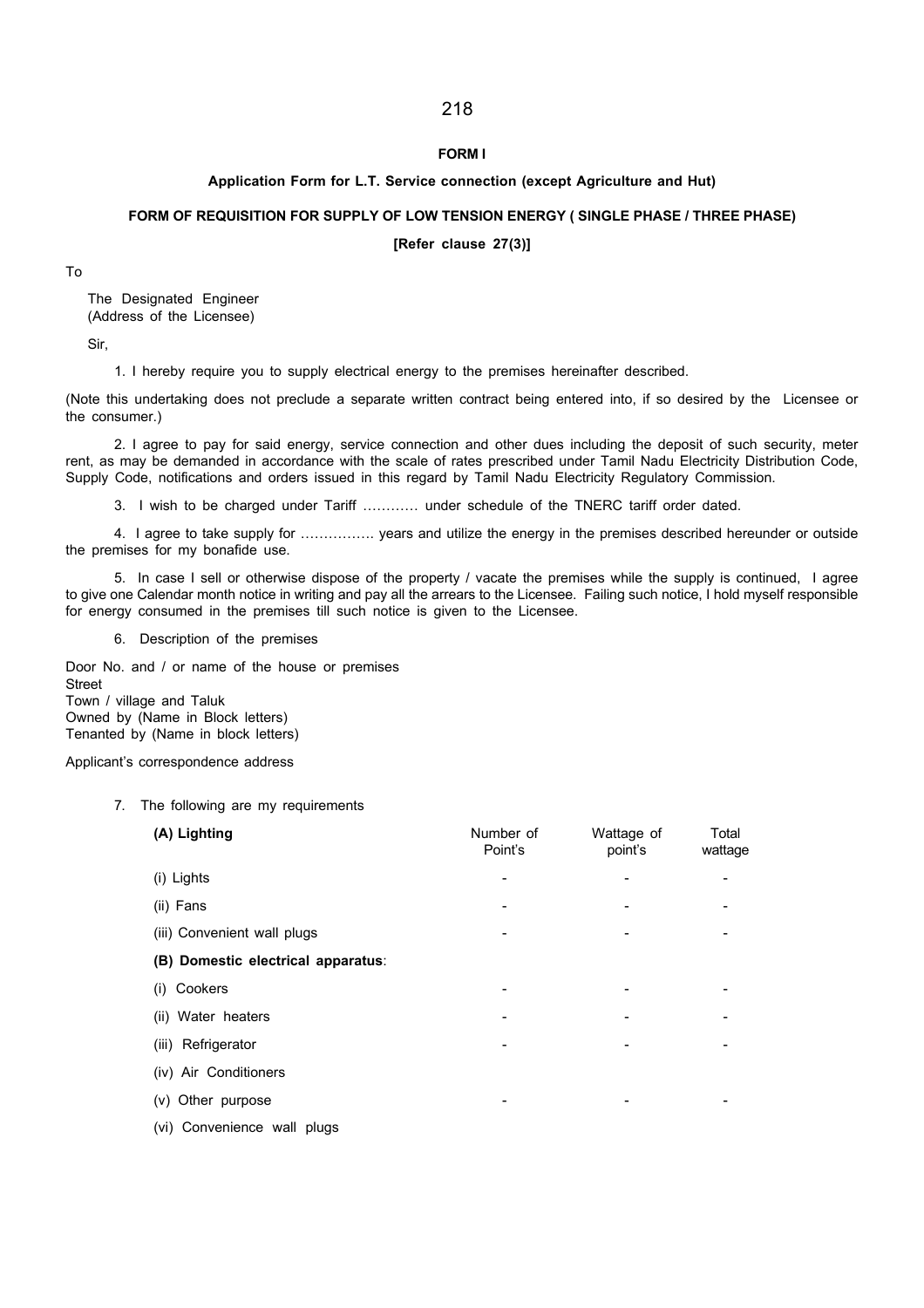### (C) Power Loads

- (i) Domestic
- (ii) Industrial
- (iii) Welding
- (iv) Other purposes
- (v) Convenient Wall Plugs
- Demand applied for in KW

The wiring has been completed on :

Signature of the Consumer

Place

### Date

Note : The application shall be accompanied with the following documents:

- (i) Proof of ownership (sale deed or property / water / sewerage tax receipt)
- (ii) Consent letter from owner wherever applicable

### FOR LICENSEE'S USE ONLY

Application registered as No. The matted as  $\lambda$ 

Note.1. In case of transfer of the service, fresh application should be signed by the transferee (or a letter signed by both the transferor and transferee, agreeing to the above conditions for transfer should be obtained).

2. Additions or omissions to the connected load to be notified to the Licensee before effecting the electricity connections.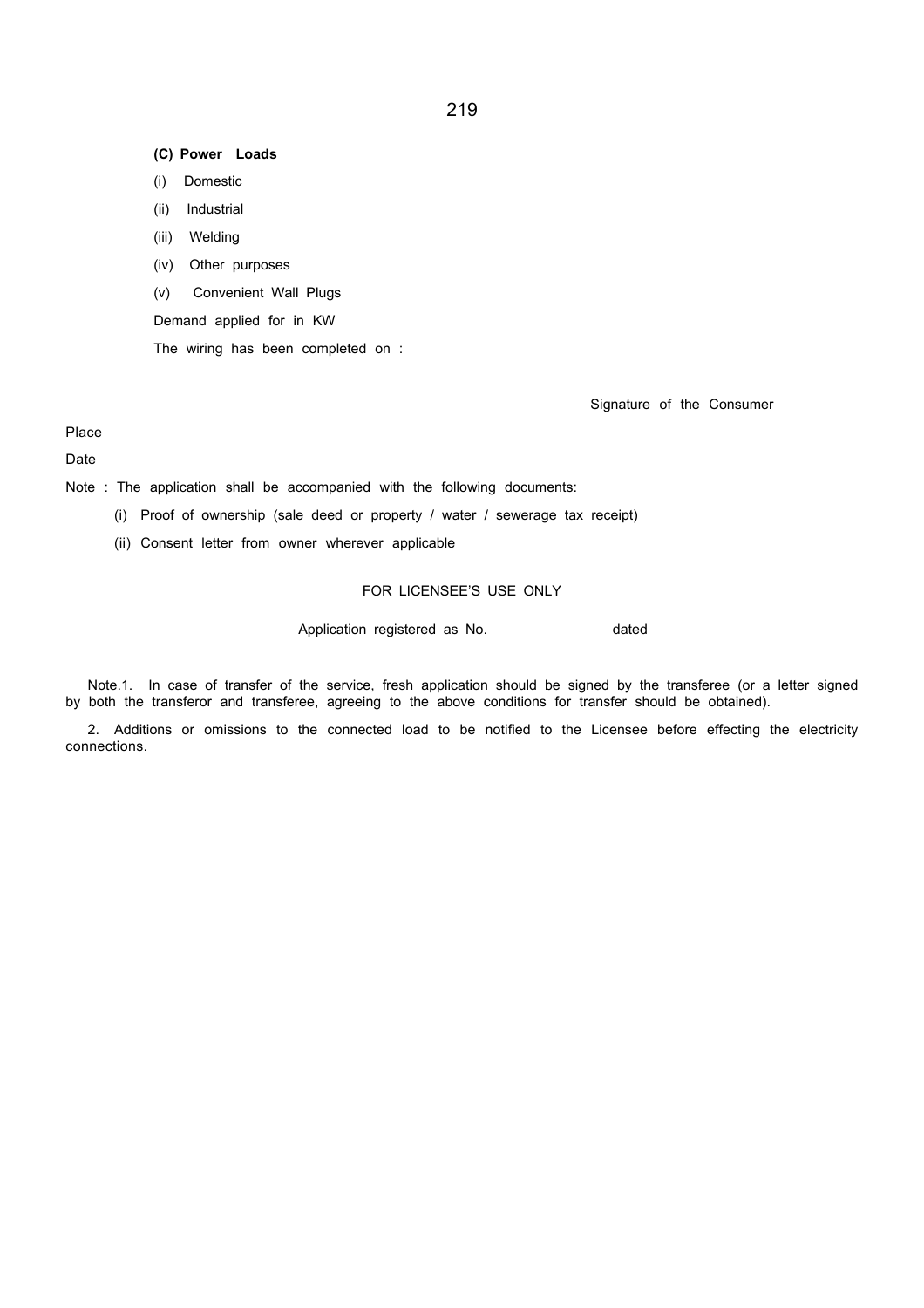### PRECAUTION TO BE ADOPTED BY CONSUMER S, OWNERS, ELECTRICAL CONTRACTORS, ELECTRICAL WORKMEN, AND OTHER SUPPLIERS OF ENERGY

No electrical installation work, including additions, alterations, repairs and adjustments to existing installations except such replacement of lamps, fans, fuses, switches and other component parts of the installations as in no way alter its capacity or character shall be carried out upon the premises or on behalf of any consumer or owner for the purpose of the supply of energy to such consumer or owner, except by an authorized person specified by the Authority.

#### FORM-2

### Application Form for Agriculture Service connection [refer clause 27(2)]

#### APPLICATION FOR SUPPLY OF POWER TO AGRICULTURAL PUMP SETS

(Note: The application should be signed by the owner of the well, if there are partners, all must sign or consent to be given by co-owners)

To

The Designated Engineer, (Address of the Licensee's Distribution Centre)

- 1. Name of owner of the well or partners
- 2. Full residential address of the owner or partners
- 3. S.F. No. in which the well is situated
- 4. Revenue village name, Taluk and District
- 5. Area and type of land to be irrigated by this well (Wet / Dry)
- 6. Horse Power of motor pump sets proposed to be installed.
- 7. Type of pump set (Centrifugal/ Submersible/ Air compressor)
- 8. Consent to abide by R&C of Licensee with regard to duration of supply

It is certified, I am the sole owner of the well / this application is signed by all partners

Place :

Date :

Signature of Applicant/ Partners

Note : The document such as FMB map showing the location of the well, patta, chitta, adangal etc., shall be enclosed with the application.

Date of receipt in the Office of the Engineer,

————————————————————

| Jointly owned by              |  |  |  |  |  |
|-------------------------------|--|--|--|--|--|
|                               |  |  |  |  |  |
|                               |  |  |  |  |  |
|                               |  |  |  |  |  |
| is small $\ell$ big farmer(s) |  |  |  |  |  |

Village Administrative Officer.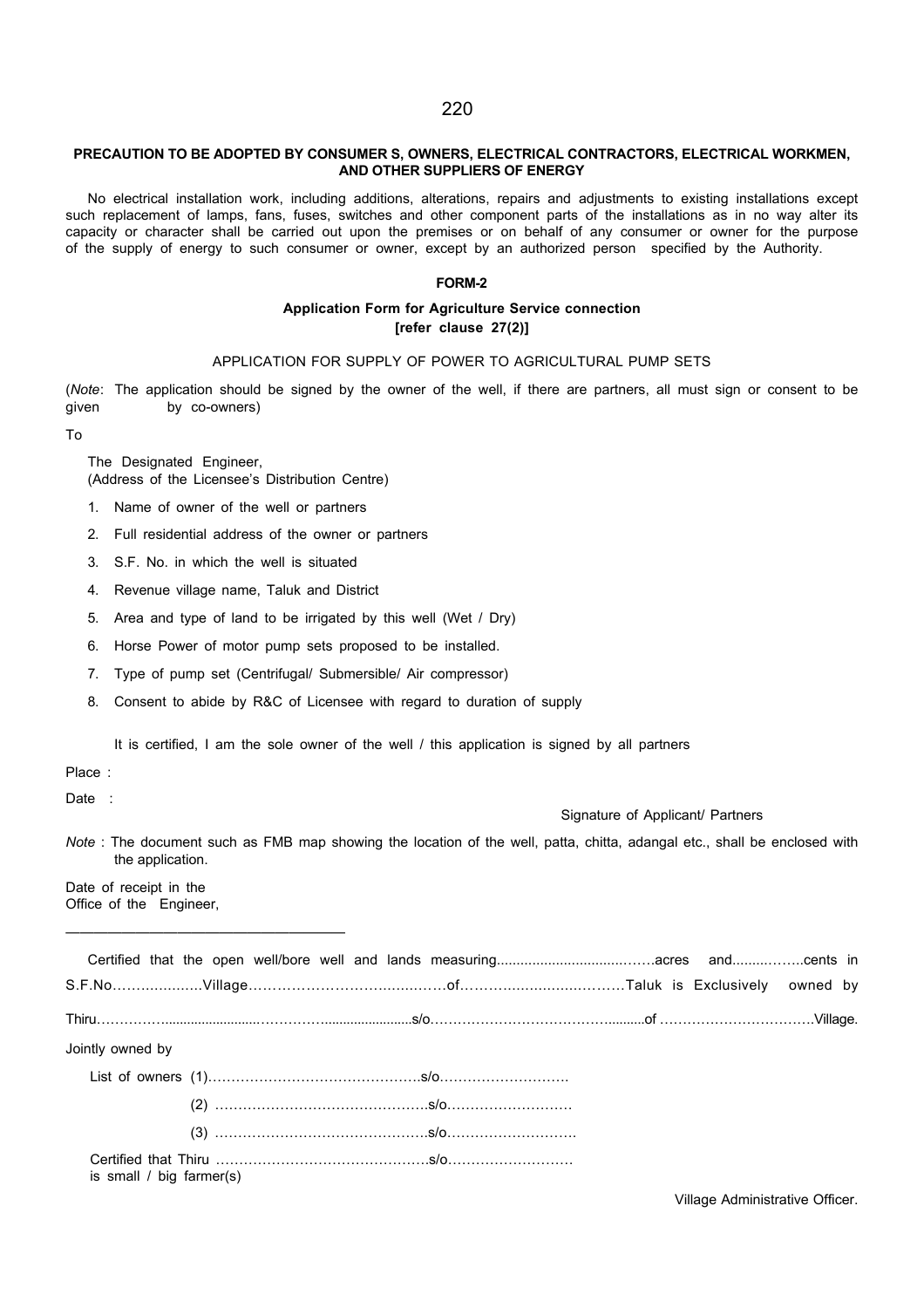### FORM-3

### APPLICATION FOR HUT SERVICE [Refer clause 27(3)]

(Form of requisition for supply of Low Tension Energy 40 Watts to huts in Panchayats)

To

The Engineer of the Licensee

Sir,

1. I hereby request you to supply electrical energy to my hut described below:

2. I agree to pay for energy, service connection meter rent and other charges including security deposit as demanded in accordance with the regulations prescribed by Tamil Nadu Electricity Regulatory Commission.

3. I wish to be charged under Tariff ………… under schedule of the TNERC tariff order dated.

4. I agree to receive supply only for 40 W lamp and utilize the energy for my hut described hereunder and I agree that the authorities may disconnect the service connection in case I utilise the energy above 40 W.

5. In case I sell or otherwise dispose of the hut, I agree to give one Calendar month notice in writing and pay all the arrears to the Licensee.

6. I will make arrangements to make the single point wiring for lighting in my hut in accordance with the Code provisions and the safety rules prescribed by the Authority. I request the Licensee to provide single point wiring for lighting in my hut and the necessary payment will be made by me.

7. Self Declaration

The service connection applied for the hut is owned by me and

(a) it is built in my patta land (Land Tax Receipt is enclosed)

(b) it is built in the private land and No Objection Certificate obtained from the landowner is enclosed.

(c) it is built in the poromboke land and No Objection Certificate obtained from the Officer (not below the rank of Deputy Tahsildar) is enclosed.

1 [d) It is built in the poromboke land and I furnish the following undertaking,—

(1) I am aware that I am liable to be evicted and for supply disconnection at any time if the lands are required by the Government and / or any dispute arises at a later date and that electricity supply given in this regard will not confer any claim on ownership of the land.

(2) I am aware that the above undertaking shall not confer permanent and full right to the ownership

of the land.

(Delete clause not applicable)]

- 8. Description of the premises
	- (a) Name of the applicant
	- (b) Father's Name
	- (c) Adi Dravidar / Other Castes
	- (d) Survey No. / identification of hut
	- (e) Area of hut
	- (f) Whether the hut constructed with clay soil / thatched roof
	- (g) Village and Taluk
	- (h) Tenanted by (Name in block letters)
	- (i) Applicant's correspondence address

Signature of the Consumer/ left thumb impression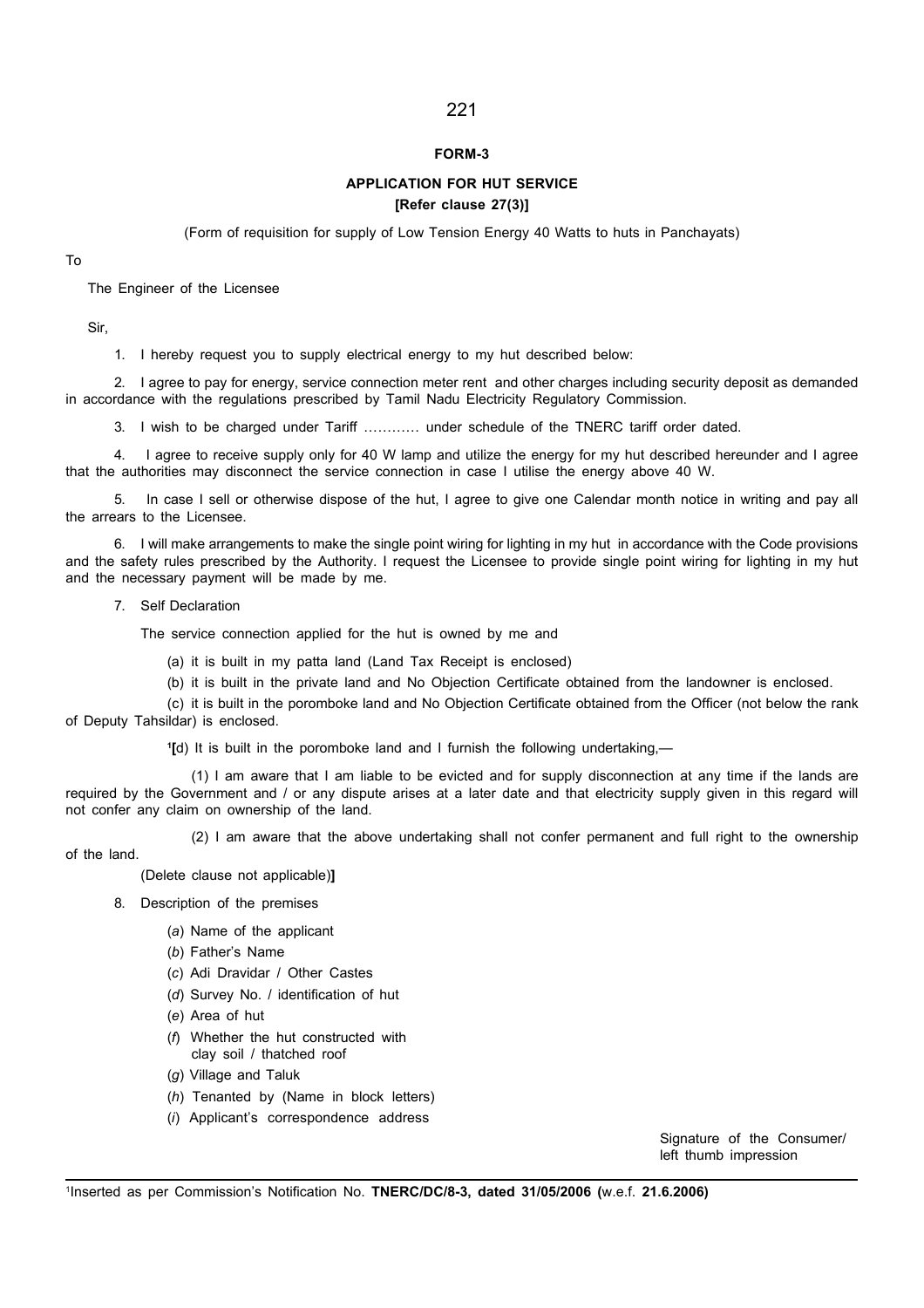### FORM-4

### Application for H.T. Service connections (Including addl. Demand).

### FORM OF APPLICATION OF NEW SUPPLY OR ADDITIONS TO CONNECTED LOAD AND HAVE MAXIMUM DEMAND EXCEEDING 63 KVA.

#### [Refer clause 27(3)]

1. Name of Electricity supply Licensee and registered address:

- 2. Name of consumer and registered address :
- 3. Address of consumer's premises at which supply is required : the state of the state of the state of the state of the state of the state of the state of the state of the state of the state of the state of the state of the state of the state of the state of the st

4. Nature of service :

- 5. Voltage rating at which H.T. supply is required :
- 6. Data on consumers load :

|                                                  | Notified connected load in H.P. | M.D. in KVA |
|--------------------------------------------------|---------------------------------|-------------|
| Description                                      |                                 |             |
| As on date                                       |                                 |             |
| Subsequent additional sanction                   |                                 |             |
| Estimated requirement now applied                |                                 |             |
| Total                                            |                                 |             |
| Brief details of industry to be served           |                                 |             |
| No. of shifts                                    |                                 |             |
| Probable date of load maturing                   |                                 |             |
| Remark, if any, regarding essentiality of supply |                                 |             |

Signature of Consumer Name (in capital letter)

Date Office Seal.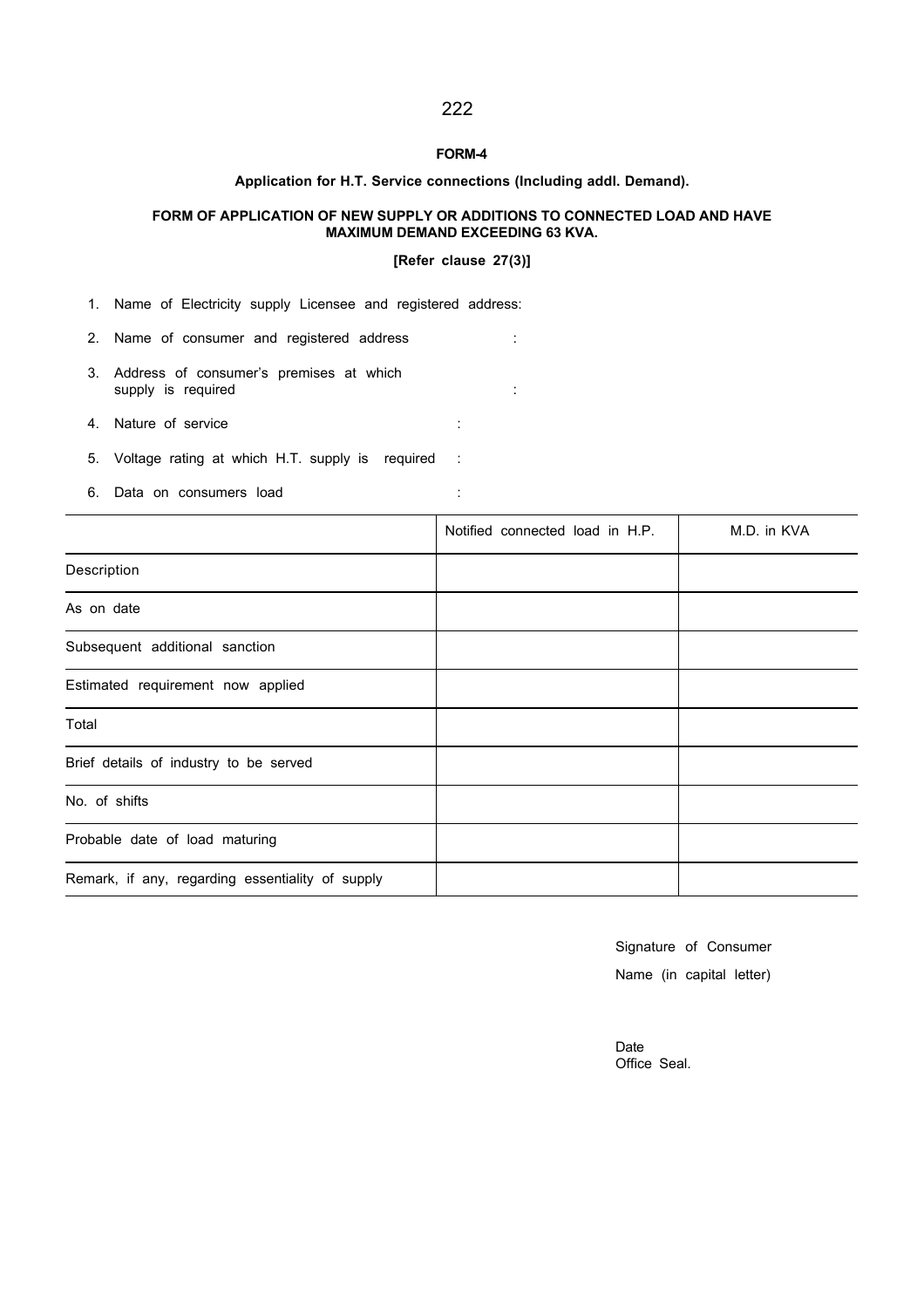- 1 [Note : The application shall be accompanied by the following documents:—
	- (1) (a) When the applicant is the owner of the premises:
		- Certified copy of the sale deed for the premises executed in his favour (or)

Property Tax receipt for the premises in the name of the applicant.

(b) When the applicant is not the owner of the premises:

Consent letter from the owner of the premises

- (or)
	- Proof of legal occupation (including lease deed) along with the following:
- (a) Indemnity Bond in Form 6
- (b) Letter of acceptance to pay security deposit at twice the normal rate.

(2) Partnership deed: in case the applicant is a partnership firm or Memorandum / Articles of Association in case of companies registered under Companies Act.

- (3) Letter / Resolution authorizing the signatory
- (4) Site Plan]
- 7. Data to be furnished by Licensee

| Estimated<br>increase in<br>M.D. of the<br>undertaking.<br>if any, the<br>application is<br>recommended | Capacity of<br>existing<br>services.<br>if any | Nature of<br>supply<br>DC /AC<br>voltage or<br>low voltage,<br>etc., | Brief list of<br>materials<br>required, i.e.<br>cable<br>transformer<br>switchgear,<br>etc., | Approximate<br>cost of<br>giving<br>service                      | Any other<br>remarks<br>affecting the<br>supply<br>undertaking<br>with<br>particular ref.<br>to plant<br>site location<br>of consumer<br>installation |
|---------------------------------------------------------------------------------------------------------|------------------------------------------------|----------------------------------------------------------------------|----------------------------------------------------------------------------------------------|------------------------------------------------------------------|-------------------------------------------------------------------------------------------------------------------------------------------------------|
|                                                                                                         |                                                |                                                                      |                                                                                              | <b>Materials</b><br>Materials<br>in<br>to<br>stock<br>be ordered |                                                                                                                                                       |
|                                                                                                         | $\overline{c}$                                 | 3                                                                    | 4                                                                                            | 5                                                                | 6                                                                                                                                                     |

8. Information regarding priority whether there is any prior H.T. applications in the connected area awaiting supply of power

Note : For the purpose of priority, the area served by the sub-station feeder will be taken into account.

Signature of Licensee's Engineer.

<sup>1</sup> Substituted as per Commission's Notification No. TNERC/DC/8-5, dated 20-07-2006 (w.e.f. 16-8-2006) which before substitution stood as under:

- Note : (1) The application shall be accompanied by the following documents:
	- $\triangleright$  Proof of ownership of the premises (or) Registered lease deed
	- $\triangleright$  Partnership deed, in case the applicant is a partnership firm
	- $\triangleright$  Memorandum / Articles of Association in case of companies registered under Companies Act
	- $\triangleright$  Letter / Resolution authorizing the signatory
	- $\triangleright$  Site Plan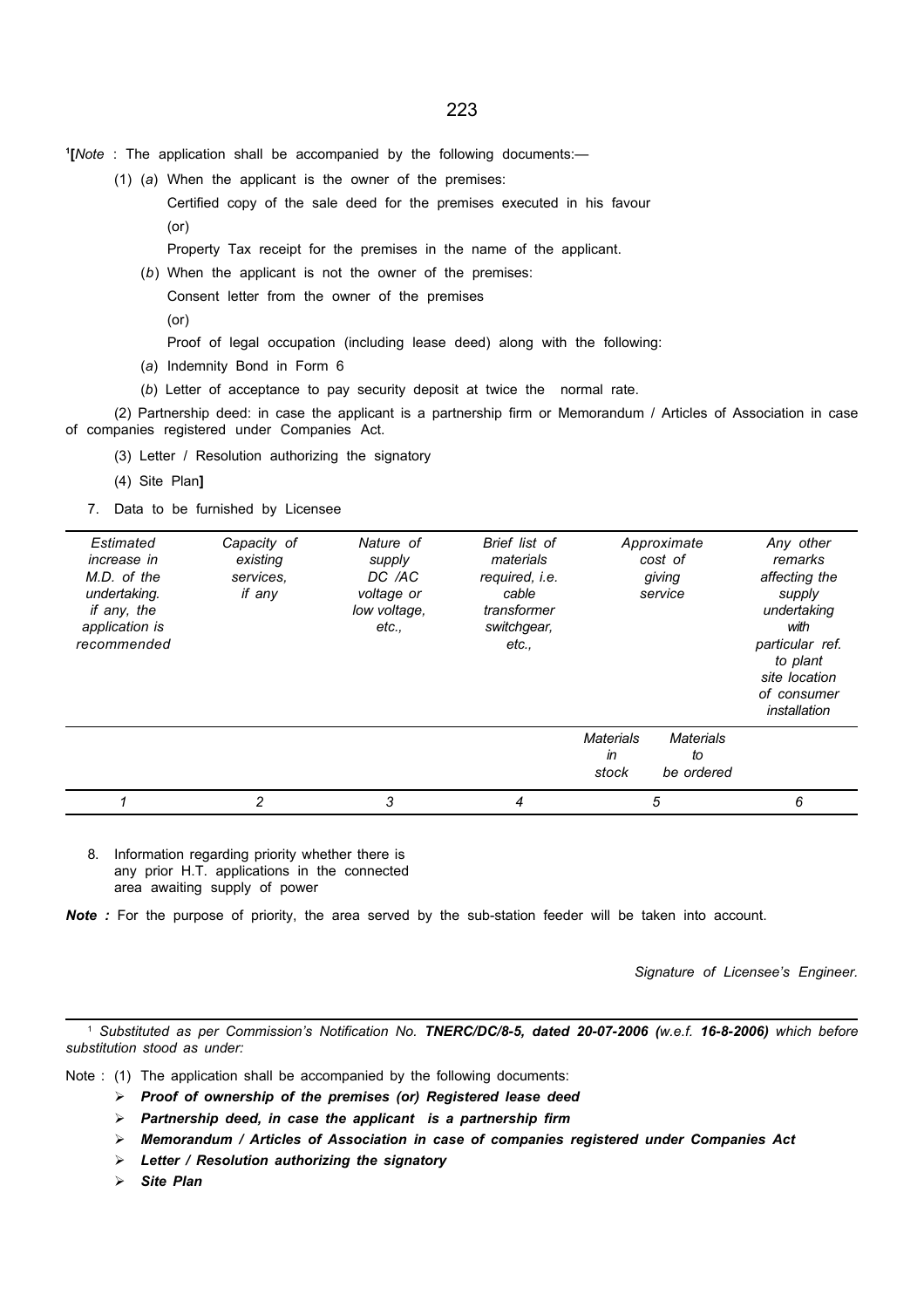#### FORM-5

### Owner Consent Letter for getting New Supply.

#### [Refer clause 27(4)]

To

The Designated Engineer (Address of the Licensee)

### OWNER'S CONSENT LETTER

I ———————————————————————————————have——————————————————————

being the legal owner——of the premises No.—————————————————hereby agree as follows:

I consent to the installation by you at the above mentioned premises tenanted by Thiru / Thirumathy ——

—————— —————————————————of electric service cables, meters, wiring, fittings and other equipments for the supply of electricity (hereinafter called "The Installation") under the terms of an agreement between you and the tenant

of the above said premises.

In the event of the above said tenant vacating the aforesaid premises, I shall give you due notice fifteen days advance to enable you to arrange for the termination of your contract with the aforesaid tenant failing which I shall be responsible for any loss that may accrue on that account.

Signed by the said —————— In the presence of ———————————————————— Witness Name —————— Address ————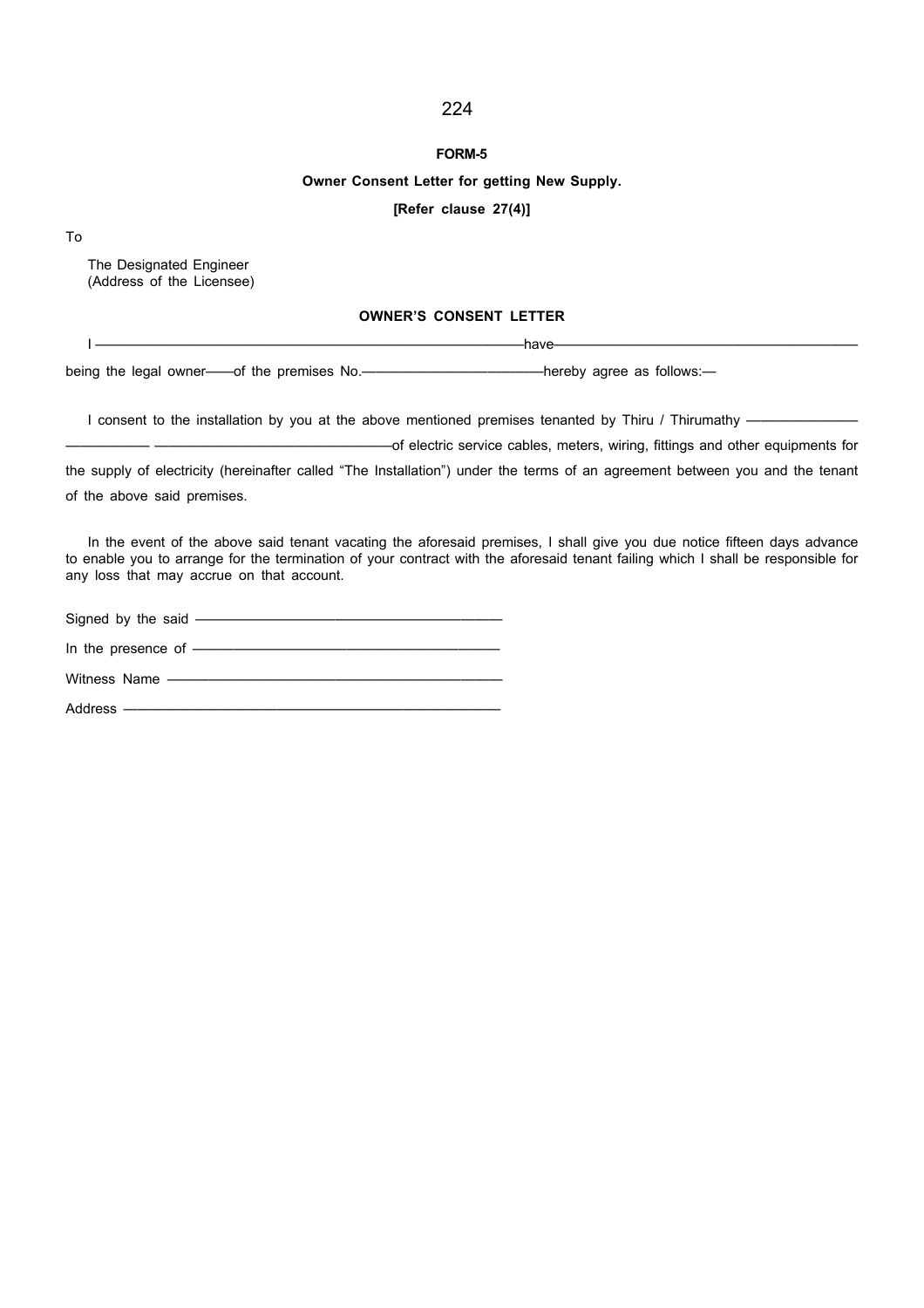#### FORM-6

#### (To be obtained in a stamped paper).

#### (Refer clause 27(4)

Indemnity Bond from the occupier when there is no consent letter from owner.

Indemnity Bond to be furnished by an intending consumer who is not the owner of the premises and applies without the consent of the owner

#### DEED OF INDEMNITY

THIS DEED OF INDEMNITY EXECUTED ON THIS, THE ..................DAY OF ...........TWO THOUSAND …………............by Thiru./ Tmty. .................................................S/o. D/o. W/o. ..........................................residing at .................................having office / workshop at ..........................................hereinafter called the indemnifier (which terms shall mean and include executors, administrators, heirs, successors and assigns) to and in favour of the (name of Licensee and address), a body corporate, hereinafter called the Licensee (which terms shall mean and include its successors in office and assigns).

WHEREAS the consumer has taken on lease the premises in Door No..................for the purpose of ....................from Thiru./ Tmty. ....................................S/o. D/o. W/o. ......... .. .....................residing at .......................................................who is the owner of the above said premises.

AND WHEREAS the consumer has approached the said owner of the premises to give his /her consent in writing to avail of a service connection in his/her name for the purpose of his / her business.

AND WHEREAS the said owner is not available/has refused to give his/her consent in writing for the purpose.

AND WHEREAS the indemnifier has requested the Licensee to give a service connection in his/her name subject to execution of an indemnity bond by him/her indemnifying the Licensee against any damage or loss caused to the Licensee in respect of the service connection in his/her name.

AND WHEREAS in consideration of the acceptance of the above for a service connection in his/her name, the indemnifier hereby agrees to indemnify the Licensee against all proceedings, claims, demands, costs, damages, expenses which the Licensee may incur by reason of a fresh service connection given to the indemnifier without the consent of the owner of the premises. The indemnifier further undertakes to make good any sum that may be found to be and become payable to the Licensee with regard to all liabilities and claims personally as well as by means of both movable and immovable properties. The indemnifier agrees that the enhanced Security Deposit paid by him shall be adjusted against the arrears of current consumption charges but also against any claim that may arise in the event of termination of the agreement prior to the expiry of the contracted period. The indemnifier further undertakes that the Licensee shall be at liberty to disconnect the service connection given to him/her , and also for loading the dues remaining unpaid by him/her to other service connection (s) that may stand in his/her name.

NOW THE CONDITION OF THE above written bond is such that if the indemnifier shall duly and faithfully observe and perform the above said conditions, then the above written bond shall be void, otherwise the same shall remain in full force.

IN WITNESS WHEREOF Thiru/ Tmty. ............................................the indemnifier has signed this deed on the day month and year herein before first mentioned.

SIGNED AND DELIVERED BY

In the presence of Witness (Name and Address)-

1.

2.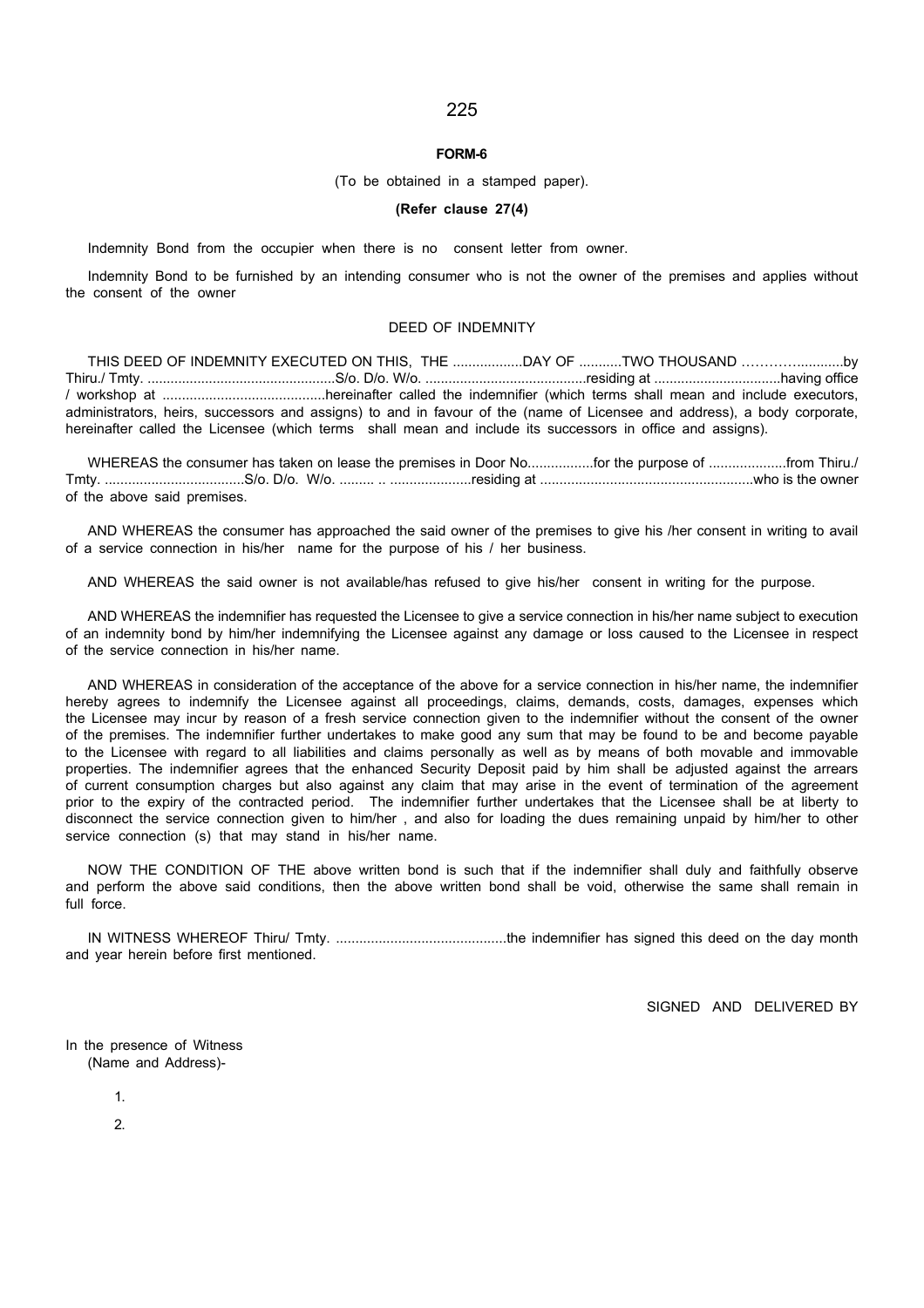### FORM-7

## L.T. Agreement for Industrial / Agricultural Services

# [Refer clause 33(1)]

## (LICENSEE NAME)

### L.T. AGREEMENT FORM

| $\mathbf{1}$ .              | Scheme No<br>Name of Extension |  |  |  |
|-----------------------------|--------------------------------|--|--|--|
|                             | $(ii)$ Sanction No             |  |  |  |
|                             | Name of consumer               |  |  |  |
|                             | <b>Security Deposit</b>        |  |  |  |
|                             |                                |  |  |  |
|                             | Stamp fee of Rs                |  |  |  |
| Collected in Receipt NoDate |                                |  |  |  |
| S.C. No                     |                                |  |  |  |
|                             |                                |  |  |  |
|                             |                                |  |  |  |
|                             |                                |  |  |  |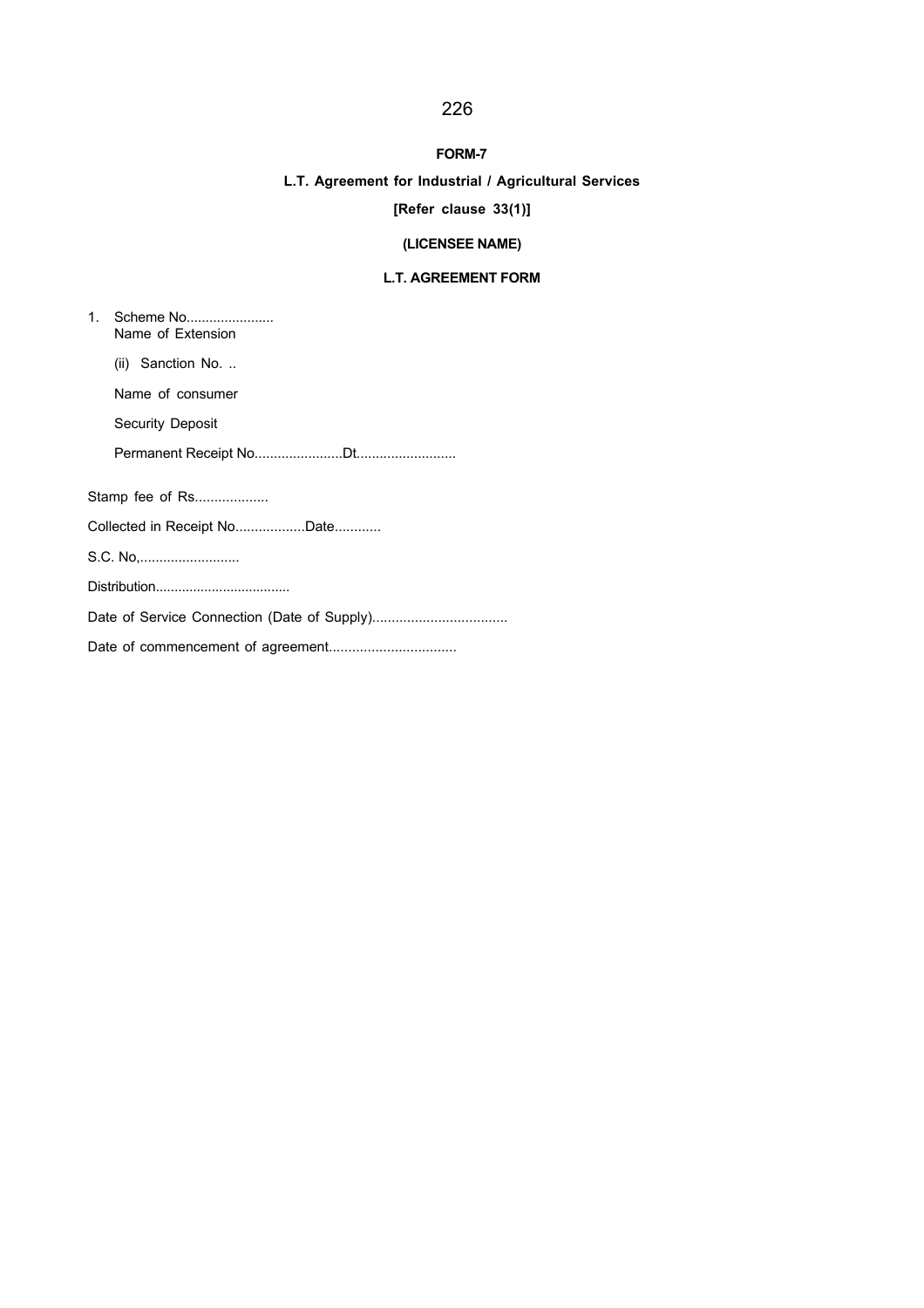### FORM OF AGREEMENT TO BE TAKEN FROM CONSUMERS FOR SUPPLY OF LOW TENSION ELECTRICAL ENERGY AND MISCELLANEOUS CHARGES CONNECTED THEREWITH

Agreement made this .............................................day of ......................................Two thousand and ..................................................................................... between the (Name of the Licensee) a body corporate for distribution of electricity in the area (Hereinafter referred to as the Licensee which expression shall include its representatives) of the one part, and...................................................................................... (Hereinafter referred to as "the Consumer" which expression shall include his/her heirs, executors, administrators and Legal Representatives and permitted assigns) of the other part, whereby it is agreed as follows-

#### 1 CONDITIONS OF SUPPLY

The Licensee shall furnish to the Consumer and the Consumer shall accept at the premises mentioned in the Schedule hereto on and from the date on which the said premises shall be connected with the Licensee's distributing main a constant supply of electrical energy for the purpose and up to the maximum specified and under the conditions laid down in the Distribution and Supply Code. But the Licensee or its employees, servants or agents will not be responsible for any interruption or diminution of the supply due to lockouts, strikes of the employees of the Licensee, breakdown of machinery or plant, flood or other force majeure or any other cause beyond the control of the Licensee.

The conditions if any imposed by the licensee based on the directions of the Commission shall bind the consumer.

The Consumers shall commence to take supply within a month from the date of receipt of intimation from the officers of the Licensee that supply is available unless the consumer, in the opinion of the Engineer, is unable to do so for causes reasonably beyond control. Where the supply is not availed of within one month from the date of intimation as aforementioned, the sanction for the load shall lapse and this agreement also shall stand cancelled.

The energy shall be utilized within the premises mentioned in the schedule hereto or outside the premises for the bonafide use of the Consumer. In case of difference of opinion as to whether any utilisation of energy outside the premises is for the bonafide use of the consumer, the matter shall be referred to the Engineer, whose decision shall be final.

The consumer shall permit the Licensee free of cost to erect the posts, transmission line, structures and other apparatus necessary for the supply of electrical energy under this agreement over the land belonging to the Consumer and the Consumer shall have no claim whatsoever on account of any damage to his/her property by reason of such erection of, or any other work on the posts transmission lines, structures and other apparatus.

The Consumer agrees to take supply under any conditions of restrictions of load and time that may be fixed by the Licensee from time to time and to pay the minimum under this agreement in full notwithstanding such restrictions.

Supply is liable to be restricted, staggered or cut off altogether, as the case may be, if the power position or any other emergency warrants such a course of action.

The Licensee reserves the right to periodical shut down as and when required for purposes of routine maintenance after giving reasonable notice to the Consumer.

#### 2. PAYMENT FOR SERVICE LINES FTC.

 The consumer shall pay to the Licensee on demand the cost of any service lines in respect of which requisition has been made.

3. METERS

The supply shall be measured and registered by a meter or meters in or upon the said premises to be provided, fixed and kept in proper order by the Licensee and such meter or meters shall remain the property of the Licensee. The consumer shall pay to the Licensee for each meter on hire the monthly rent as specified by the Commission from time to time. <sup>1</sup> [In the event of any meter ceasing to register or being found defective, the consumption during the period of such cessation or the existence of such defect shall be based on the average consumption of the preceding or succeeding four months, as the case may be as stipulated in the supply code.] No meter rent shall be collected from the consumer who opts for providing his/her own meter.

1Substituted as per Commission's Notification No. TNERC/DC/8-8 dated 8.2.2008 (w.e.f. 27.2.2008) which before substitution stood as under:

In the event of any meter ceasing to register or being found defective, the readings during the period of such cessation or the power consumed during the period the meter was defective shall be based on the average consumption of the previous four months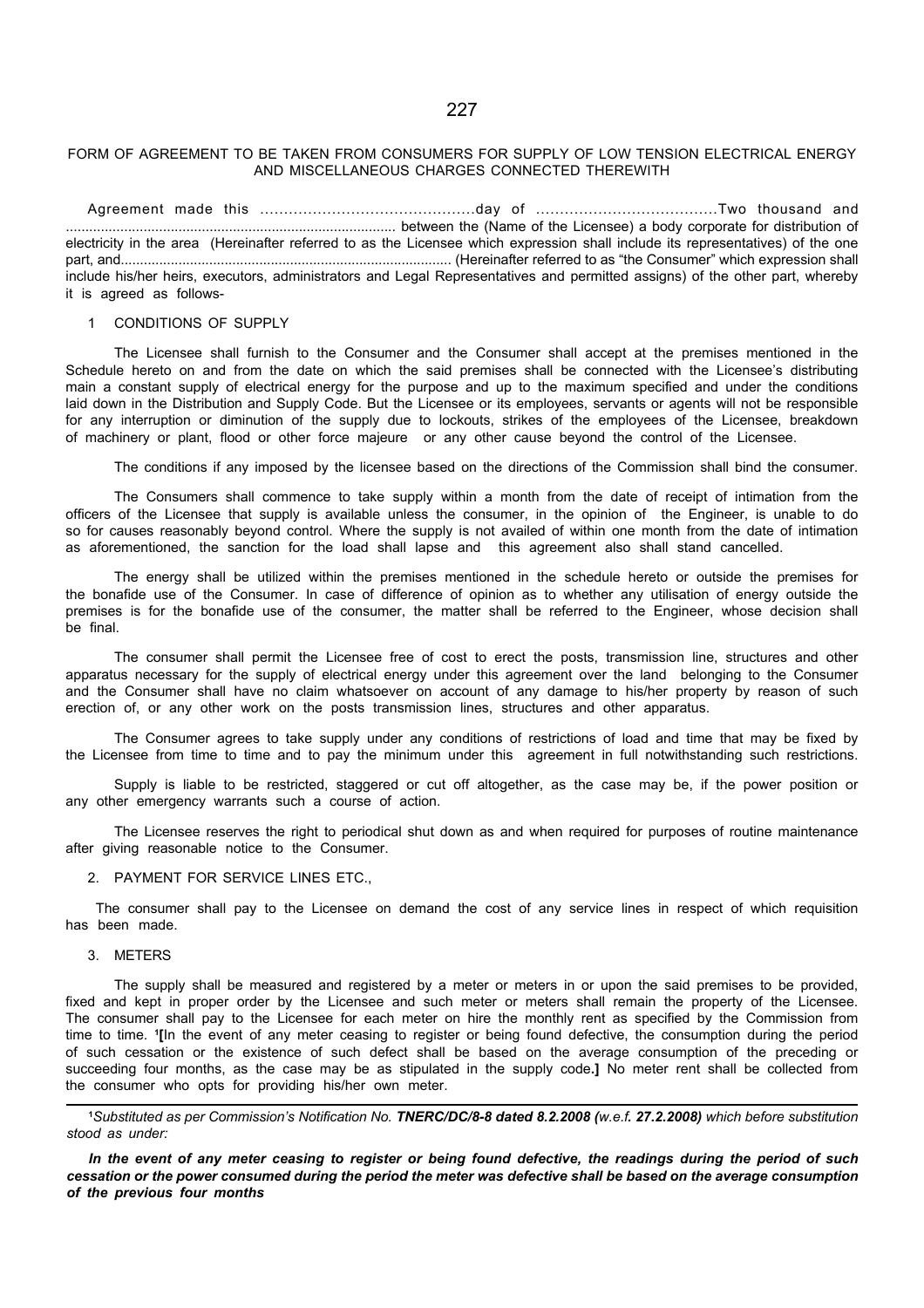### 4. READING OF METERS

Readings of the meter or meters will be taken by the employees of the Licensee once in each month or at such other intervals or times, as it shall think expedient and such meter readers shall have access to the Consumer's premises at all reasonable times, for the purpose of taking such readings. <sup>1</sup> [The reading of each meter shall be entered by such reader in the Meter Card supplied to the consumer, which shall be open to the inspection of the Consumer]. Payment for energy supplied shall be made by the consumer according to the reading referred to above of each meter and the charges recorded in the card by the Licensee.

The Licensee shall be entitled to discontinue supply if the consumer fails to give the employees of the Licensee reasonable facilities to enter the premises for the inspection, testing or removal of its supply lines meters, fitting works and apparatus and the Licensee has given in writing 24 hours notice of its intention so to discontinue.

### 5. FAULTS IN METERS

 If the consumer shall at any time consider that any such meter is not in proper order and does not correctly register the quantity of the supply, the Engineer will on receipt of a representation in writing in that behalf from the consumer take necessary steps to have the same tested. If upon such test, it be found that the meter registers the supply within the limits of error as per applicable rules etc., the Consumer shall pay to the Licensee on demand all costs of and incidental to such test. If, however, upon such test it shall be found that the meter registers the supply in excess of the limits of error, all costs of and incidental to such test shall be borne by the Licensee. If, however, the mean error be found to be more than that specified above, the Engineer will deduct from or add to the account for the preceding period of four months an amount equivalent to the error.

#### 2 [6. TARIFF AND PAYMENT

For all Electrical energy so supplied, the Consumer shall pay to the Licensee at the tariff/minimum rates that may be decided by the Commission from time to time]

#### 7. CONSEQUENCES OF NON-PAYMENT

If the amount of such bill remains unpaid on the expiry of the due date the Licensee may give the consumers 3 [Fifteen days Notice] of his/her intention to discontinue the supply of electrical energy and at the expiry of such period if payment has not been received, may forthwith disconnect the supply and keep the same disconnected until payment of all moneys due under this agreement and the charges for the work of disconnection and reconnection has been made.

If the consumer fails to pay the amount of such bill due under this agreement within the notice period for payment as per the supply code, he shall in addition and without prejudice to the other rights and remedies of the Licensee, pay a surcharge of one and half per cent per month.

Such disconnection of the supply of electrical energy shall not relieve the Consumer of his/her liability to pay the minimum charge and the guaranteed revenue provided for herein, nor shall it affect any right, claim demand or power which may have accrued to the Licensee hereunder.

The reading of each meter shall be entered by such reader in the consumer meter card to be attached to such meter, which shall be open to the inspection of the Consumer

<sup>2</sup>Substituted as per Commission's Notification No. TNERC/DC/8-8, dated 8-2-2008 (w.e.f. 27-2-2008) which before substitution stood as under :

#### 6. TARIFF AND PAYMENT

For all Electrical energy so supplied, the Consumer shall pay to the Licensee at the rates given below and in accordance with the terms contained, in this agreement, provided that the minimum rates at least specified herein shall be paid irrespective of whether energy to that extent has been consumed or not.  $NOTF$ 

The above tariff and the minimum are subject to any revision and or levy of surcharge that may be decided by the Commission from time to time.

<sup>3</sup>Substituted for the expression "Fifteen Notice" as per Commission's Notification No. TNERC/DC/8-8, dated 8-2-2008 (w.e.f. 27-2-2008)

<sup>1</sup>Substituted as per Commission's Notification No. TNERC/DC/8-8, dated 8-2-2008 (w.e.f. 27-2-2008) which before substitution stood as under: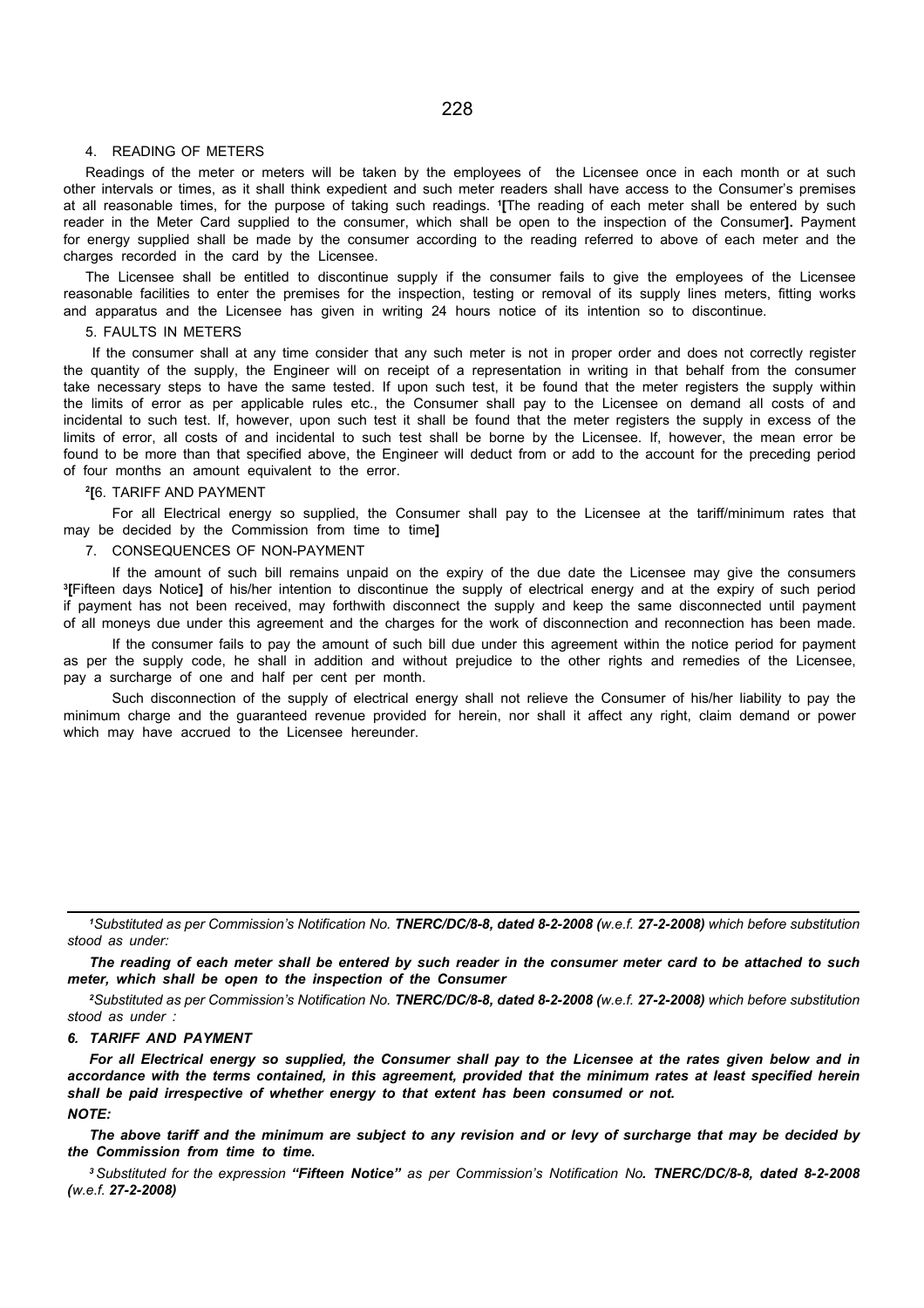#### 8. SECURITY DEPOSIT

The consumer <sup>1</sup> [\*\*\*] on being there unto required in writing by the <sup>2</sup> [Licensee shall] deposit with the designated Officer of the Licensee the sum of Rs......................(Rupees................................................................................................................) as security for the purpose next herein after mentioned and shall on a similar requisition from the Designated Officer from time to time renew or replenish such security in the event of the same becoming exhausted or insufficient. Interest shall be paid on deposits at the <sup>3</sup>[rates] notified by the Commission from time to time. Full calendar months shall be taken for the purpose of calculating interest, which shall be calculated to the nearest rupee. The interest accruing to the credit, of the Consumer shall be adjusted as provided for in the supply code. The designated Officer, shall be at liberty at any time and from time to time to appropriate and "[adjust] the Security so deposited as aforesaid in or towards payment or satisfaction of all or any money which shall become due or owing by the Consumer to the Licensee in respect of the supply of energy or otherwise under this agreement, but the provisions contained in this clause shall not prejudice any other remedy to which the Licensee may be entitled for the recovery of such money.

#### 9.TERMINATION OF AGREEMENT

The agreement can be terminated by the consumer at any time by giving one-month notice in writing to the Licensee expressing his intension to do so. In such case the consumer shall pay to the Licensee, from the date commencement of supply till the agreement is terminated, <sup>5</sup> [\*\*\*], minimum monthly charges, fixed charges, if any and other charges.

The Licensee can terminate agreement at any time by giving one month notice if the consumer has violated the terms of the agreement or the terms and conditions of the Distribution Code or provision of any law relating to the agreement including the applicable Acts and Rules and other orders <sup>e</sup>[issued by the Commission from time to time]. The Licensee shall inform the consumers the grounds for such termination:

Provided always the consumer may at any time with the previous consent of the Engineer transfer his rights under this agreement to any other person approved by the Engineer and upon acceptance by such transferee of a valid assignment of these presents, this agreement shall become binding on the transferee and licensee as from date of acceptance and take effect in all respect as if the transferee had originally been <sup>7</sup>[party] hereto, in place of the <sup>8</sup>[consumer], who shall thenceforth be discharged from any further liabilities under or in respect hereof, without prejudice, however, to any claim by the licensee against the consumer in respect of any prior breach of this agreement by the consumer.

<sup>1</sup>The word "shall" omitted as per Commission's Notification No. TNERC/DC/8-8, dated 8-2-2008 (w.e.f. 27-2-2008)

<sup>2</sup>Substituted for the expression "Licensee" as per Commission's Notification No. TNERC/DC/8-8, dated 8-2-2008 (w.e.f. 27-2-2008)

<sup>3</sup>Substituted for the expression "rate of" as per Commission's Notification No. TNERC/DC/8-8, dated 8-2-2008 (w.e.f. 27-2-2008)

<sup>4</sup>Substituted for the expression "apply" as per Commission's Notification No. TNERC/DC/8-8, dated 8-2-2008 (w.e.f. 27-2-2008)

<sup>5</sup>The words "security deposit" omitted as per Commission's Notification No. TNERC/DC/8-8, dated 8-2-2008 (w.e.f. 27-2-2008)

6 Inserted as per Commission's Notification No. TNERC/DC/8-8, dated 8-2-2008 (w.e.f. 27-2-2008)

<sup>7</sup>Substituted for the expression "partly" as per Commission's Notification No. TNERC/D/8-8, dated 8-2-2008 (w.e.f. 27-2-2008)

<sup>8</sup>Substituted for the expression "customer" as per Commission's Notification No. TNERC/DC/8-8, dated 8-2-2008 (w.e.f. 27-2-2008)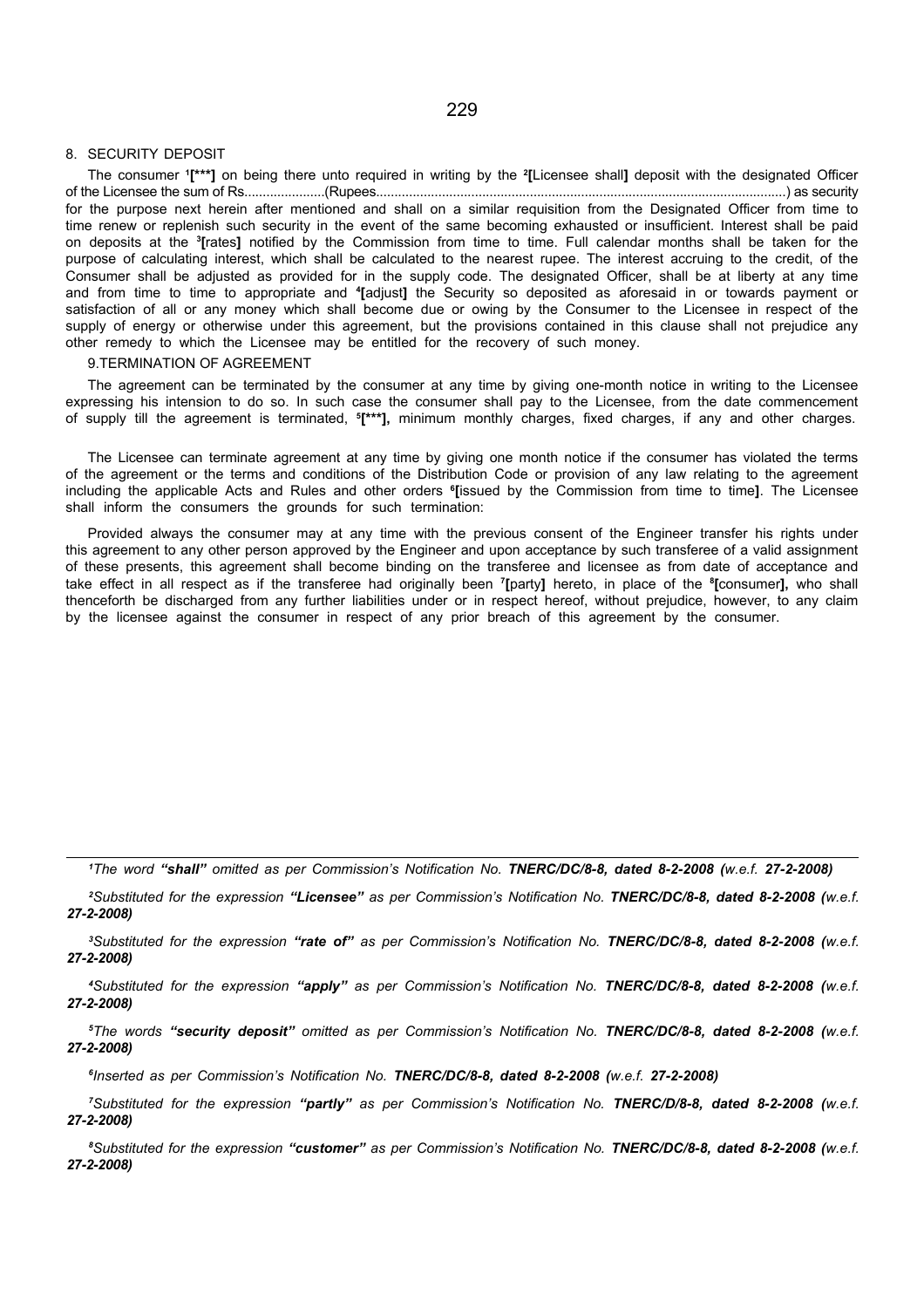#### 10. SALE OR TRANSFER OF PREMISES

If the consumer shall, at any time during the continuance of this agreement intend to sell or otherwise dispose of the properties to vacate the premises to which electric supply is given or contracted for, he shall give '[prior] intimation to Engineer of his intention to do so and clear off all the dues to the Licensee up to that date. Upon receipt of such intimation and with effect from the date specified in such intimation the agreement in so far as the consumer is concerned shall cease to operate but without prejudice to any claim or right which may have accrued to the parties there under. If the consumer fails to give intimation as mentioned above he shall continue to be liable to pay the charges for consumption and other charges as under this agreement even beyond the date on which the premises is sold / vacated.

#### 11. APPLICABILITY OF ACTS AND REGULATIONS

This agreement shall be read and construed as subject in all respects to the provision of the applicable Act and Regulations as noted in Distribution Code and Supply Code and of any modification or re-enactment thereof for the time being in force and the regulations for the time being in force there under so far as the same respectively may be applicable and subject to the conditions of supply approved from time to time <sup>2</sup> [by the Commission].

#### 12. SAVINGS AS TO CLERICAL ERROR

(a) In the event of any clerical errors or mistakes in the amount levied, demanded or charged by the Licensee then in the case of undercharging, the Licensee shall have a right to demand an additional amount and in the case of over charging the consumer shall have the right to get refund of the excess amount provided at that time such claims were not barred by limitation under the Act. <sup>3</sup><sup>[\*\*\*</sup>].

(b) The parties hereby further agree that the amount claimed in the bill shall be payable within the time allowed, irrespective of any decision to be taken regarding any disputes about its correctness or otherwise of the amount levied demanded charged by the Licensee. The Licensee shall have a right to proceed in accordance with the Act, on the basis of the amount claimed in the bills, till it is proved or established that the amount claimed was in excess of what was actually due. The consumer shall not on the plea of incorrectness of the bills withhold any portion of the bills.

#### 13. GENERAL

The other conditions of supply in this agreement are also subject to any revision that may be decided by the Licensee as per the directions of the Commission from time to time.

<sup>&</sup>lt;sup>1</sup>Substituted for the expression "previous" as per Commission's Notification No. TNERC/DC/8-8, dated 8-2-2008 (w.e.f. 27-2-2008)

<sup>2</sup> Inserted as per Commission's Notification No. TNERC /DC/8-8, dated 8-2-2008 (w.e.f. 27-2-2008)

<sup>&</sup>lt;sup>3</sup>The words "provisions" omitted as per Commission's Notification No. TNERC/DC/8-8, dated 8-2-2008 (w.e.f. 27-2-2008).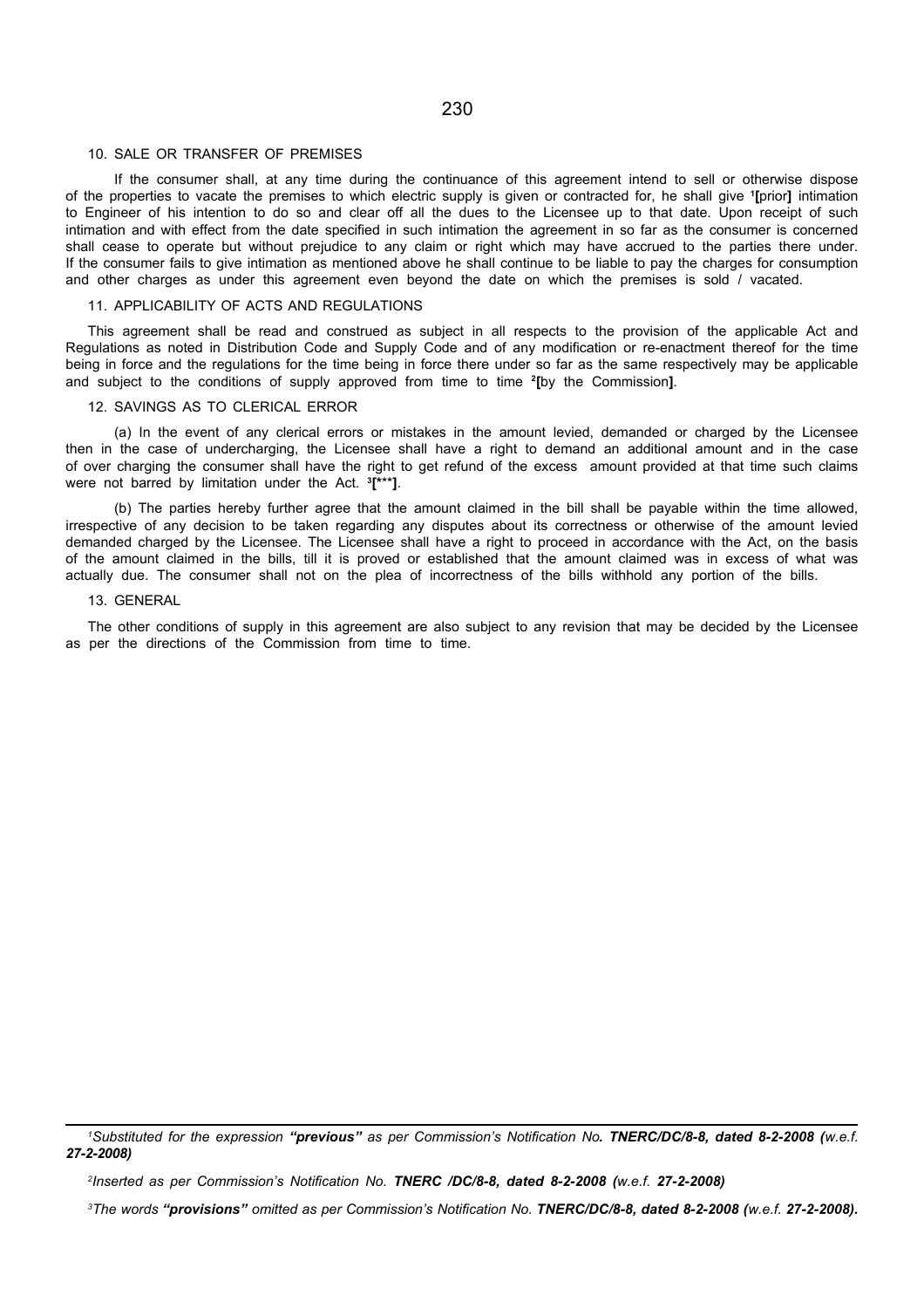#### Description of the Premises at which Supply is to be given

- 1 [ (a) District.
	- (b) Taluk.
	- (c) Town/Village
	- (d) Door No./Survey No./ Street
	- (e) Street name /area
- (2) Supply Details
	- (a) Purpose of Supply
	- (b) Single or Three phase.
	- (c) Voltage
	- (d) Tariff

.........................................

(3) Connected Load details … KVA/ KW/HP Maximum connected load required by the consumer.]

In witness thereof........................................................................the Engineer acting for and on behalf of the Distribution Licensee and ...........................................................................................................(consumer) have hereunto set their hands and seals the day, month and year first above

[Engineer]

Signature of Consumer

#### written.

#### $2$ [\*\*\*\*\*] [\*\*\*\*\*] <sup>2</sup>

| Witness with address. |  |  |
|-----------------------|--|--|
|-----------------------|--|--|

- 1.
- 

2.

Witness <sup>3</sup>[with address]

4 [\*\*\*]

1.

2.

<sup>1</sup>Substituted as per Commission's Notification No. TNERC/DC/8-8, dated 8-2-2008 (w.e.f. 27-2-2008) which before substitution stood as under:

**District** Taluk Town/Village Door No./Survey No. Supply Details Purpose of supply Single or three phase Voltage **Tariff** Connected Load details Maximum connected load required by the consumer KVA/KW/HP

<sup>2</sup>The word "Engineer" shown in the left hand corner at the bottom end of the agreement shall be shown in the right hand corner as per Commission's Notification No.TNERC/DC/8-8 dated 8-2-2008 (w.e.f. 27-2-2008).

3 Inserted as per Commission's Notification No. TNERC/DC/8-8 dated 8-2-2008 (w.e.f. 27-2-2008).

4The words "Postal Address" omitted as per Commission's Notification No. TNERC/D/8-8 dated 8-2-2008 (w.e.f. 27-2-2008).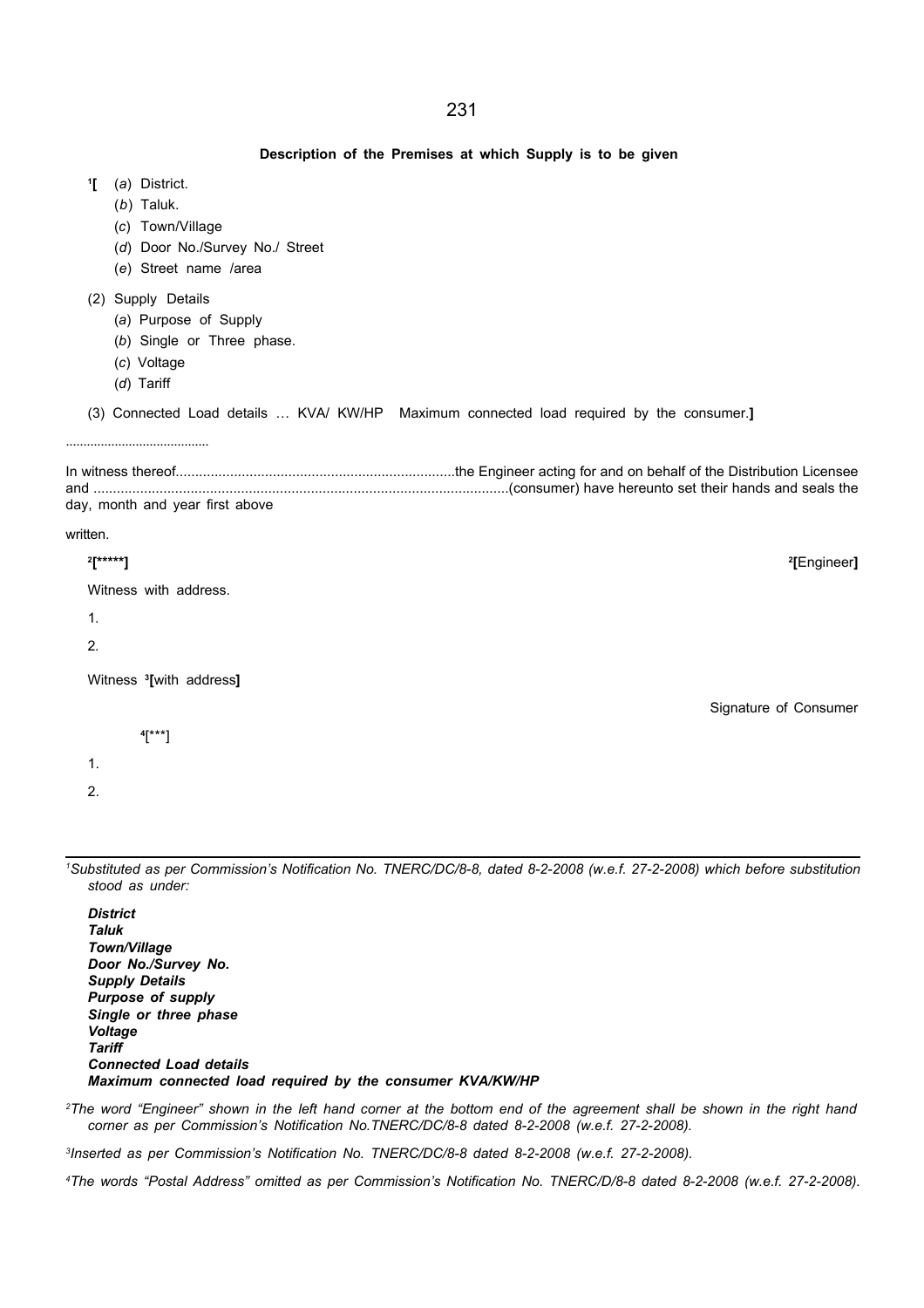#### FORM-8

### H.T. AGREEMENT FORM

#### [Refer clause 33(1)]

THIS AGREEMENT made this ...................................................…… day of ............ .......................................................... between. (Name of the Licensee) a body corporate for distribution of electricity in the area. called Licensee (which expression shall include its legal representatives and assigns) of the one part

AND................................................................................................................................................................ ........................................................................................................................... Hereinafter called the 'consumer' (which expression shall include its successors, legal representatives and assigns) of the other part.

WHEREAS the consumer has requested the Licensee to supply electrical energy for a maximum demand of. …………………………………………………… ….........................................................................KVA at H.T./ E.H.T. for the purpose of light and power and the Licensee has agreed to afford such supply to the consumer in Ref. No......................................................................................on

the terms and conditions of the Distribution Code, Supply Code and Grid Code wherever applicable and those hereinafter contained and whereas the consumer availed the supply on ............................................

WHEREAS an additional load of ....................................................………...

KVA was sanctioned to the consumer in Ref. No.............................. totaling in all to a Maximum demand of ........................... KVA.

WHEREAS the consumer has on ................................... given an undertaking to execute an agreement with the Licensee. Now it is hereby declared and agreed as follows:

#### 1. Load Maximum Demand

Subject to the provisions hereinafter contained, the Licensee shall supply and the consumer shall take from the Licensee electrical energy for a maximum demand not exceeding ..............................KVA which shall be its contracted demand for its exclusive use for the purpose above mentioned at the premises of its Factory/ Mills, at................... ............................

The connected load shall be ......................... KVA / KW / HP ............................ The consumer shall not effect any change in the maximum demand or connected load.

#### 2. Date of coming into force of the agreement

The Consumer shall begin to take electrical energy from the Licensee subject to the conditions of this agreement within three months from the date on which intimation is sent in writing to the consumer by the Licensee that supply of electrical energy is available. The provisions of this agreement shall be deemed to come into force from the date of commencement of supply of energy or the date of issue of first three month's notice of availability of supply whichever is earlier. <sup>1</sup> [If the consumer fails to avail the supply within 3 months, a further three months extension will be granted by the Licensee, after collecting the monthly minimum for the extended period in advance.

If the intending consumer fails to avail the supply, within the notice period or within the extended period granted thereof. the application will be treated as cancelled and the agreement will be terminated forfeiting all the amount paid by the consumer except meter security deposit as per the provisions of the Distribution Code ]

#### 3. Resale of Energy

The consumer shall not sell the electrical energy obtained under this agreement without the sanction in writing of the Licensee.

#### 4. To comply with requirements of Act and Terms and Conditions of Distribution Code and Supply Code

The consumer hereby undertakes to comply with all the requirements of the applicable Acts, Regulations etc, and Grid code, Distribution code and Supply Code and of any amendments, modifications or reenactment thereof or of any other enactment to be passed in relation to supply made under this agreement from time to time and the rules, regulations or orders etc. made there under from time to time, provisions of the Tariffs, Scale of Miscellaneous and other charges and the terms and conditions of supply prescribed from time to time, and the consumer hereby agrees not to dispute their applicability to this agreement.

#### 5. Design and Maintenance of equipment of consumer

All transformers switchgear and other electrical equipment belonging to the consumer and directly connected to the feeders or lines of the Licensee shall be of suitable Design and be maintained to the reasonable satisfaction of the Engineer/ ........... The ratings of the fuses and setting of the relays on the consumer's control gear as well as the rupturing capacities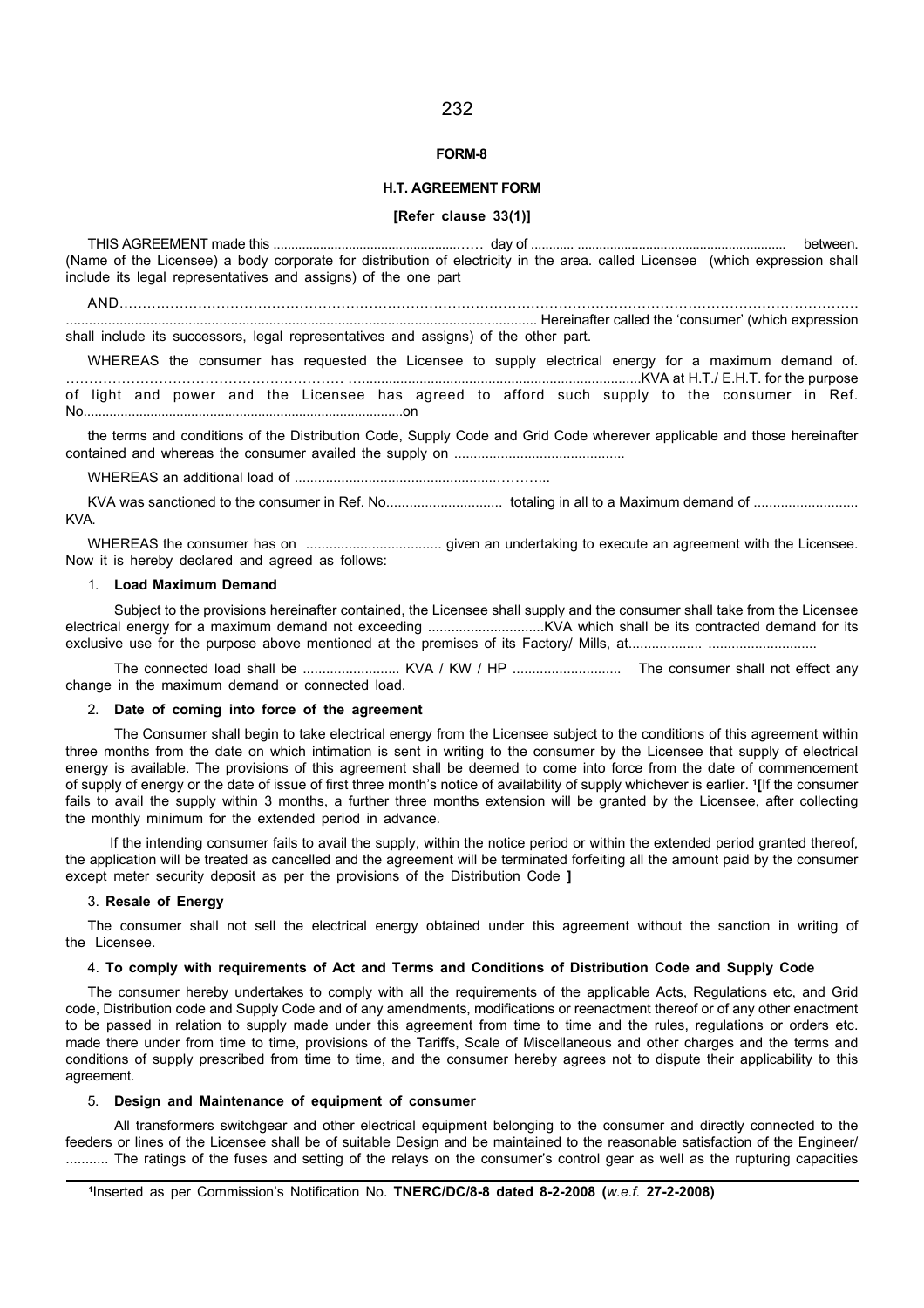of the consumer's circuit breakers, if any, shall be subject to the approval of the said Engineer.

#### 6. Obligation of consumer to pay all charges levied by Licensee

From the date this agreement comes into force the consumer shall be bound by and shall pay the Licensee, maximum demand charges, energy charges, surcharges, meter rents and other charges, if any, in accordance with the tariffs applicable and the terms and conditions of supply notified from time to time for the appropriate class of consumers to <sup>1</sup> [which such consumer belongs].

#### 7. Licensee's right to vary terms of agreement

The consumer agrees that the Licensee shall have the right to vary, from time to time, tariffs, general and miscellaneous charges and the terms and conditions of supply under the directions / regulations or by special or general proceedings of Tamil Nadu Electricity Regulatory Commission. The consumer, in particular, agrees that the Licensee shall have the right to enhance the rates etc. chargeable for supply of electricity according to exigencies again with the approval of Tamil Nadu Electricity Regulatory Commission. It is also open to Licensee to restrict or impose power cuts totally or partially at any time as it deems fit.

#### **Minimum Monthly Charges**

The consumer agrees to pay minimum charges every month as prescribed in the tariff and supply code even if no electricity is consumed for any reasons whatsoever, and also if the charges for electricity actually consumed are less than the minimum charges. The minimum shall be payable even if electricity is not consumed because of disconnection of supply by the Licensee due to non-payment of electricity charges, pilferage or other mal-practices or for any other valid reason.

#### 9. Surcharge

The tariffs charged by the Licensee are subject to any surcharge that may be levied by the Licensee from time to time as per approval of the Commission.

#### 10. Period of Agreement

This agreement shall remain in force till it is terminated by either party as provided in Distribution code and Supply code.

IN WITNESS WHEREOF Thiru ........................................................ Engineer, ........................... acting for and on behalf of the Licensee and Thiru ....................................................................................................................................................................................... for and on behalf of the consumer have hereunto set their signatures, and the common seal of M/s........................................................................................................................... has hereunto been affixed.

2 [Signed in the presence of ENGINEER 1 2 The common seal of PARTNER COMMON SEAL OF PARTNER SEAL OF PARTNER SEAL OF PARTNER SEAL OF PARTNER SEAL OF PARTNER M/s. MANAGING DIRECTOR Witnesses with Address: 1  $2$   $\overline{\phantom{a}}$  ]

<sup>1</sup>Substituted for the expression "which it belongs" as per Commission's Notification No.TNERC/DC/8-8 dated 8.2.2008 (w.e.f.27.2.2008)

<sup>2</sup>Substituted as per Commission's Notification No. TNERC/DC/8-8 dated 8.2.2008 (w.e.f.27.2.2008) which before substitution stood as under :

### ENGINEER PARTNER/MANAGING DIRECTOR

Signed by the above name in the presence of

1.  $\overline{2}$ The common seal of M/s. was hereunto affixed in the presence of 1. 2.